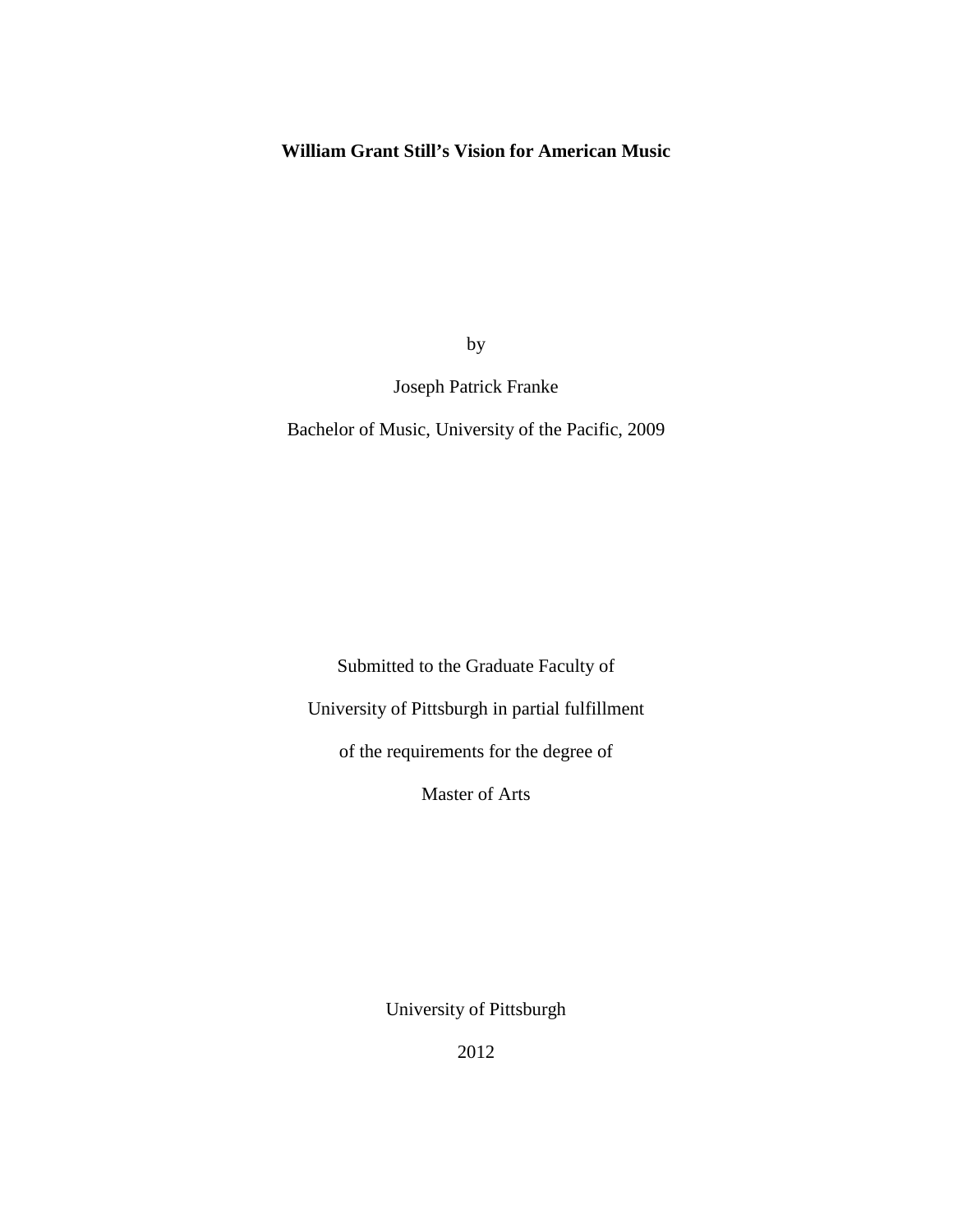# UNIVERSITY OF PITTSBURGH

Dietrich School of Arts and Sciences

This thesis was presented

by

Joseph Patrick Franke

It was defended on

April 2, 2012

and approved by

Nathan Davis, Professor of Music, Department of Music

James Cassaro, Adjunct Professor of Music, Department of Music

Committee Chair: Deane Root, Professor of Music, Department of Music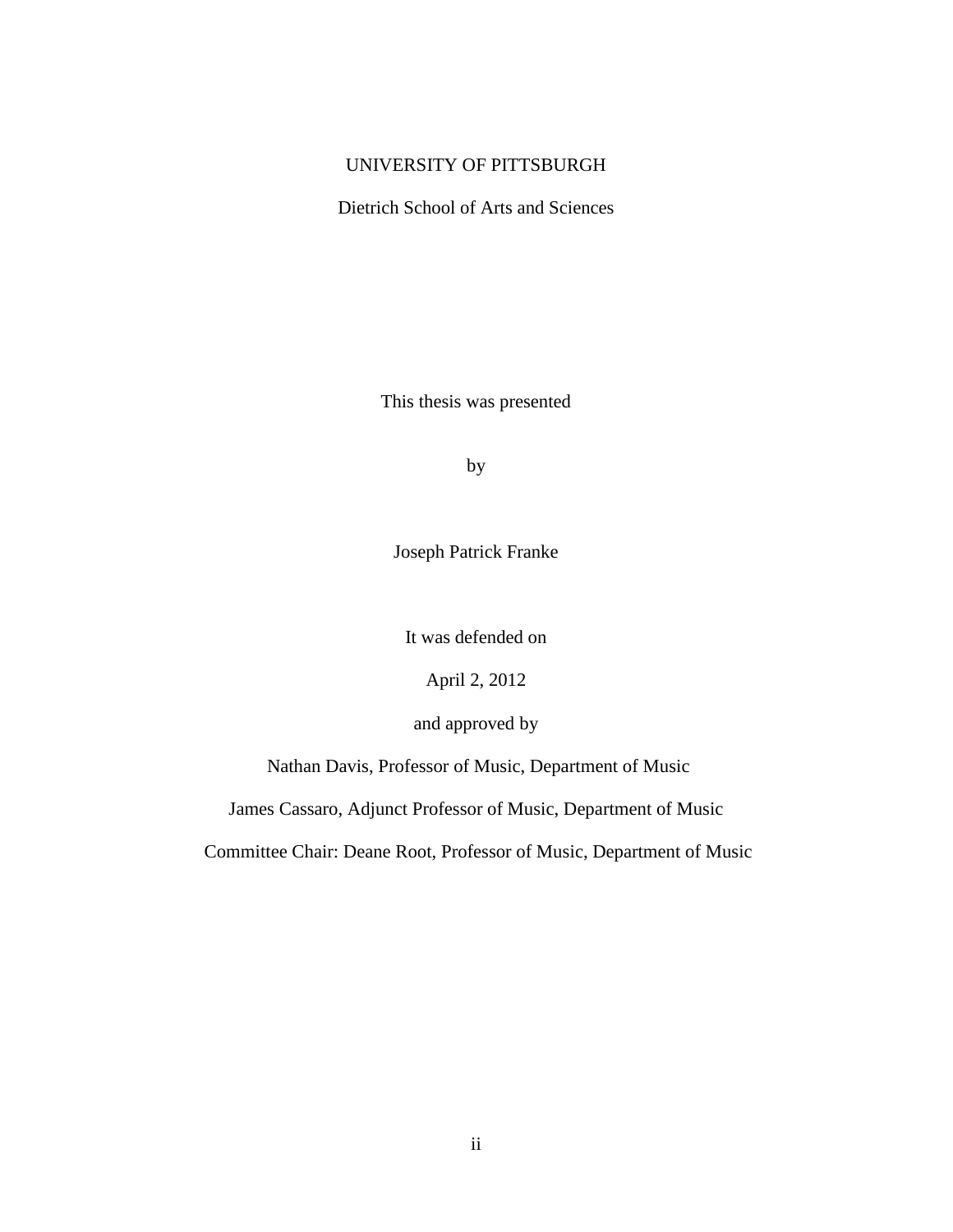Copyright © by Joseph Patrick Franke

2012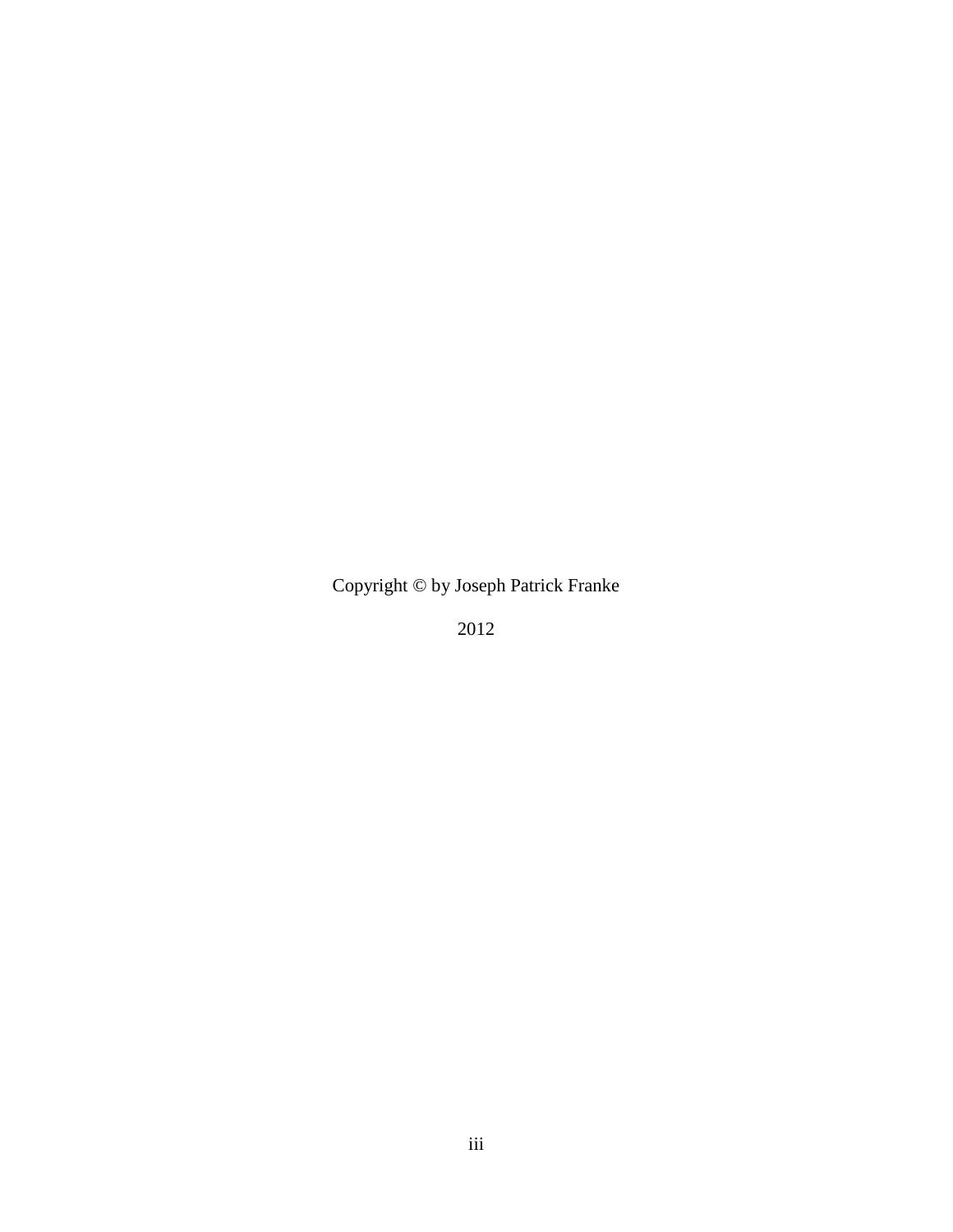## **Abstract**

# **William Grant Still's Vision for American Music**

Joseph Patrick Franke, M.A.

University of Pittsburgh, 2012

William Grant Still is commonly referred to as the "Dean of Afro-American Composers" and his music seen as an expression of African-American spirit. Still's musical success reached its peak during the time of the Harlem Renaissance, which has led him to be associated with that movement by many writers and scholars. However, several factors contest this association. He was taught from a very young age to contribute to building a new nation. He learned popular forms of musical expression, such as blues and jazz, during his time orchestrating with W. C. Handy. He imbibed a Romantic European symphonic tradition from George Whitefield Chadwick. He studied contemporary musical techniques with Edgard Varèse. Simultaneously, the Harlem Renaissance blossomed into full-blown African-American cultural uplift. Still did not stay within one particular musical style; his ability to study but not submit to a variety of styles hints at another purpose to his musical compositions. An examination of his correspondence with leading Harlem Renaissance figure Alain Locke reveals that Still, while proud of his heritage, foresaw the emergence of a new race, in which all the races in America would merge and become one. This invites re-consideration of the perceptions of Still's brand of nationalism, as well as his relationship to American music history in general and to African-American history in particular.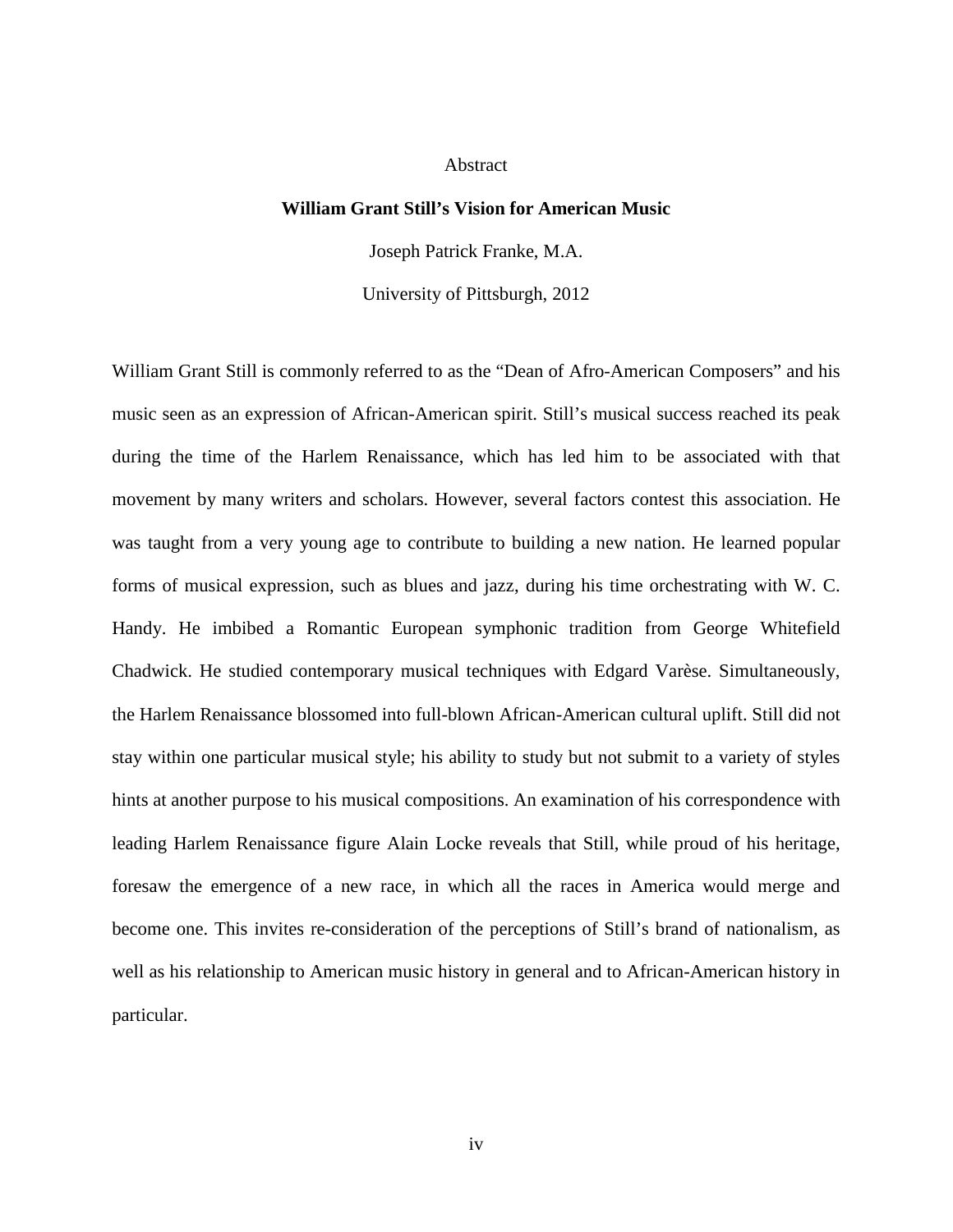# **TABLE OF CONTENTS**

| 2.0 |  |  |
|-----|--|--|
| 3.0 |  |  |
|     |  |  |
|     |  |  |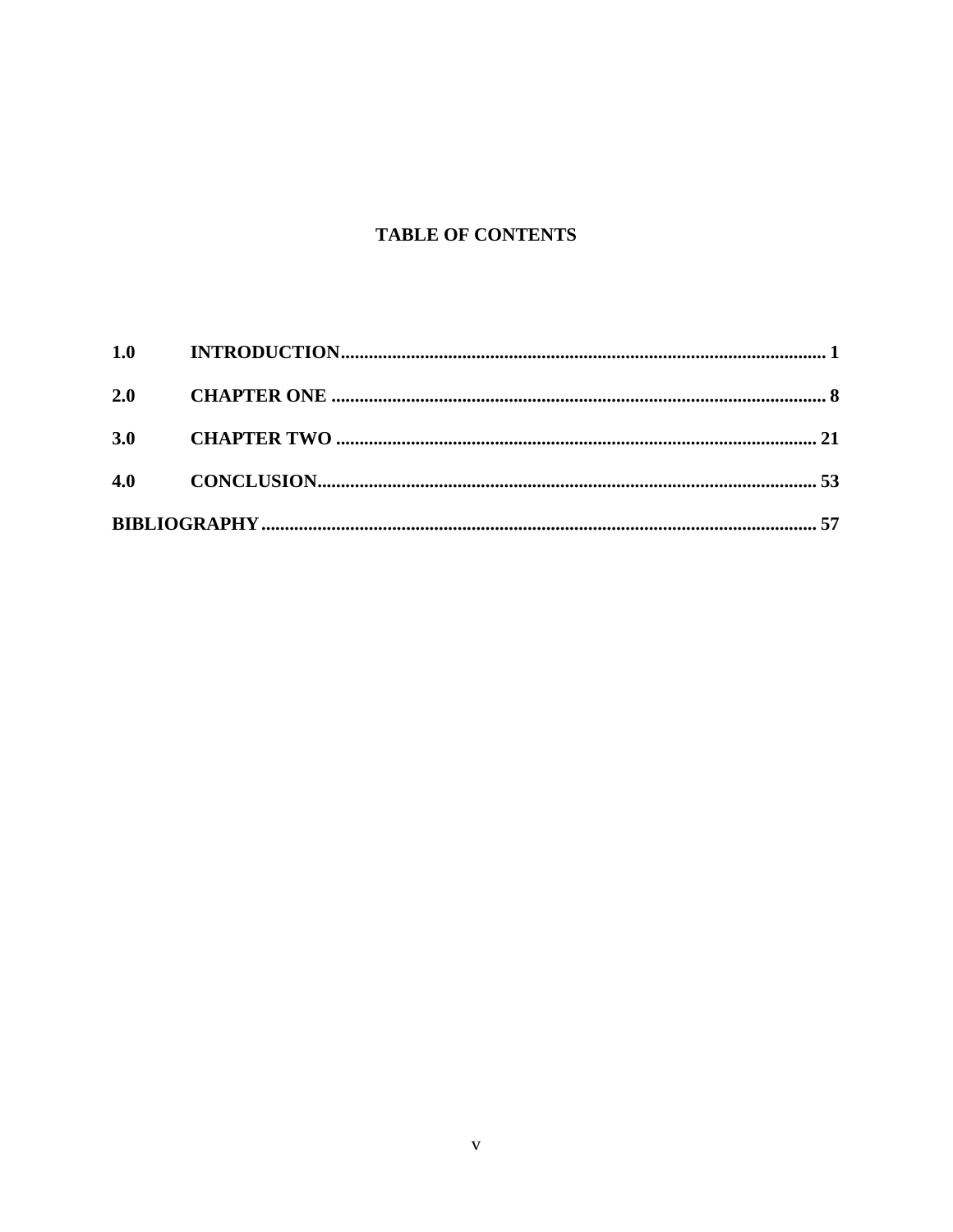# **1.0 INTRODUCTION**

<span id="page-5-0"></span>On June 17, 1954, at the American Symphony Orchestra League Convention in Springfield, Ohio, composer William Grant Still delivered a speech entitled "Toward a Broader American Culture." Though ostensibly a plea for a renewed expression of national identity in music, it is also a retrospective look at the composer's involvement with nationalism, dating back to the very beginning of his compositional career. "When I began my career as a serious composer in New York," he states, "the general feeling was that all of us on the scene at that time were making a contribution to something uniquely and definitely American.<sup>"[1](#page-5-1)</sup> His plea is that now is the moment (*now* being 1954) to "re-assert ourselves as Americans."<sup>[2](#page-5-2)</sup> Indeed, patriotism and pride in his country are repeated soundings for Still in this speech, and no more so than in the concluding sentences, which include this quote from President Theodore Roosevelt: "The professed Internationalist usually sneers at nationalism, at patriotism, at what we call Americanism. He bids us foreswear our love of country in the name of love for the world at large. We nationalists answer that he has begun at the wrong end; we say that, as the world now

<span id="page-5-3"></span><span id="page-5-2"></span><span id="page-5-1"></span><sup>&</sup>lt;sup>1</sup> William Grant Still, "Toward a Broader American Culture" (lecture, American Symphony Orchestra League Convention, Springfield, Ohio, June 17, 1954), in *William Grant Still: Collected Speeches & Lectures*  (Flagstaff, Arizona: The Master Player Library, 2011), 19.

 $<sup>2</sup>$  Ibid., 20.</sup>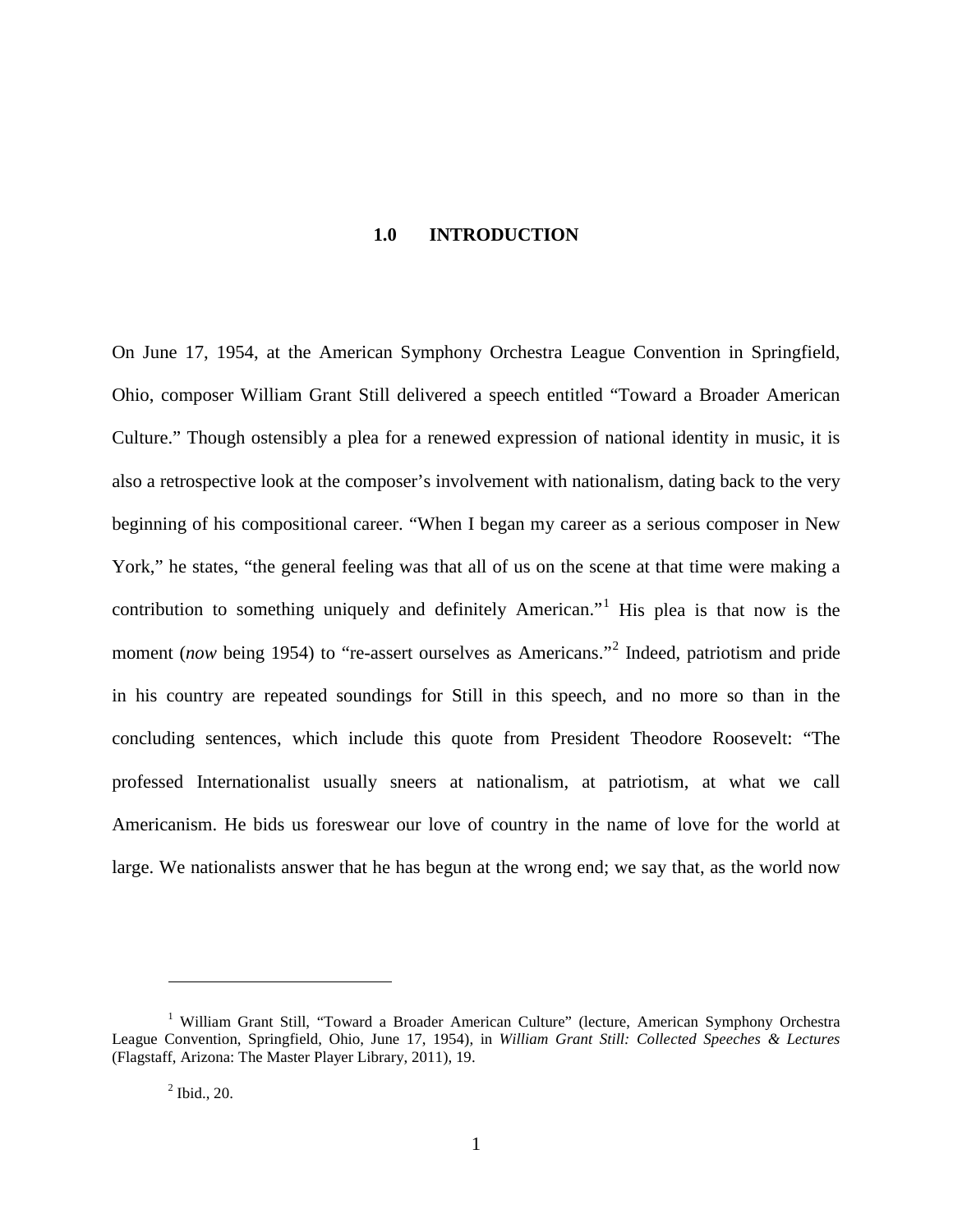is, it is only the man who loves his country first who, in actual practice, can help any country at all." $3$ 

Still was not the first African-American composer to achieve a level of prominence in his field; previous successful composers included Harry Burleigh (1866–1949) and Nathaniel Dett (1882–1943). Still is most frequently remembered for works such as the *Afro-American Symphony* (1930) and the ballet *Sahdji* (1930) that utilized perceived African-American idioms. However he also wrote several pieces in a specifically "modernist" idiom, as well as other works that did not utilize—in title or in program—any reference to African-American tropes. All three alternatives are not scattered randomly in his output, but together indicate the changes that his musical philosophy underwent. These are apparent beginning with his work for W. C. Handy (1873–1958), where he was able to study and arrange blues music, to his very brief study with George Whitefield Chadwick (185[4](#page-6-0)–1931), his even longer period of study with Edgar Varese<sup>4</sup> (1883–1965), and the correspondence and influence he received from leaders of the Harlem Renaissance, and in particular from renowned literary figure Alain Locke (1886–1954).

In light of his involvement with the Harlem Renaissance—both geographically and, it has been thought, philosophically—his previous and subsequent musical compositions can be judged in terms of that social movement. There are several problems with this, not the least of which is letting a single period define his life and works. Determinism does not, however, take into account the composer's changing point of view. In Still's case, this is an important issue, for his musical language, though predominantly conservative according to his contemporaries, changed

 $3$  Ibid., 25.

<span id="page-6-1"></span><span id="page-6-0"></span><sup>&</sup>lt;sup>4</sup> Though the proper spelling of this name is Edgard Varèse, Still always referenced the composer as Edgar Varese in his writings and speeches. For the sake of compatibility with the sources I use, I have elected to use Still's version of Varèse's name.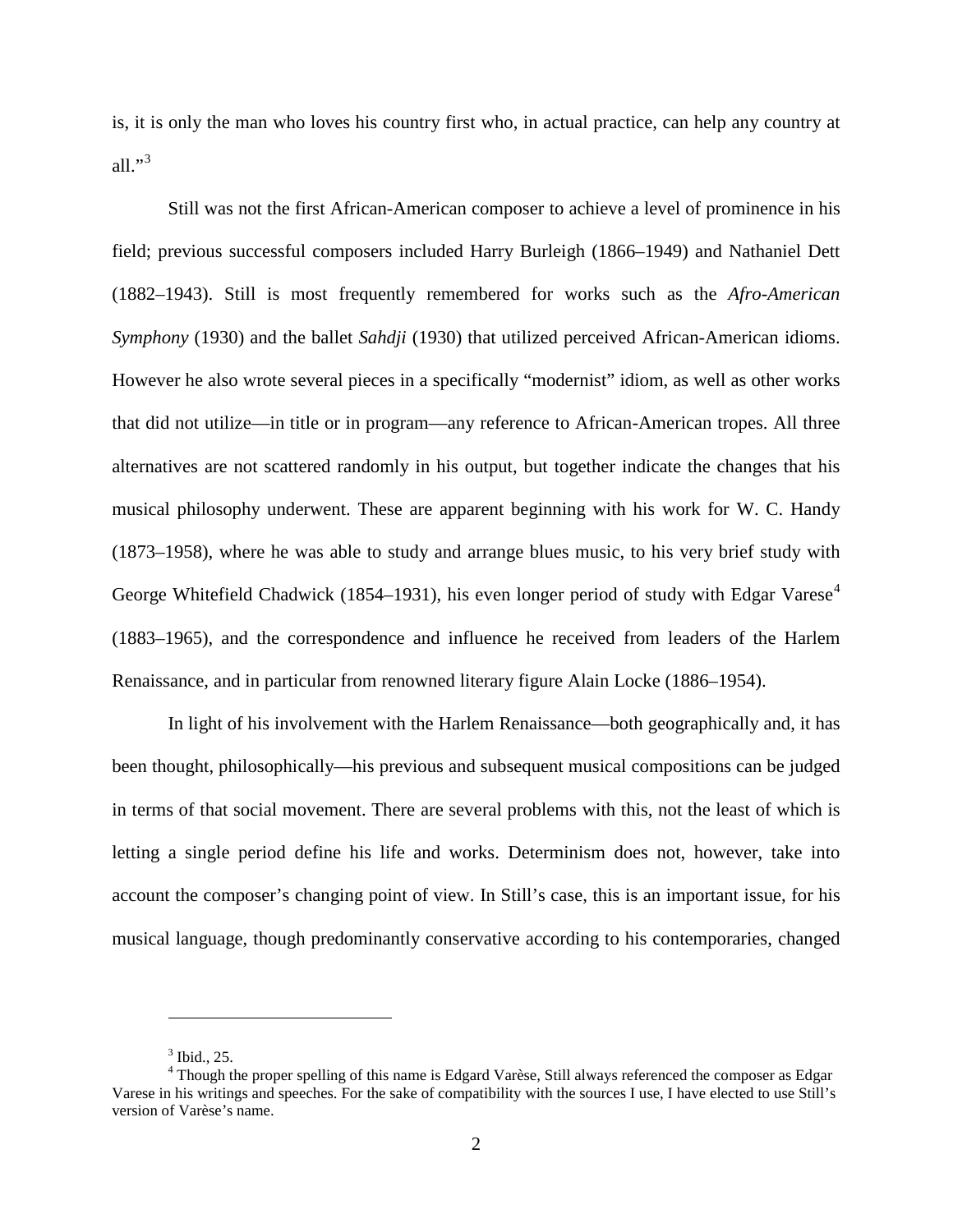throughout his career as his personal views of what music should accomplish underwent frequent revision.

As it developed, Still's personal philosophy indicated that a composer should be a master of all styles, bound to none. This can render any attempt to view his completed catalog as a whole a discussion comprised of numerous extraneous threads. In an effort to corral these issues (pursuit of which can lead to indefinite side-tracking and consideration out of context, despite the best of intentions), there has been a loose attempt to divide his life and its work into three periods.[5](#page-6-1) Earnest Lamb explains these three periods in this manner: he called the period from Still's birth until 1926 the period of discovery, when Still was exploring, learning, and discovering his objectives and building his philosophies. From 1926 to the middle of the next decade is Still's self-styled "racial" period, when he sought to consciously provide a voice for African-American musical culture. From about 1935 to the end of his life in 1978 is his "universal" period, universal in the hope that music would "in some way bring about better interracial understanding in America and in other countries."[6](#page-7-0) An important part of this "universal" approach was Still's ability to switch rapidly between different styles of composition. This ability makes it difficult to complete any kind of deep reading of a work by Still, for his musical language is not necessarily consistent across several works. Thus, to track any important changes in his music and in his approach to music, Still's own words assume great importance.

The issue of the Harlem Renaissance remains one of the largest. When asked about this cultural movement, Still indicated that he did not view the Renaissance as something that had a

<span id="page-7-1"></span><span id="page-7-0"></span><sup>5</sup> Earnest Lamb, "Still Life in Black and White: An Intertextual Interpretation of William Grant Still's 'Symphonic Trilogy'" (PhD diss., University of North Texas, 2005), 65.

 $<sup>6</sup>$  Ibid.</sup>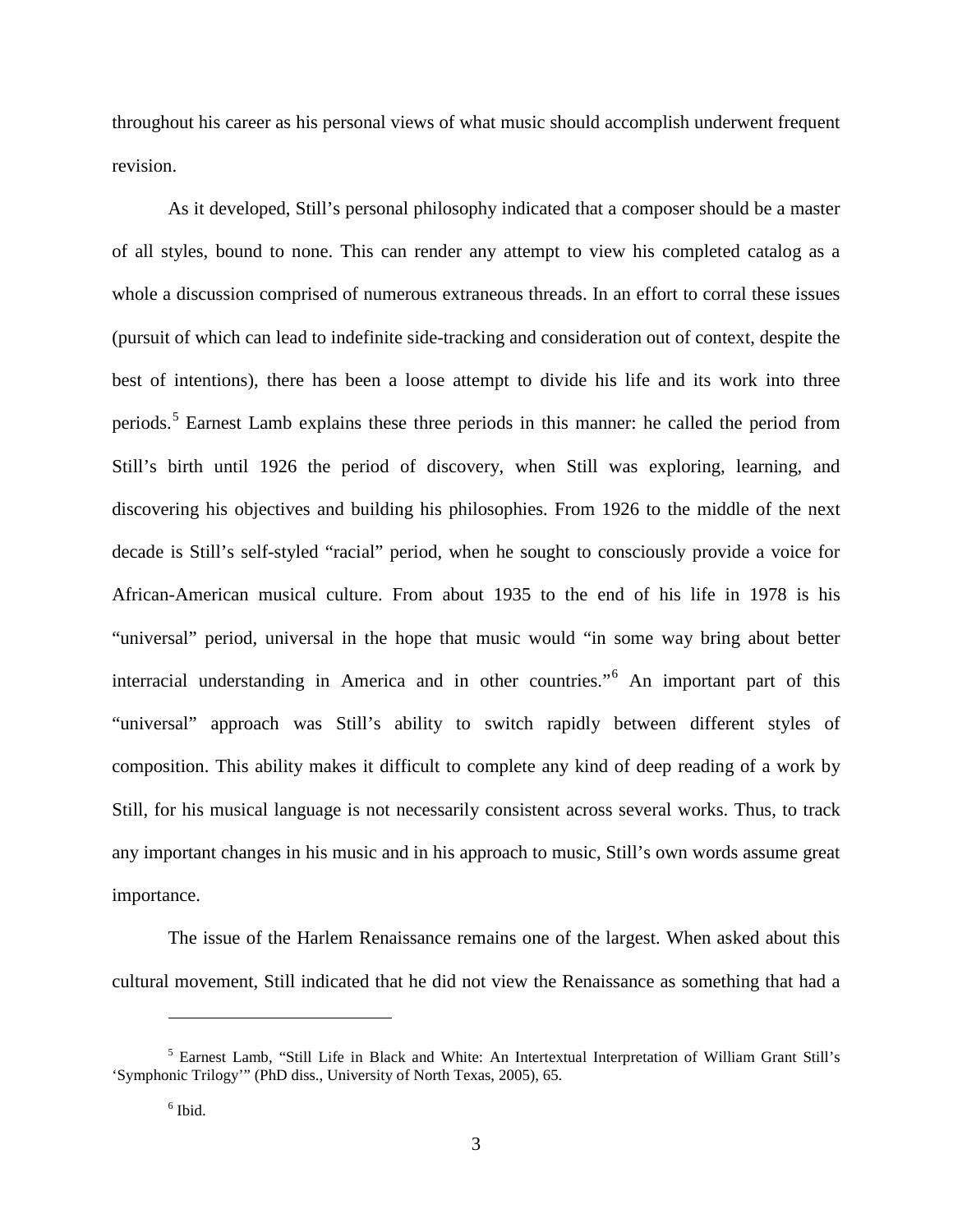specifically musical element—or that, if it did, this element manifested itself after he had moved to the West Coast of the United States, and that he had no part in it. Making such a statement requires reconsideration of not only where Still stood, but how he perceived music. Because if he did not perceive himself or his music as an extension of the ideals of African-American leaders, a vacuum of perception is immediately created that needs to be filled with more than vague associations that are justified by geographical association. His words (and the words of his wife Verna Arvey) are there, waiting.

Into this vacuum I propose that William Grant Still, in the wake of what he described as his "racial" period, assumed more assuredly the mantle of a nationalist composer. Not as one who was aspiring to compose music that typified racial nationalism, but one who was attempting to provide new direction to the term "American music." Still's correspondence with Alain Locke (one of the leading thinkers of the Harlem Renaissance) demonstrates the path that Still traversed as he searched for the essence that would underpin his music and contribute to his guiding principles as a composer. Still believed that American music was about to undergo a rebirth; the idea of "race" would soon be outmoded and unnecessary, for a new race would emerge which would amalgamate all the races into one—a truly "American" race.<sup>[7](#page-7-1)</sup> This quest for a new American music demonstrated influences he absorbed from his time spent learning from Handy, Chadwick, and Varese, and refined during his self-described racial period. This concept of nationalism began to be expressed in his music during the 1940s, spurred on by the advent of the war. Nationalist-tinged rhetoric came to dominate much of his personal speech, whether written or spoken. Complementing this nationalist bent was Still's frequently professed audience-centric

<span id="page-8-0"></span><sup>&</sup>lt;sup>7</sup> William Grant Still to Alain Locke, 13 July 1941, William Grant Still Collection, Duke University, Special Collections Library, Box 1.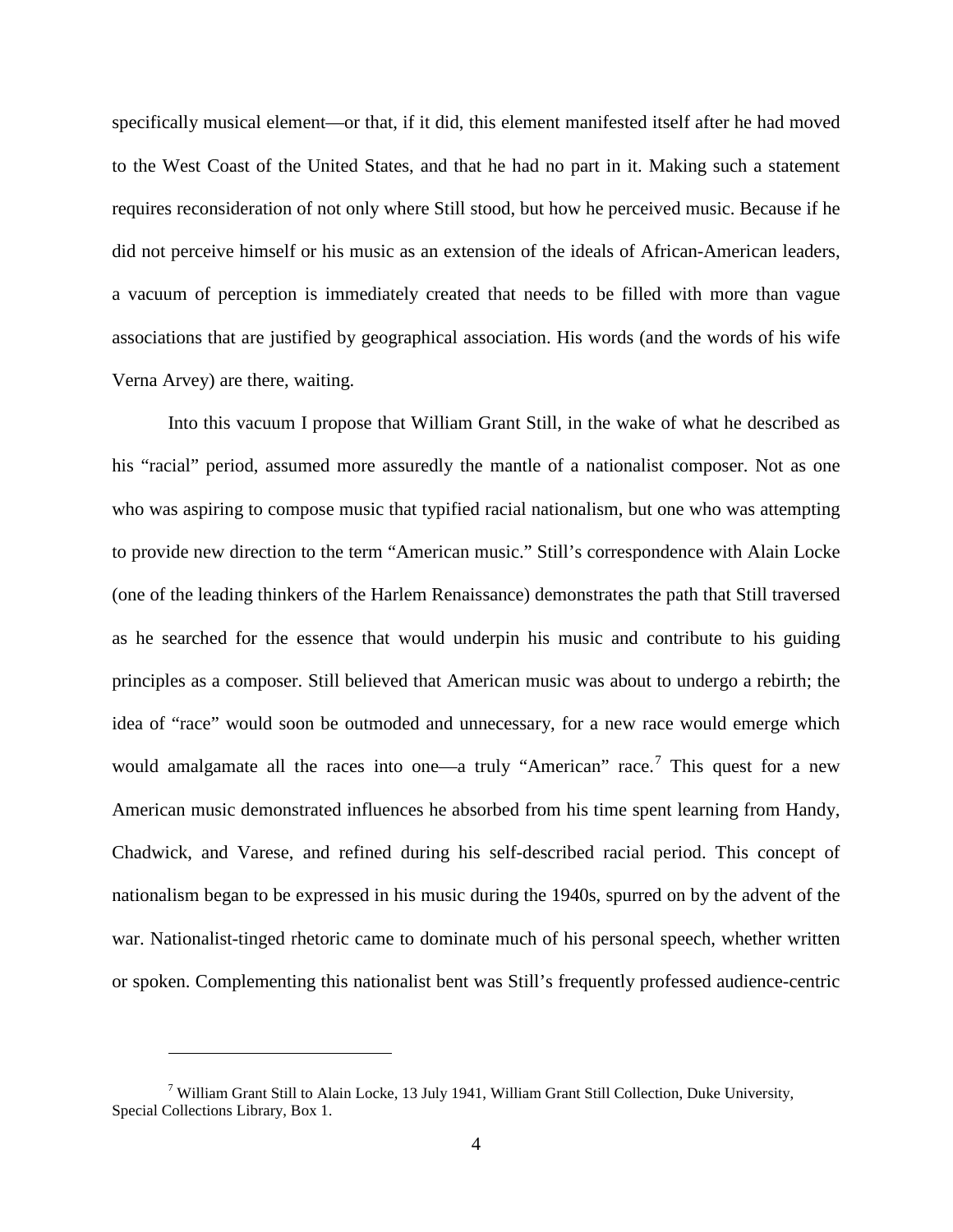purpose of the music he composed, and of his duty as a composer—both contributing to his selfstyled "democratization of music."

Navigating this path will require the traversal of some complicated terrain. Much of what Still himself said becomes highly important, since this is ostensibly creating a dichotomy between his perceived racial nationalism and his concept of American nationalism. The matter would devolve into a simple exercise in extrapolation and analysis if finding his words were all that was required. However, the question whether his words were really his has surfaced in much recent scholarship (particularly in that of Catherine Parsons Smith). After his marriage to Verna Arvey, Still let Arvey manage a large part of his correspondence—even to the extent that she wrote several letters, which he then signed. The fact that Still considered himself and his wife a single entity—both as regards music and as concerns public affairs—does not simplify the matter. His words or her words? His words passing through her pen? Her words passing through his voice? It is apparent from numerous sources that the marriage was one of equals, not one dominant and one subservient. Subsequently, the control that the family has exercised over the familial archives has made more than one researcher uncomfortable, resulting in conflicting viewpoints that necessarily occupy extremes.

As more and more researchers explore William Grant Still's personal and professional tropes, biographical and analytical studies have become increasingly contested. Still's most common sobriquet is "Dean of Afro American composers." This appellation is usually defined by the list of "firsts" that constitutes such a large part of his resume. A large number of these "firsts" are tied to his racial achievements: the first black composer to have a major symphony performed, the first African-American to direct an American symphony orchestra, the first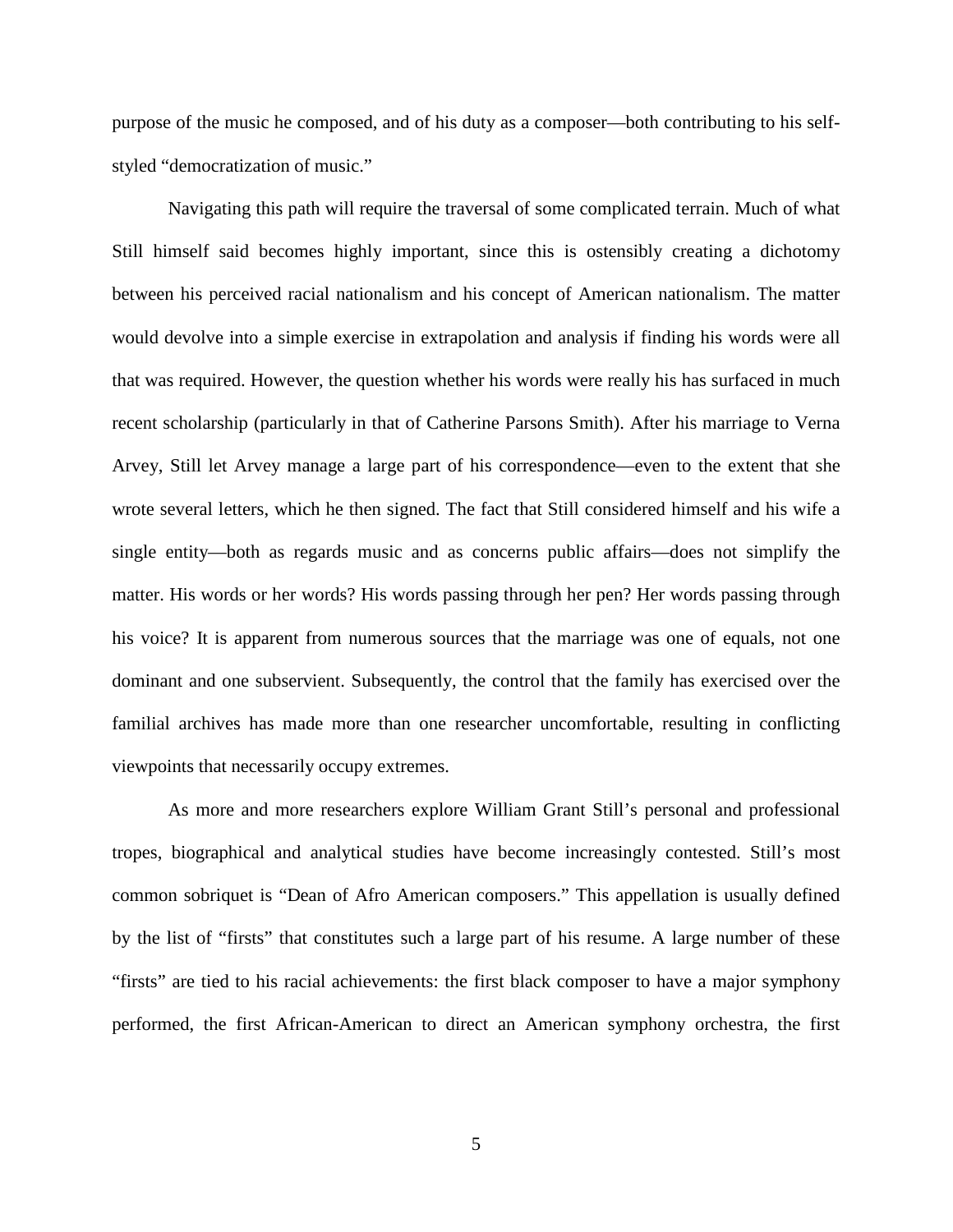African-American to have an opera performed by a major opera company.<sup>[8](#page-8-0)</sup> Each of these achievements focuses attention on the racial aspect of his career, when in fact Still sought to distinguish himself as a human being, not a specifically black one. Unity not separation was a primary tenet of Still's music.<sup>[9](#page-10-0)</sup> "The unique consequence of cataloging his achievements," writes Earnest Lamb, "venerates his position as an iconoclast while detracting critical attention from his music."<sup>[10](#page-10-1)</sup> In essence, he is only being valued because of what he achieved for his race, and not for his achievements as a whole. "Conversely," Lamb continues, "if we ignore the social context in which Still produced his music, we risk misinterpreting his compositional choices or trivializing the significance of his accomplishments prior to the Civil Rights Movement in America." $11$ 

The multiplicity of resources has only recently been harnessed to explore the contexts that surround Still's life. As the composer passed away in 1978, his opinions and views were readily available for three quarters of a century. His papers and artifacts have been scrupulously preserved by his descendants. The large collections of the letters and papers of William Grant Still have been preserved at several places: The William Grant Still and Verna Arvey Papers at the University of Arkansas; the William Grant Still Collection at Duke University; a special collection of oral materials that has been acquired by the Oral History of American Music archive at Yale University. The largest collection of resources is held at the Center for William Grant Still in Flagstaff, Arizona. This is home to the Archive and to the Master-Player Library, a

<sup>8</sup> Lamb, "Still Life in Black and White," viii.

<span id="page-10-0"></span> $<sup>9</sup>$  Ibid., ix.</sup>

<span id="page-10-3"></span><span id="page-10-1"></span><sup>&</sup>lt;sup>10</sup> Ibid., viii.

<span id="page-10-2"></span> $^{11}$  Ibid.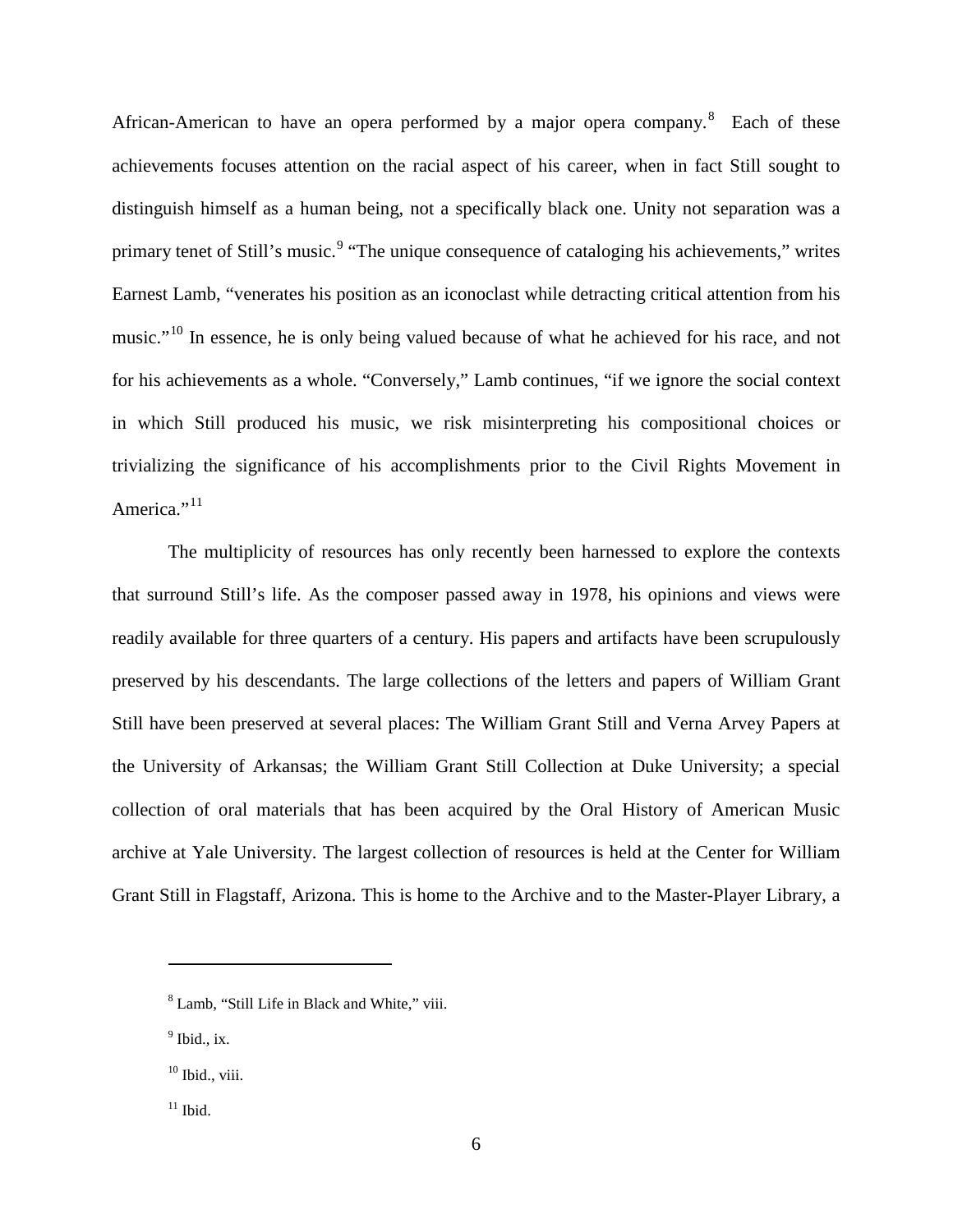publishing company owned by the Center, which is responsible for publishing the documents, papers, and scholarly works that are sponsored by the Archive.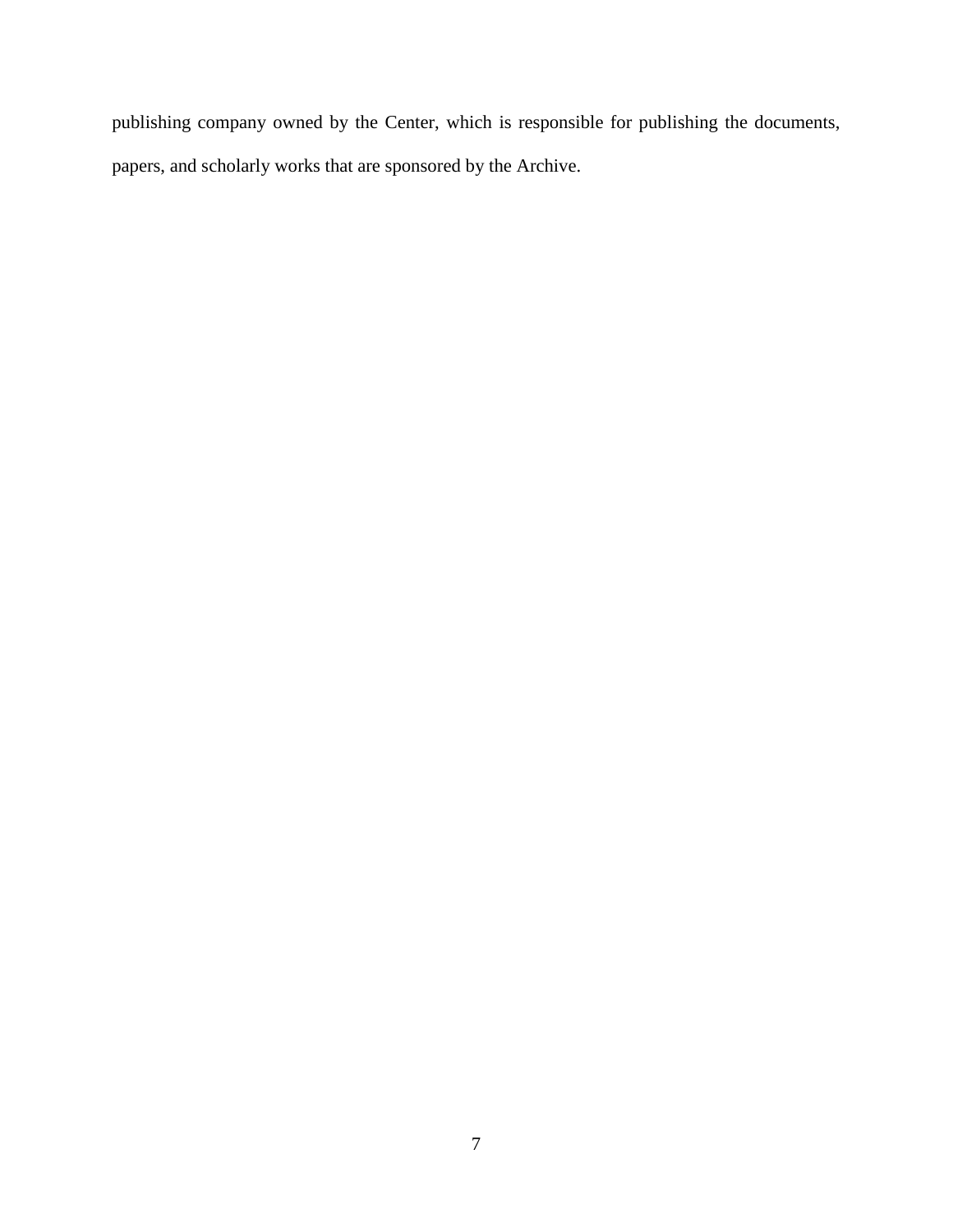## **2.0 CHAPTER ONE**

<span id="page-12-0"></span>Given the value that will be placed on William Grant Still's words, issues of biography and historiography must first be explored in order to provide an academic context for the use his texts. Early approaches to Still's biography tend to be largely chronological, with little attempt to discover deeper significance via context. For example, a short biographical paper on Still by Eileen Southern was delivered in 1984 at the William Grant Still Studies Congress at the University of Arkansas only six years after his passing. The paper is meant to be a summation of the composer's life, and not intended to be an in-depth survey. To this end, it is necessarily brief and factoid, focusing on Still's training up to the completion of his studies with Varese in 1925, before devolving into a chronology of major premieres. A dissertation by Benjamin Griffith Edwards titled *The Life of William Grant Still* was published in 1987 at Harvard. While offering much greater detail, it also ultimately devolves into listing the facts of Still's life in chronological order. Fast-forward to the year 2000, and the publication of Catherine Parsons Smith's book, *A Study in Contradictions*, or articles like Gayle Murchison's "Dean of Afro-American Composers or Harlem Renaissance Man: The New Negro and the Musical poetics of William Grant Still." Previous emphasis had been placed on discovering (and, with the family's efforts, preserving) what kind of man Still was.

Some of this conservational emphasis can no doubt be attributed to the untiring efforts of his daughter, Judith Anne Still, who has written or sponsored several books about her father. Ms.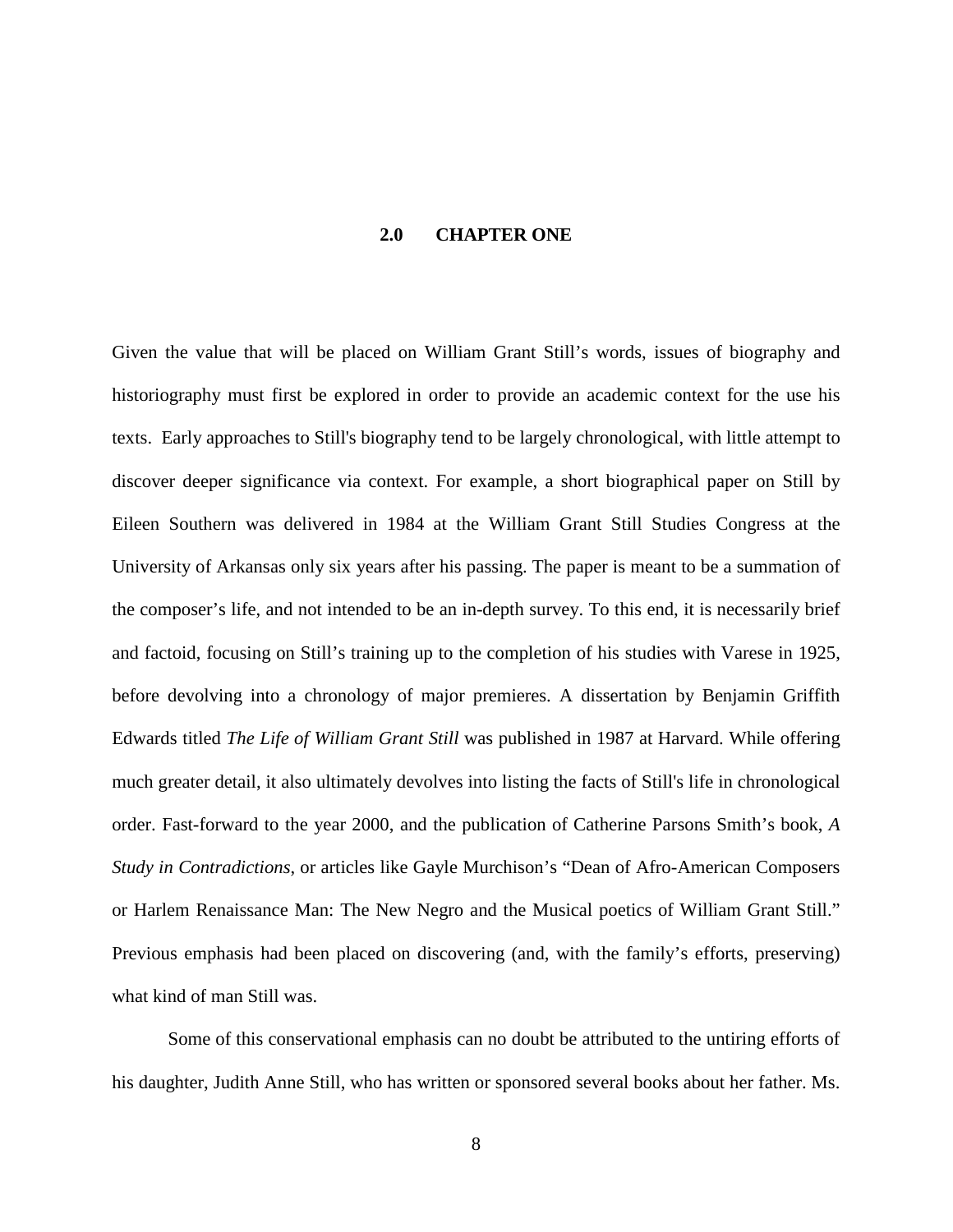Still is not an "outsider" entering a personal world with the intent of ordering it and publishing an account of it; she was an inhabitant of her father's world. Events prior to her birth are just as secondhand when told to her, as if told to someone else. The fact that she is the daughter of the subject adds an element of authenticity to the proceedings. Any account that this relation would give, unless they were exceptionally discerning (and possibly not even then), would have to meld elements of their own life with that of their subject. What results is not autobiography, nor should it be considered as traditional biography. Instead, it is a life-story that is being molded and preserved by a third party with close relational ties to the subject. Such a biographical effort is the work not only of a researcher, but of a steward, who writes the life-story but in doing so must necessarily contribute a part of her own life-story as well.

An otherwise unverified memory may shine light where none existed; but its very existence is subject to a wide variety of influences that range from personal preference to the passage of time. The meaning of the following quotation is highly important, but is its vocabulary exact?

"I don't know what people mean by 'Black music'," [Still] would confess privately. "Are they saying that Negroes can only write music in a certain way? Are they trying to make it appear that White people and Colored people are so unlike each other that their work can't share in scope or competence? For me there is no White music or Black music there is only music by individual men that is important if it attempts to dignify all men, not just a particular race."<sup>[12](#page-10-3)</sup>

In this statement, Still expresses wonder or frustration (probably both) at the emphasis some unknown party has placed on the external appearance of difference (and as already mentioned, this question of difference plays a crucial part in approaching Still's own oeuvre). He is not just saying that "white" and "black" should not only be equal, but intermingle and become

<span id="page-13-0"></span><sup>12</sup> "From Composer to Composition: The Visionary Path," in Judith Anne Still, *William Grant Still: A Voice High Sounding* (Flagstaff, Arizona: The Master-Player Library, 1990), 68.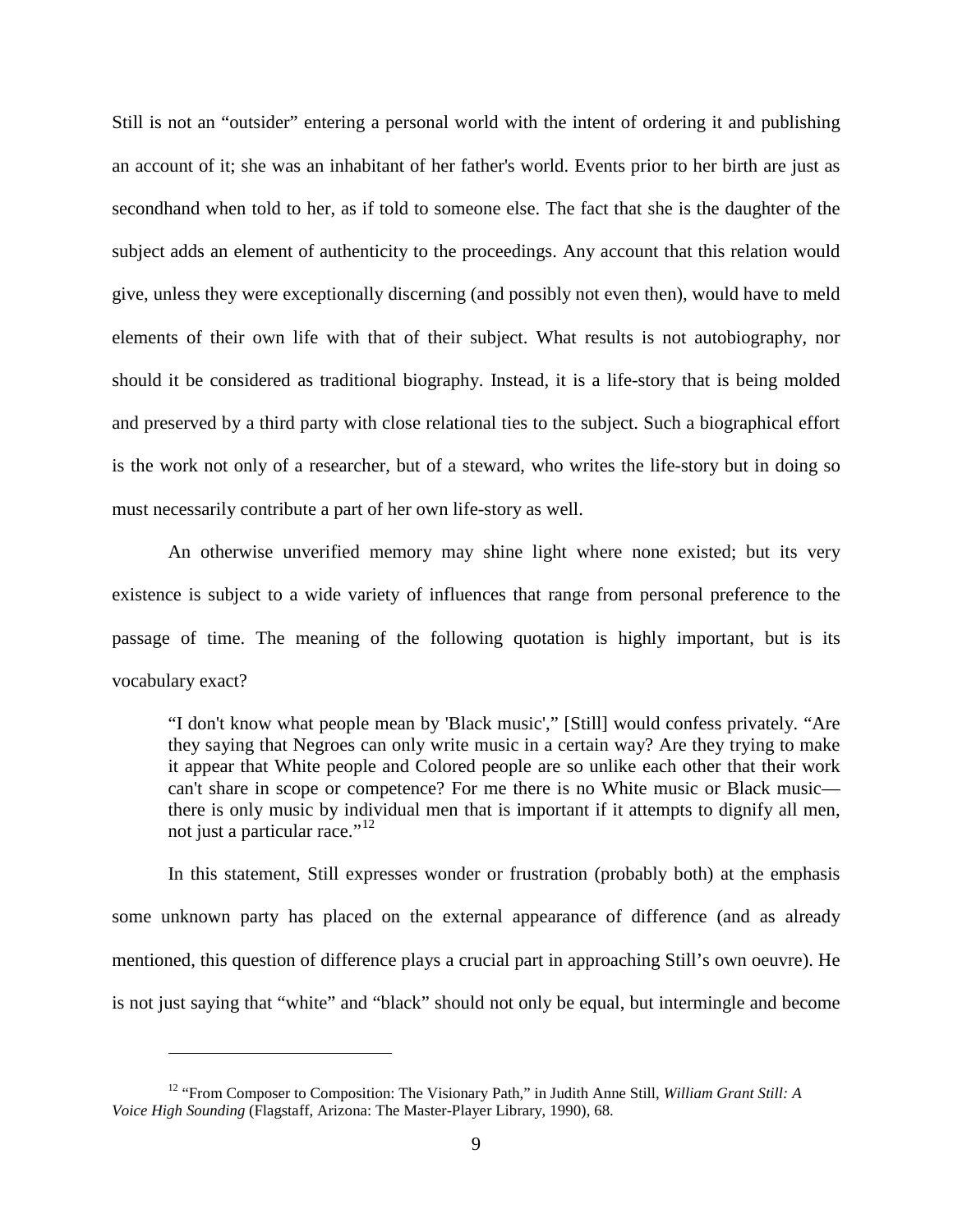one. (This conforms to other statements he made at different times). He is expressing a desire for every person to be treated as every other person; color and race would play no part in the value of a person, whether to society or to an individual. Amalgamation might be an implication of such a policy, but that is beyond this statement. It might also stand as Still's repudiation of the essentialist label so commonly applied to him (that of "Black composer"). Given these imports, the context becomes highly important. A "private confession" does not provide the slightest clue regarding whom Still was addressing at the time, why he said it (in response to some larger event?), and, just as vital, when? If this was uttered in Ms. Still's hearing, that reduces the time frame. But was it? Is it a statement that she heard, or that she was told by a close friend of the Stills? Was this part of a larger statement about the drawbacks of such societal categorization? The questions do not stop. The danger that this might be taken out of context is almost as large as its significance to Still's personal philosophy.

The question of influence is an important one. The official voice of the surviving family, the Master–Player Library has published a large number of volumes detailing Still's history (with many more to come, no doubt). All current publications either have Judith Anne Still as author or co-author, or have her listed as an editor. It is clearly Judith Anne Still's desire to be considered a primary source for her father's narrative. A primary source of this nature is only as useful as the understanding of its bias. She admits her own inclinations: "It must be admitted… that there is much of my own prejudice in the portrait."  $13$  She continues:

William Grant Still was a man much loved by those closest to him, by those who can attest to his affectionate and personable nature, and to his humility and perseverance. But *it is out of such love that the greatest truths about creative men must come—therein is the* point of fusion at which the man and his work are inseparable.<sup>[14](#page-14-0)</sup> (emphasis mine)

<sup>13</sup> Ibid., 74.

<span id="page-14-0"></span> $^{14}$  Ibid.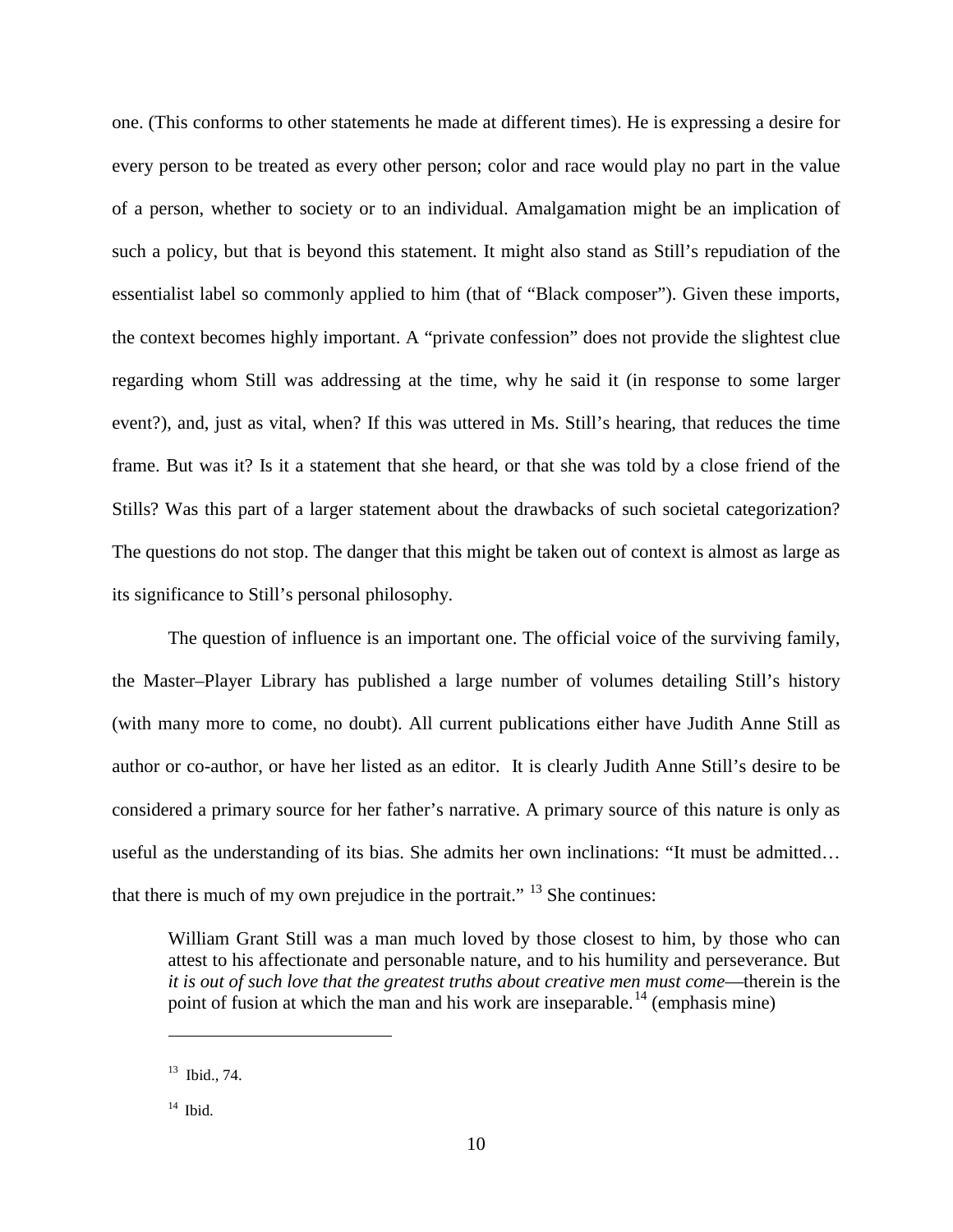This implies that unless a potential biographer was a part of this intimate circle, his biography would not contain "great truths." The broader implication is that, as she was most definitely a part of this circle, she is highly qualified to provide biographical accounts and analyses. While each writer of biography necessarily brings his or her own views to their work, which inevitably taints the objectivity of the result, love is a much more subjective and hardly effective yardstick of suitability. A further implication is that such a biography would focus on the ideal image of the subject at the expense of verity or reality.

From the numerous writings of Judith Anne Still about her father, it is clear that she is not motivated by commercialism, but rather by fierce protectionism. The life-narrative that she has fostered attempts to establish her father (on a professional level) as a forgotten pioneer and a victim of his time. On a personal level, she establishes the image of a kindly, spiritual man.[15](#page-14-0) However, infamous figures of history have also been thought to be gentle, loving persons by those whom they held dear. My point is not that William Grant Still was not this way; rather, I seek to point out that, contrary to Ms. Still's statement cited above, being a part of the "intimate circle" about the subject, instead being the place where "great truths" are revealed, could be viewed instead as a "comfort zone" for which the subject reserves his/her sincerest devotion and affection. Thus members of this intimate circle, as recipients and reciprocators of intimate emotions and feelings, are treated by the subject on a special level when compared with the rest of the world. It is this special status as a member of William Grant Still's "intimate circle" that is continually reflected in Judith Anne Still's writings. The drawback to her authorship (and to any biographer) is the assumption that her membership in this circle certified that she knew "the real man." Indeed, within the psychological portrait that Judith Anne Still has created of her father as

<span id="page-15-0"></span><sup>15</sup> Judith Anne Still, "William Grant Still: Solving the Mystic Puzzle," A *Voice High-Sounding* 119-154.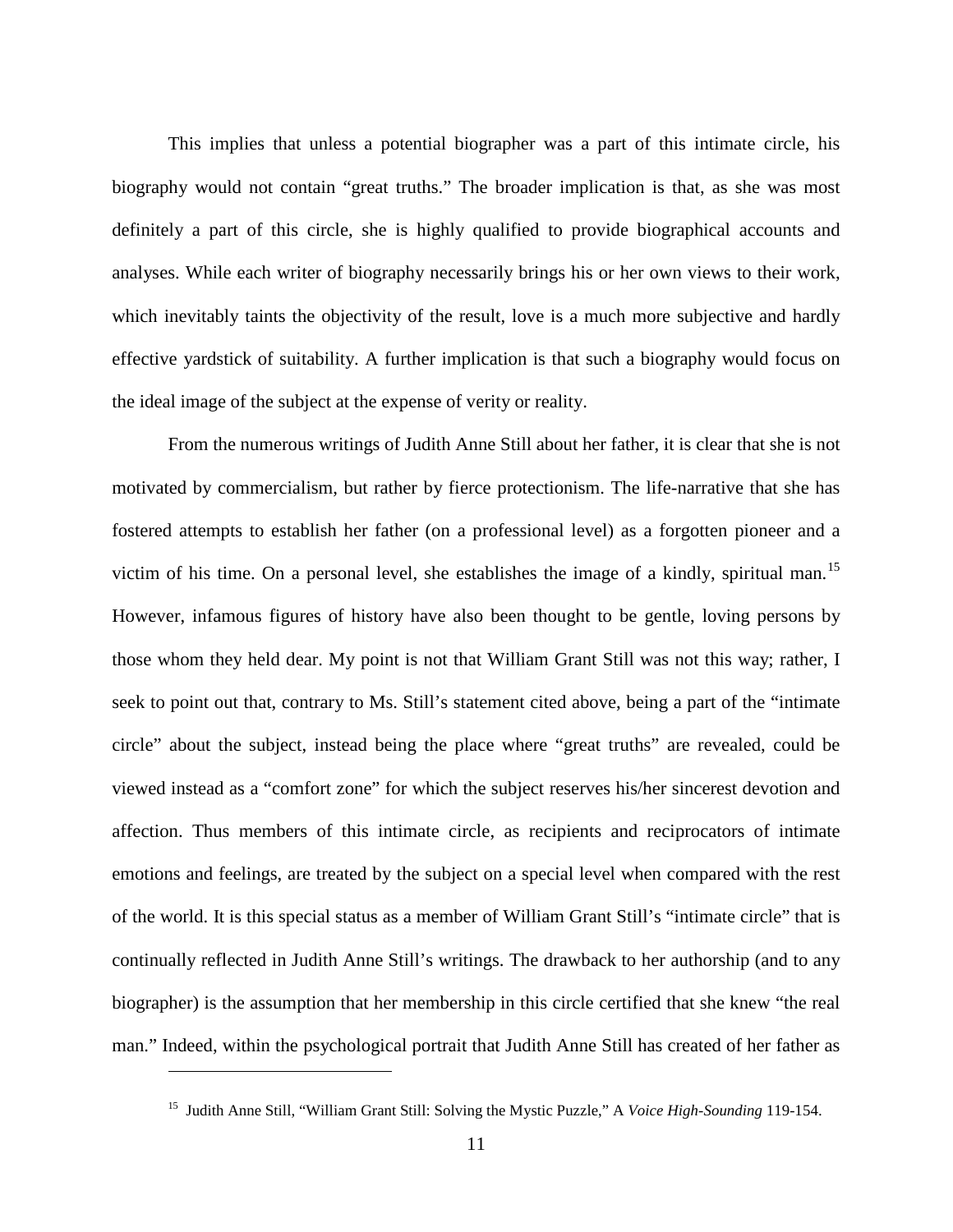a gentle man and an excellent father, it would naturally follow that such a man would also attempt to protect those he loved from certain disagreeable facets of life—and in Still's case, there were no doubt many. Thus, no matter how close the "intimate circle" was around William Grant Still, those most intimate would not necessarily know him best.

The problems of influence do not lessen if reviewing Still's writings and lectures. For after his marriage to Verna Arvey in 1939, Still began to rely on her more and more—as lyricist, publicist, and collaborator. There exists an undated letter to Alain Locke (presumed to have been written in 1940) in which Still expresses regret for not writing as much as he should have. He adds that he has been so busy that "V[erna] has been doing most of my writing for me..."<sup>[16](#page-15-0)</sup> Catherine Parsons Smith is one of the few scholars who have attempted to untangle what remains a thorny knot. Smith establishes that Arvey was possessed of an artistic persona prior to meeting Still, and that there was a change in her persona with her marriage.<sup>[17](#page-16-0)</sup> She supplied the libretti for most of his operas after *Troubled Island.* Letters that were signed by Still were written on her typewriter.<sup>[18](#page-16-1)</sup> Still's positions on anti-communism were frequently drafted by Arvey, with the result that it is hard to discover whether there was a single author, or whether the collaborative effort is so intertwined that it is futile to discover the separate contributions of each. So, too, Still's position on a variety of musical aesthetics, which seem to be influenced by Arvey, but again no one can be completely certain. Further, the autobiography of Still's life was actually written by Arvey, who simply wrote using her husband's "voice."<sup>[19](#page-16-2)</sup> However, Smith concludes

<sup>&</sup>lt;sup>16</sup> William Grant Still to Alain Locke, presumed date 5 July 1940, William Grant Still Collection, Box 1.

<span id="page-16-3"></span><span id="page-16-2"></span><span id="page-16-1"></span><span id="page-16-0"></span><sup>17</sup> Catherine Parsons Smith, *William Grant Still: A Study in Contradictions* (Los Angeles: University of California Press, 2000), 163.

 $18$  Ibid., 168.

<sup>&</sup>lt;sup>19</sup> Ibid., 165.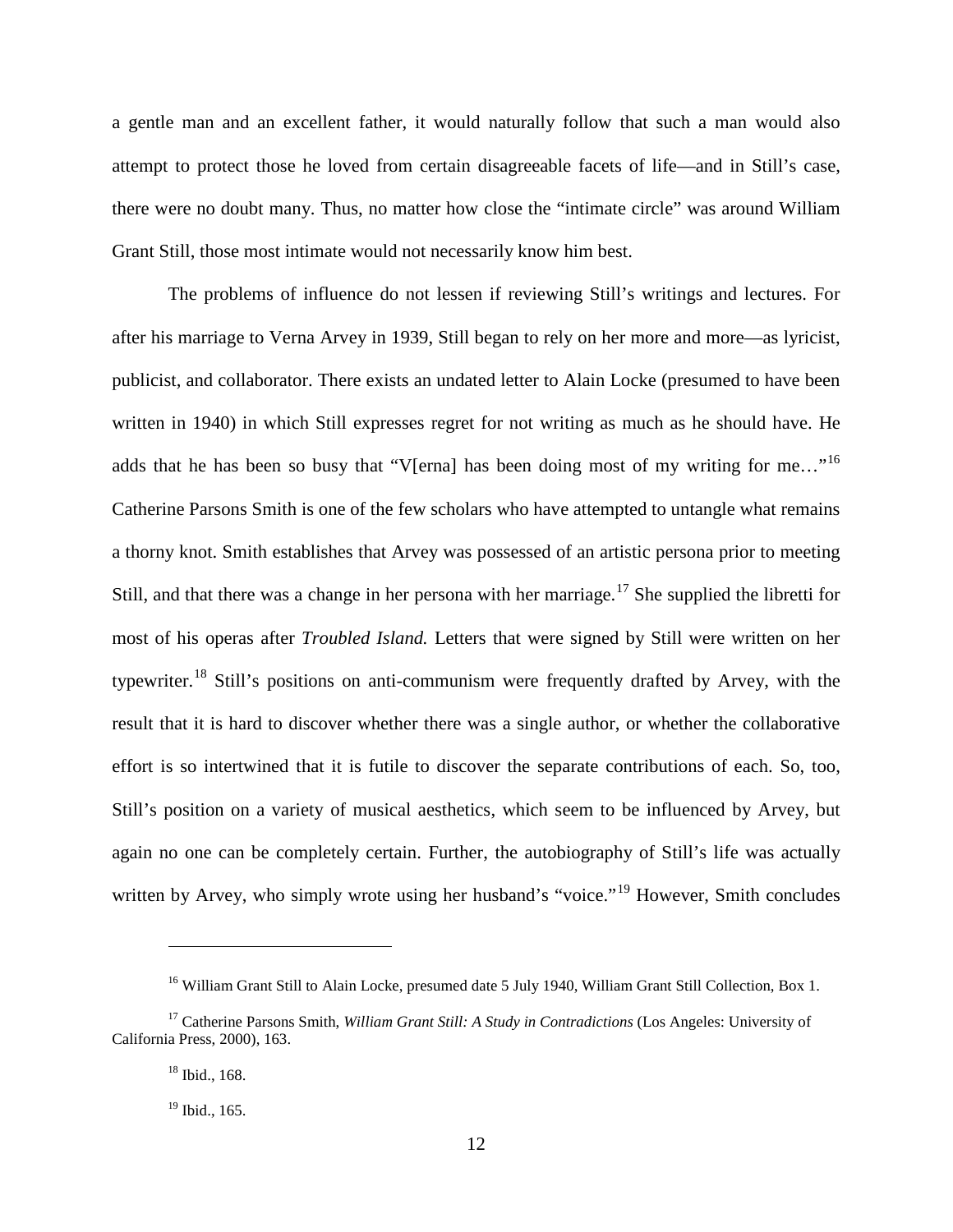that ultimately Arvey "tried hard to surrender her identity to Still's, willingly adjusting her views to his, being consumed by the slights that he and his work experienced, and accepting the subordinate role that Still's working method required of his librettists."<sup>[20](#page-16-3)</sup> Further, that while Arvey's influence is judged quite palpable in Still's speeches and verbal writings, Still was clearly the dominant voice.<sup>[21](#page-17-0)</sup> If Arvey was "managing" (or gatekeeping, as Smith calls it) Still's affairs, it was ultimately his choice to do so, and if he vocalized positions that were in fact Arvey's, he only did so because he found himself in agreement with their precepts.

After his marriage to Verna Arvey in 1939, what began as a personal partnership progressed to a literary partnership as well—and, by association, a musical partnership. Positions taken in press or in the public, whether by Still or Arvey, should be viewed as the statement of the pair, and not of one or the other. Enlightenment is hard to achieve in any case. Still explained in 1964, "Let me say here, before I go further, that my wife and I work together so close that I always say we, and I think that some people don't understand."<sup>[22](#page-17-1)</sup> This maddeningly incomplete statement does little to explain the partnership; it simply indicates that it existed. Still's own view of himself and his wife as a single entity, not just in marriage but in literature and in music, indicates he did not see any need to differentiate between himself and Verna Arvey; thus the trail of speeches, lectures, articles, diaries and letters that has yielded so much on other occasions yields little here. Perhaps these doubts concerning authenticity of statements have engendered a

 $20$  Ibid., 164.

 $21$  Ibid., 173.

<span id="page-17-2"></span><span id="page-17-1"></span><span id="page-17-0"></span><sup>22</sup> William Grant Still, interview by Robert A. Martin, *Music for Young Listeners*, KPFK Radio, Los Angeles California, May 1964 in *William Grant Still—An Oral History* (Flagstaff, Arizona: The Master-Player Library, 1998), 70.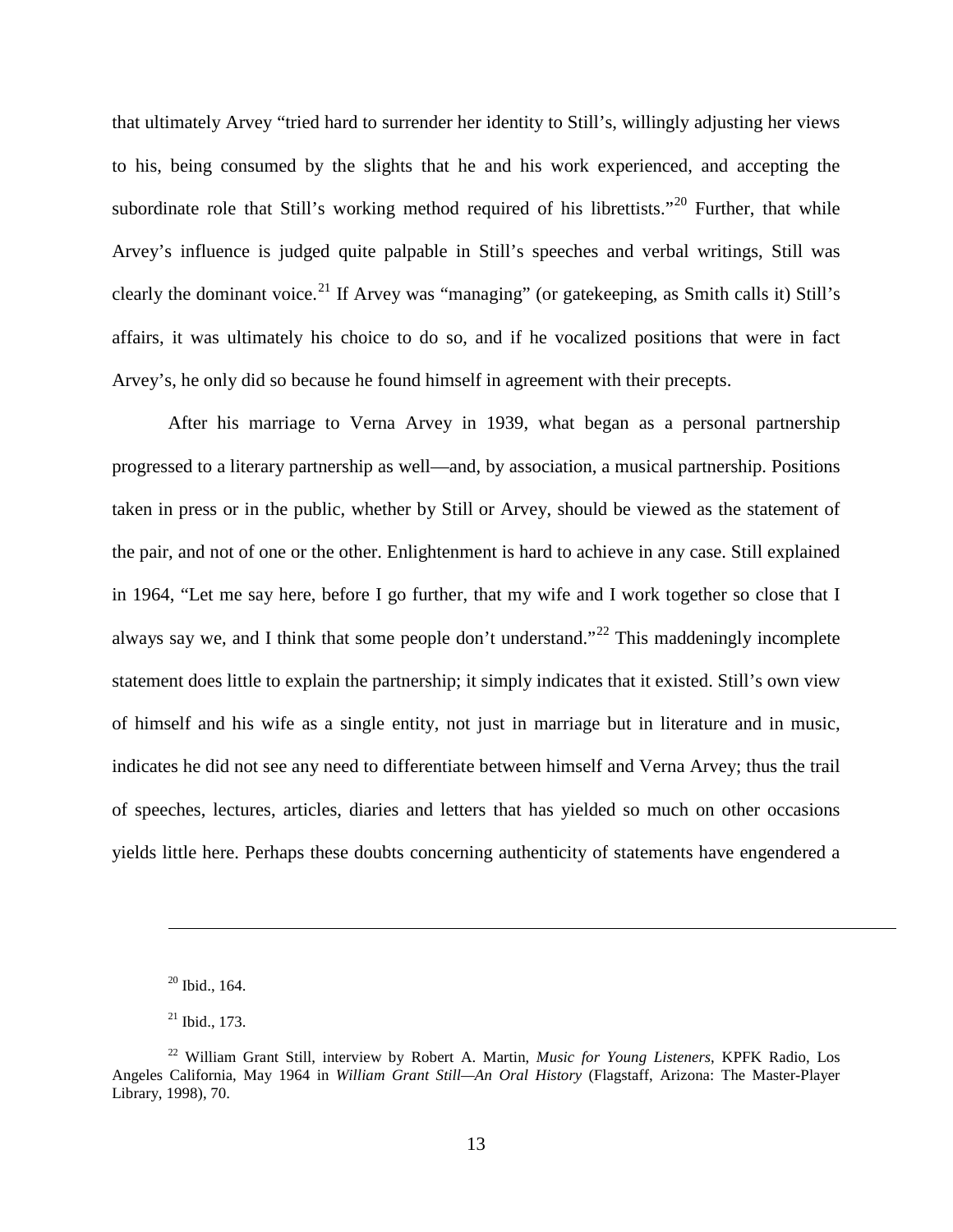distrust, not only of what Still had to say, but of the narrative that the family has attempted to establish.

Several studies have attempted to re-interrogate Still's historiography with respectful questioning. Catherine Parsons Smith attempted to delve deeper, and received some stinging backlash from the family. Smith's short biography of the composer was published in 2008 as part of the University of Illinois Press' *American Composers* series. For such a small volume (116 pages), the biography has achieved widespread acclaim, being called "a superb general reference" by Josephine Wright and "the standard work on William Grant Still" by Wayne Shirley.<sup>[23](#page-17-2)</sup>

Smith's approach to Still is directed towards a single event in the life-story, which served as a transition from one way of life to another. Transitions "into different environments have the potential to produce dramatic change in both the internal and the external aspects of the life course. Such transitions are typically called "turning points" and allow for new opportunities and behavioral patterns."[24](#page-18-0) The turning point which is the focus of Smith's biography is 1949 the premiere of Still's opera *Troubled Island*. *Troubled Island* is established as Still's definitive work ("If Still's career can be said to have had a single high point, this was it."<sup>[25](#page-18-1)</sup>) What comes before is covered in great detail for so short a volume; what comes after is treated as little more than epilogue. As *Troubled Island* is made the crucial event in the life-narrative, understanding her

<span id="page-18-2"></span><sup>&</sup>lt;sup>23</sup> As quoted on the jacket of Catherine Parsons Smith, *William Grant Still*. (Chicago: University of Illinois Press, 2008).

<span id="page-18-1"></span><span id="page-18-0"></span><sup>24</sup> Michael J. Shanahan, and Ross Macmillan. *Biography and the Sociological Imagination: Contexts and Contingencies.* (New York: W. W. Norton and & Co., 2008), 82.

<sup>25</sup> Catherine Parsons Smith, *William Grant Still*, 69.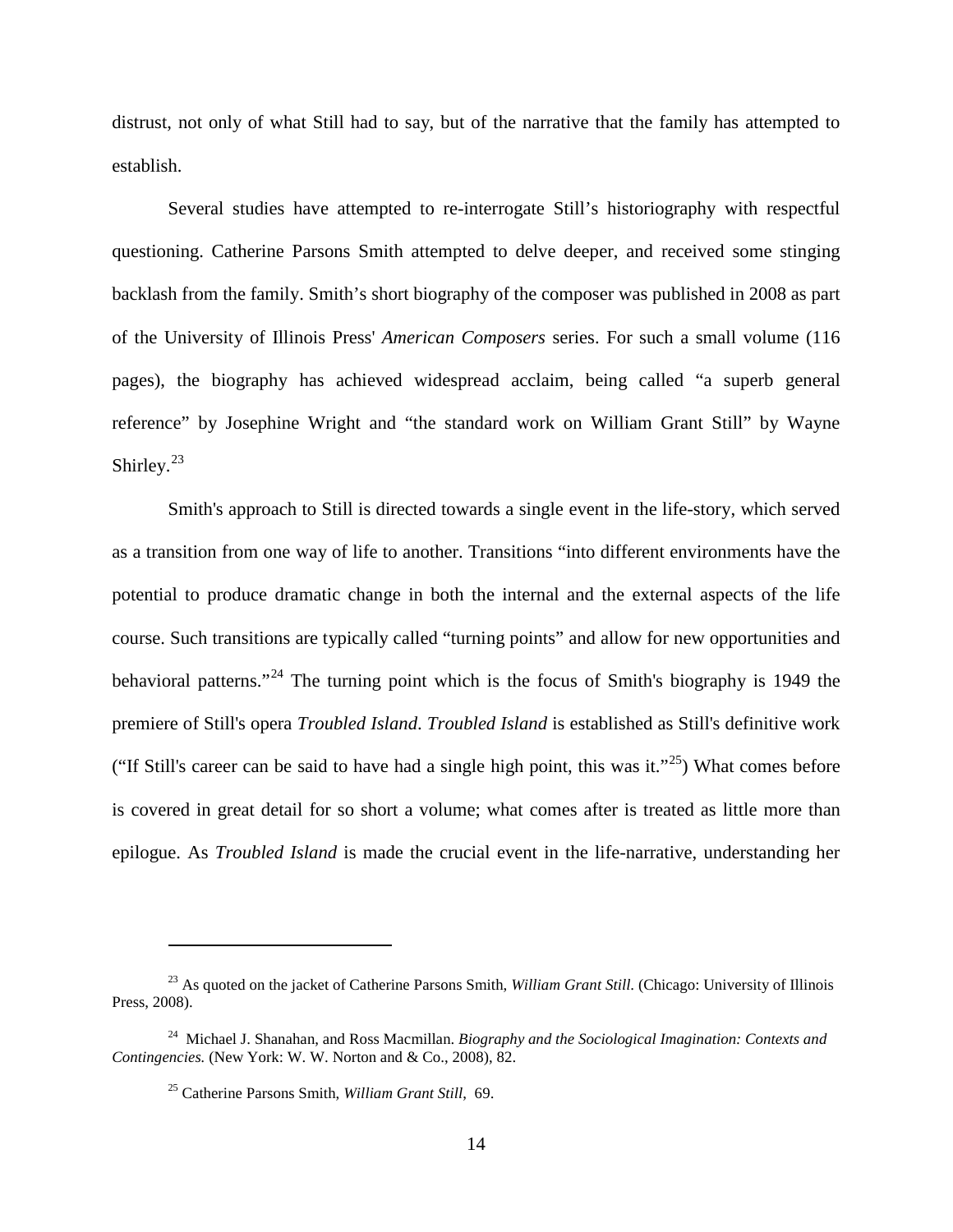account of it and its contexts is crucial to understanding her approach to the rest of the biography.

Initial significance is established by discussing the impact of the premiere on Still's life; this is referenced in the introduction. The fact that Smith brings the incident in at the very beginning of the volume indicates the level of importance that she attaches to it. The presence of Langston Hughes is also celebrated; Smith states that *Troubled Island* was "the only one of Still's operas on which he worked with an established poet."[26](#page-18-2) The fact that immediately after this she makes the statement that "although he composed six more operas, he never again worked with any writer but Verna Arvey"<sup>[27](#page-19-0)</sup> implies (but does not explicitly state) an inferior quality of these subsequent collaborations. This is also a re-iteration of an earlier statement by Smith that Still "limited himself" by only accepting Arvey's libretti.<sup>[28](#page-19-1)</sup> Further, when Still had a "falling out" with Hughes in 1947 during preparations for the premiere, Verna Arvey supplied the necessary corrections to the libretto. The problems with Hughes escalated into a full-fledged dispute that was published in the newspapers. Smith makes the claim (with no supporting evidence) that "It is more than likely that Arvey drafted both [Still's] 1947 letter [to Hughes] and the pre-performance *Times* story.<sup>"[29](#page-19-2)</sup> So the question of authenticity of speech rears its head once more—and the assumption that Arvey usurped Still's voice is made in the most blatant manner possible.

Still's initial relationship with his librettist, however, is passed over as being largely harmonious, and most of remainder of the chapter is divided into a discussion of the production

<span id="page-19-0"></span> $27$  Ibid.

 $26$  Ibid., 70.

<span id="page-19-1"></span> $28$  Ibid., 60.

<span id="page-19-2"></span> $^{29}$  Ibid., 75.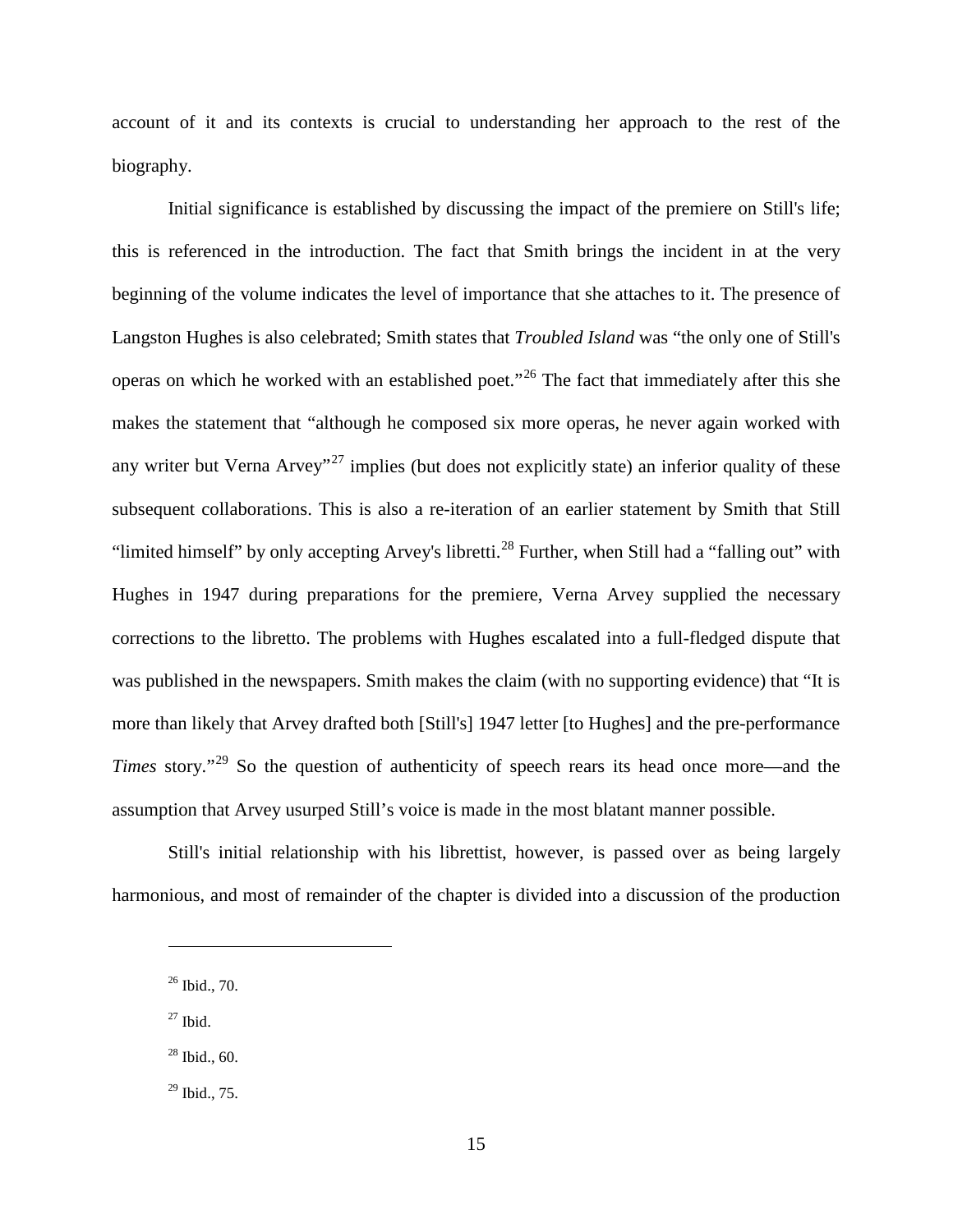and the reception of the finished work. The production was delayed over several years. Smith spends some time discussing the issue of an "all-Negro" cast, which director Leopold Stokowski had desired and Still had repudiated.<sup>[30](#page-19-1)</sup> Little attention is given, nor are there any works cited, about the possible impact the war might have had on the attempt to raise funds to produce *Troubled Island*. The opera had been completed in 1941, an auspicious year. Smith does observe that "World War II slowed [Still's] campaign," and that Stokowski first saw the score in 1944, implying three years of waiting. Had the problem of raising money for an artistic performance in a war-torn economy been addressed, it might detract from the racial struggle that is the focus of Smith's narrative.

Smith's final point of the chapter is, in fact, the objective, the moment of impact, and the trajectory thesis of her entire volume. Revivals of operas and performances of other new operas did not result in a re-staging of *Troubled Island*. Though sets had been built and costumes made, no revival ensued during Still's lifetime. Coupled with the production of other stage works that featured aspects of African-American life that were written by white composers, Smith's conclusion is that *Troubled Island* was not revived because there was no acceptable "place" for an African-American composer of art-music. *Troubled Island* was a solitary break-through that demonstrated "just how much breaking through had not yet taken place."<sup>[31](#page-20-0)</sup> The struggle that has been the focus of the narrative is clearly defined: Still made a living in more popular art forms as an arranger and instrumentalist, but save for a few solitary champions, his music was not widely accepted because of his race. After *Troubled Island*, what prominence he had gained was negated by his own withdrawal from society.

<span id="page-20-1"></span><sup>30</sup> Ibid., 73.

<span id="page-20-0"></span> $31$  Ibid., 79.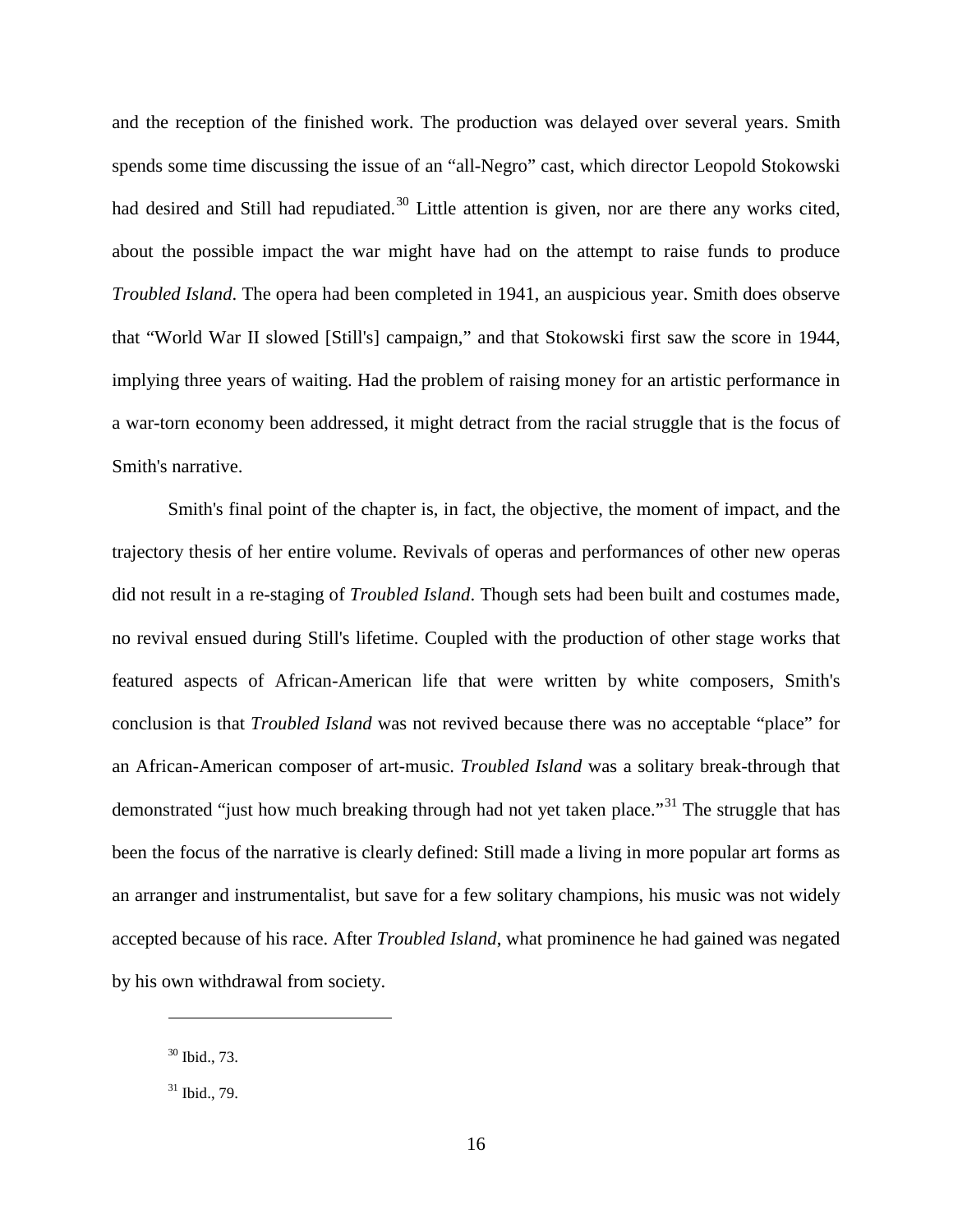The succeeding chapters serve as an epilogue. Still, disappointed by events surrounding the performance of *Troubled Island*, and its reception, lashed out, blaming his lack of success on a Communist conspiracy of the arts. The perceived destruction of "approachable" (universal) music by modernist (intellectual) Communists is depicted as becoming something of a fixation with Still. Smith sees these outbursts as a reflection of Still's frustration with the faltering of his career.<sup>[32](#page-20-1)</sup> This is paired with statements about his isolation from leading racial and political thought, since he lived in Los Angeles rather than New York.<sup>[33](#page-21-0)</sup> Thus, the *Troubled Island* premiere is portrayed as a shattering event that completely altered not only Still's life trajectory, but also his perceptions of the world around him. Living in "isolation," lashing out at Communists, and allowing his correspondence to be managed by his wife, Verna Arvey, paints the picture of a man who, after an initial protest, withdrew from active life. As a result of this withdrawal, Still "lost much of his national audience,"<sup>[34](#page-21-1)</sup> thus rendering the compositions of his later period largely irrelevant during his lifetime. Smith's summary of Still's life paints him as an artist who challenged the establishment, not only of white expectations but of African-American expectations as well (this is an interesting side-note which was not explored in depth in the text). Smith concludes by firmly identifying Still as another "major American voice"<sup>[35](#page-21-2)</sup> that remained

 $32$  There is an additional possibility, stated by Smith and Murchison in "Was Troubled Island Seen by Critics as a Protest Opera?" (*American Music Research Center Journal* 13 [2003]), that the idea of a Communist plot was a creation of Verna Arvey—implying that Still endorsed it, or accepted that his wife was postulating such a theory which may not have represented how he felt about the situation. However, unless Verna Arvey was also writing Still's diary for him, the idea that the Stills' theory of a Communist plot was entirely her creation quickly becomes untenable. See excerpts from the diaries of William Grant Still in *Just Tell the Story: Troubled Island*, 169- 255.

<span id="page-21-0"></span><sup>33</sup> Smith, *William Grant Still* (2008), 82.

<span id="page-21-1"></span><sup>34</sup> Ibid., 90.

<span id="page-21-3"></span><span id="page-21-2"></span><sup>35</sup> Ibid., 94.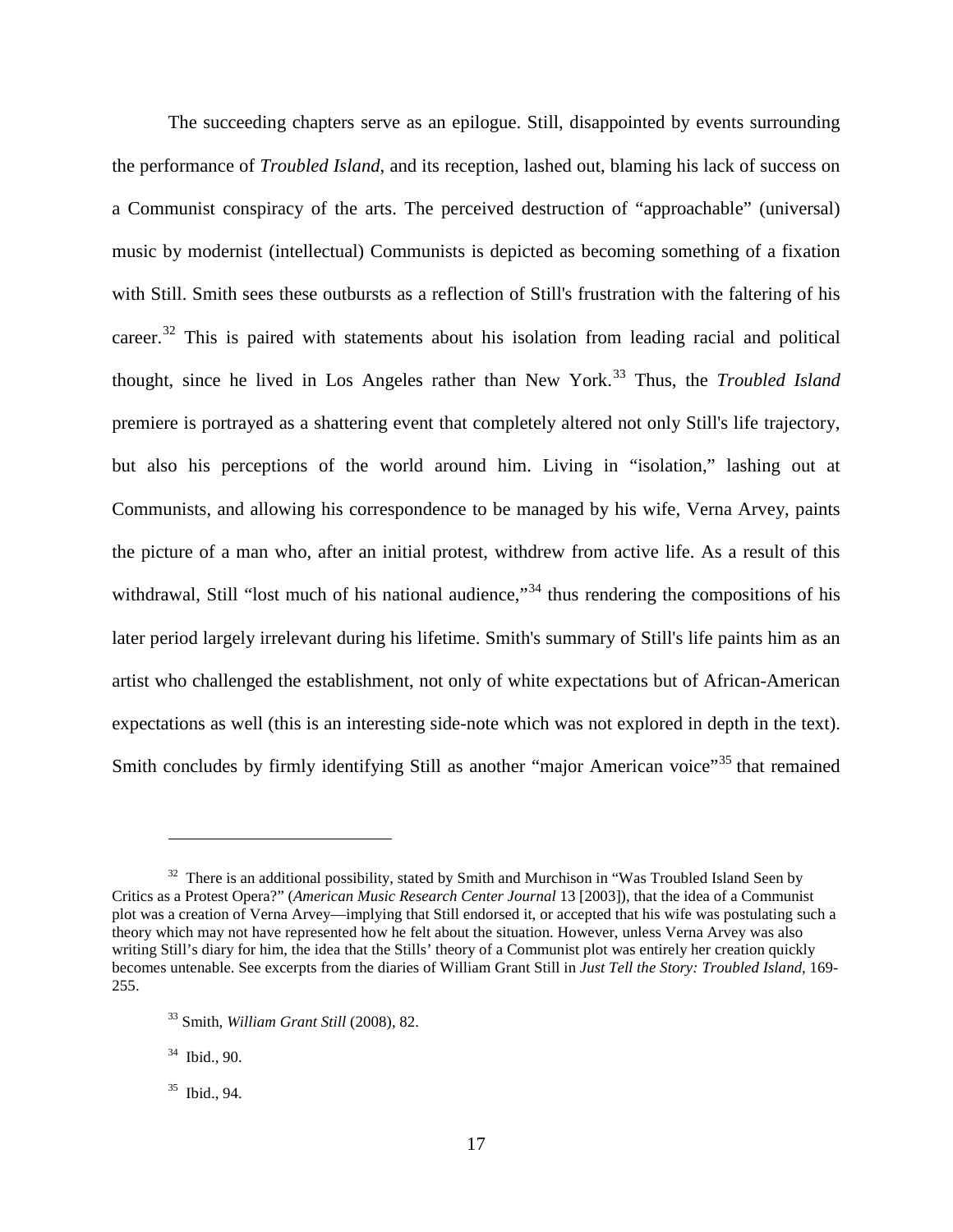an embodiment of the Harlem Renaissance. This reference to the Renaissance seems oddly placed, almost as a postscript.

Judith Anne Still maintains her position as someone with close, intimate knowledge of the subject, while Catherine Parsons Smith attempts to place the subject within the context of his time, and associate him with larger societal and cultural movements. One claims to tell history by knowing the man, and the other claims to know the man by recounting history. What makes this conflict especially interesting is that Judith Anne Still penned a rebuttal of Smith's biography, elucidating what she believed to be the chief errors of the volume. This particular document is posted on the website of the William Grant Still archive as a protest of inaccuracies in Smith's biography. In making her position clear, Judith Anne Still demonstrates her biographical approach more clearly than any analysis of her previous writings. She claims that access was given to all of the Still family's documents, and that Smith deliberately refused the testimony of close friends and family of the subject—of those who knew him best. If true, this indicates that Smith was highly conscious of the Still family's influence over the life-narrative of William Grant Still, and her determination to remain as free from that influence as possible. This relates to an attempt by Smith to preserve the idea of Gershwin as an innovator in the use of "race music," when in fact Still was "first." The daughter's protection here is to maintain Still as the innovator, not Gershwin—a path that could become increasingly untenable as new research about Gershwin comes to light.<sup>[36](#page-21-3)</sup> Judith Anne Still further claims an incorrect portrayal of her father's time at Wilberforce University, claiming exclusion of or failure to verify facts. The fact that Smith devotes three pages to a "knife-fight" out of a ninety-four-page biography does place an agogic stress on the incident. Judith Anne Still refers constantly to documents and supporting

<span id="page-22-0"></span><sup>&</sup>lt;sup>36</sup> Joseph Horowitz, Interview with the author, February 10, 2011.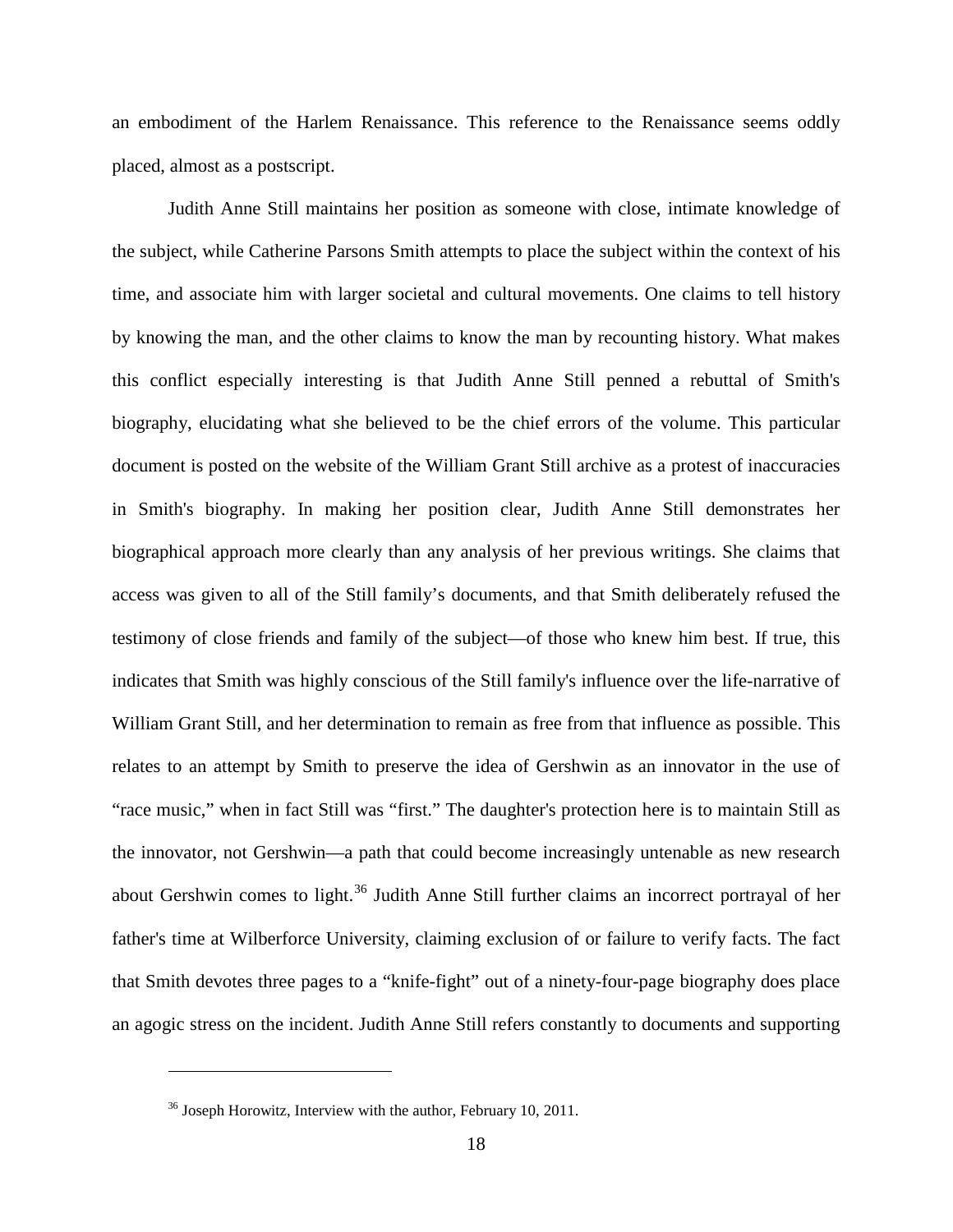material, whether in debunking the supposed love triangle among Arvey, Still, and Langston Hughes, or in refuting the charge that Arvey was controlling and Still completely dependent upon her. The criticism of the treatment of *Troubled Island* rings more of offended dignity than much else, however, because Catherine Smith refused to use the daughter's book *Just Tell the Story* as a source. This indicates yet again Smith's desire to break free from the control the family exercised over Still and his legacy.

Questions of authorship and authenticity are thus a concern of any study that would elucidate stances and facts about Still based on his written testimony. However, perhaps too much has been made of the issue of Verna Arvey, for Still's long collaboration with her cannot be ruled as anything other than a success: *their* works (like the numerous operas on which they worked together) appeared with regularity through the 1950s. Still's other compositions—such as the later three symphonies and numerous commissions and concert pieces—may not have been composed if he had not been provided an environment conducive to work. Perhaps the closeness of their working relationship was so tied to their personal relationship that to explain one would mean explaining the other, which is something the family no doubt desires to remain private. Perhaps, in an effort to affirm the composer as the locus and centerpiece of his music (and, by association, his decisions, his contexts, and influences), the idea of a marriage as simply a collaboration, instead of a domination by one party or the other, has been overlooked by several academic investigators in an attempt to avoid the complexities that such a collaboration might bring to scholarly work. Still's identity as a composer, after 1939, was not simply as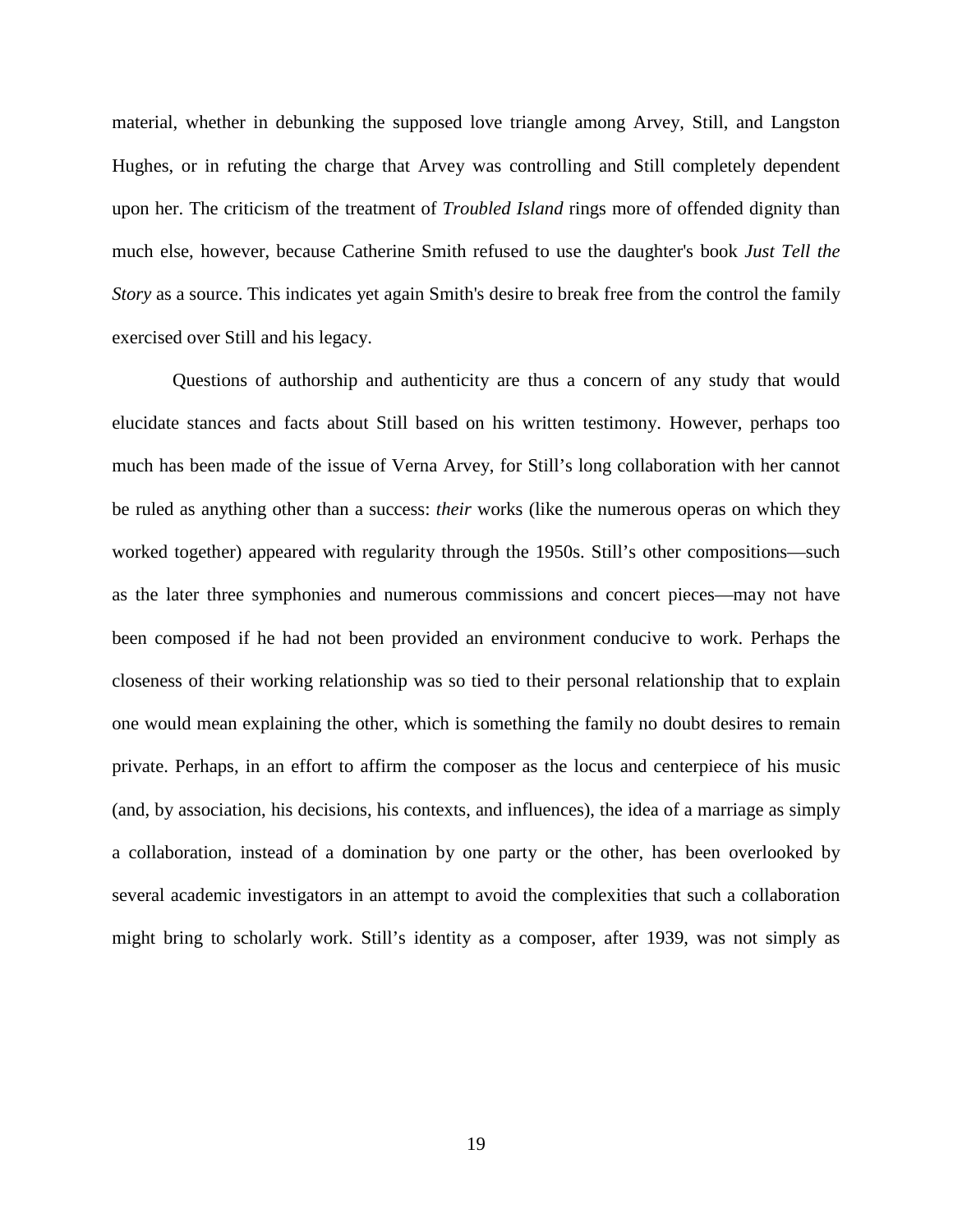himself, William Grant Still, but in the words of Jon Michael Spencer, was "*they*, Verna and Billy."[37](#page-22-0)

<span id="page-24-0"></span><sup>37</sup> Jon Michael Spencer, "An Introduction to William Grant Still," in "The William Grant Still Reader," ed. Jon Michael Spencer, special issue, *Black Sacred Music: A Journal of Theomusicology* 3, no. 1 (Spring 1994): 60.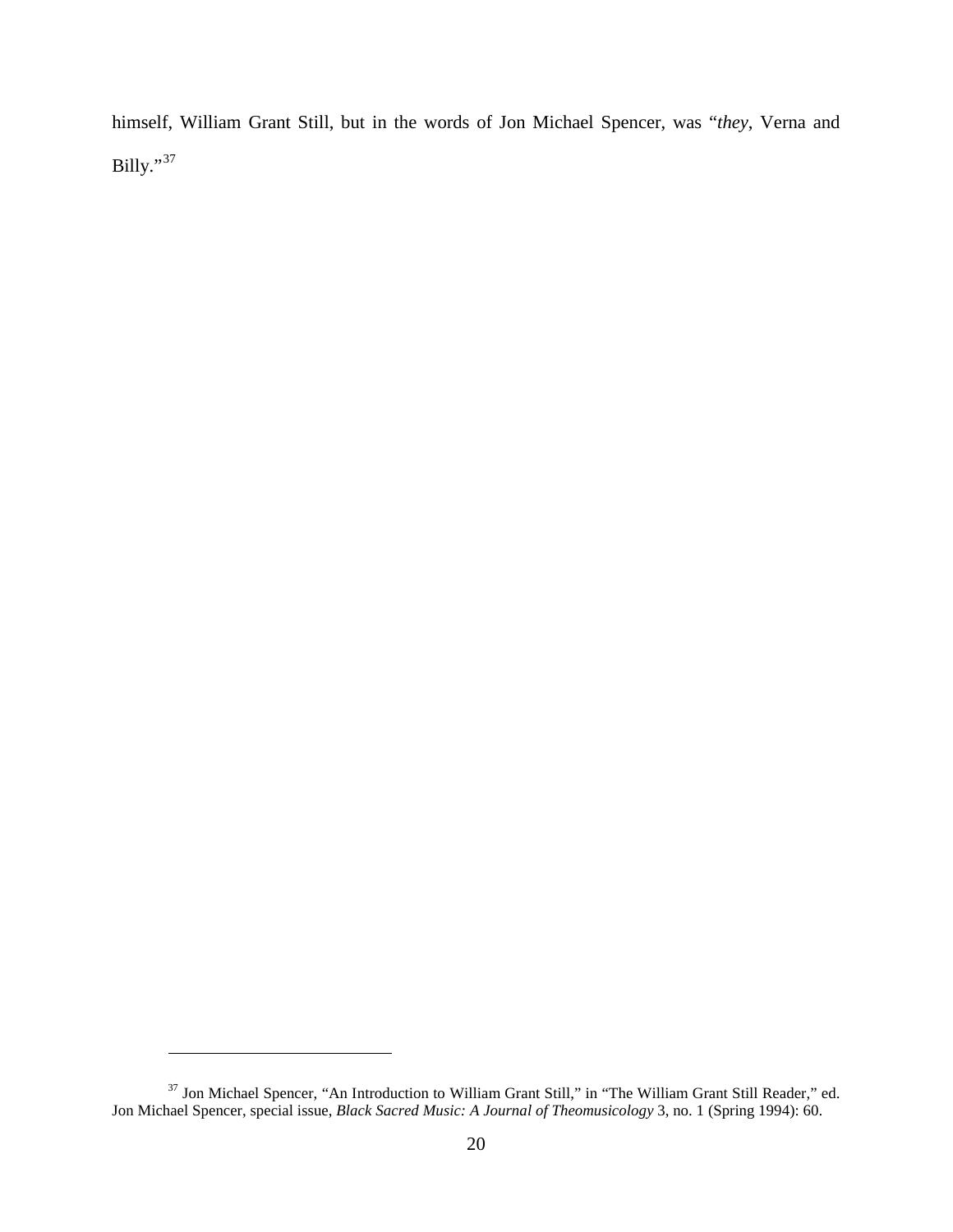## **3.0 CHAPTER TWO**

<span id="page-25-0"></span>A discussion of influences on William Grant Still and his musical outlook must contain references to his written (as opposed to musical) legacy. Since what follows features a prominent discussion based upon what Still wrote and said, a consideration of the authorship of these statements was in order. That said, considering positions formerly thought to be Still's to be held by both Still and Arvey effects little change to their import. The question of identity within his music has nearly always been tied to his racial identity, and by what he achieved *for* that identity. Little consideration has been given as a result to his attempt to create an *American* music, not just an African-American music. Those entities that impacted the composer will be divided into two groups: the musical influences and the ideological influences. Still's musical influences are less complicated to map than his ideologies. He only undertook formal music study with a few people, after which his musical development was largely self-determined (background material as in *Costaso,* or the effort to use authentic musical elements as in *Troubled Island*). Ideologically, Still would be influenced by several writers of the Harlem Renaissance; most prominent of these would be Alain Locke.

The problem that concerns any discussion of Still's ideology is that a discussion of several items generally viewed through a strictly musical lens—i.e. nationalism and modernism—must be discussed in conjunction with the same issues in African-American culture of the time. Nationalistic music must be considered as to whether it was an expression of a nation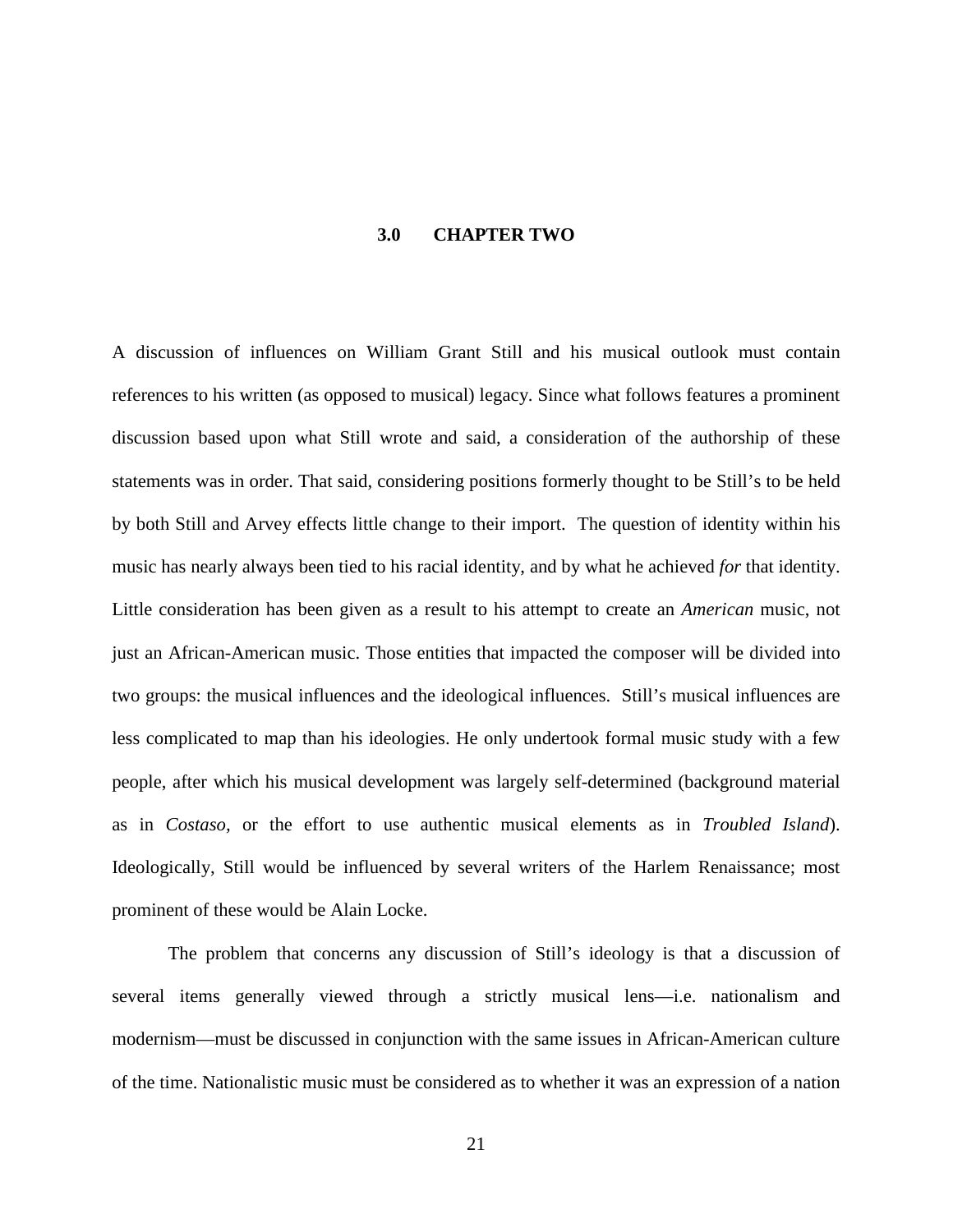(in this case, America) or a race (African-American). Sometimes in Still's case, the argument can be made for both, as for instance in the *Afro-American Symphony*, which is most obviously an expression of African-American racial nationalism. However, as it typifies a uniquely American experience, it can also be viewed as representing a (racially-tinged) facet of American nationalism. Or, again, in referring to the choral ballad *And They Lynched Him to a Tree*: it was written as protest of lynching, which primarily claimed African-American victims in the United States. However, the confinement of the problem to the United States implies a specifically American nationalism in parallel with the racial nationalism. The concept of modernism in a discussion of Still is just as confusing. Modernism enjoyed connotations that ranged from contemporary (within our time) modernism, to musical modernism and black modernism. Perhaps these complications are a reflection of the duality for which Du Bois strove in his desire for it to be possible for a man to be "both a Negro and an American."<sup>[38](#page-24-0)</sup>

This idea of duality was referred to by another great intellectual, Booker T. Washington, as a "nation within a nation."[39](#page-26-0) However, according to Lawrence Friedman, Washington also maintained that "blacks could not have progressed without the help and guidance of the 'civilized' and 'cultivated' white race. Therefore, the Negro stood to gain by becoming an integral part of the white man's society."<sup>[40](#page-26-1)</sup> Still sought to go beyond this concept of duality. His belief that there would emerge a new race that was an amalgamation of all races—one in which a person's race would be indistinguishable—is perhaps the greatest indicator of this. This

<sup>38</sup> W. E. B. Du Bois, *The Souls of Black Folk* (Chicago: A.C. McClurg & Co., 1903; New York: Barnes & Noble, 2003), 9. Citations are to the Barnes and Noble Edition.

<span id="page-26-2"></span><span id="page-26-1"></span><span id="page-26-0"></span><sup>39</sup> Lawrence J. Friedman, "Life 'In the Lion's Mouth': Another Look at Booker T. Washington," *The Journal of Negro History* 59, no. 4 (October 1974): 342

 $40$  Ibid.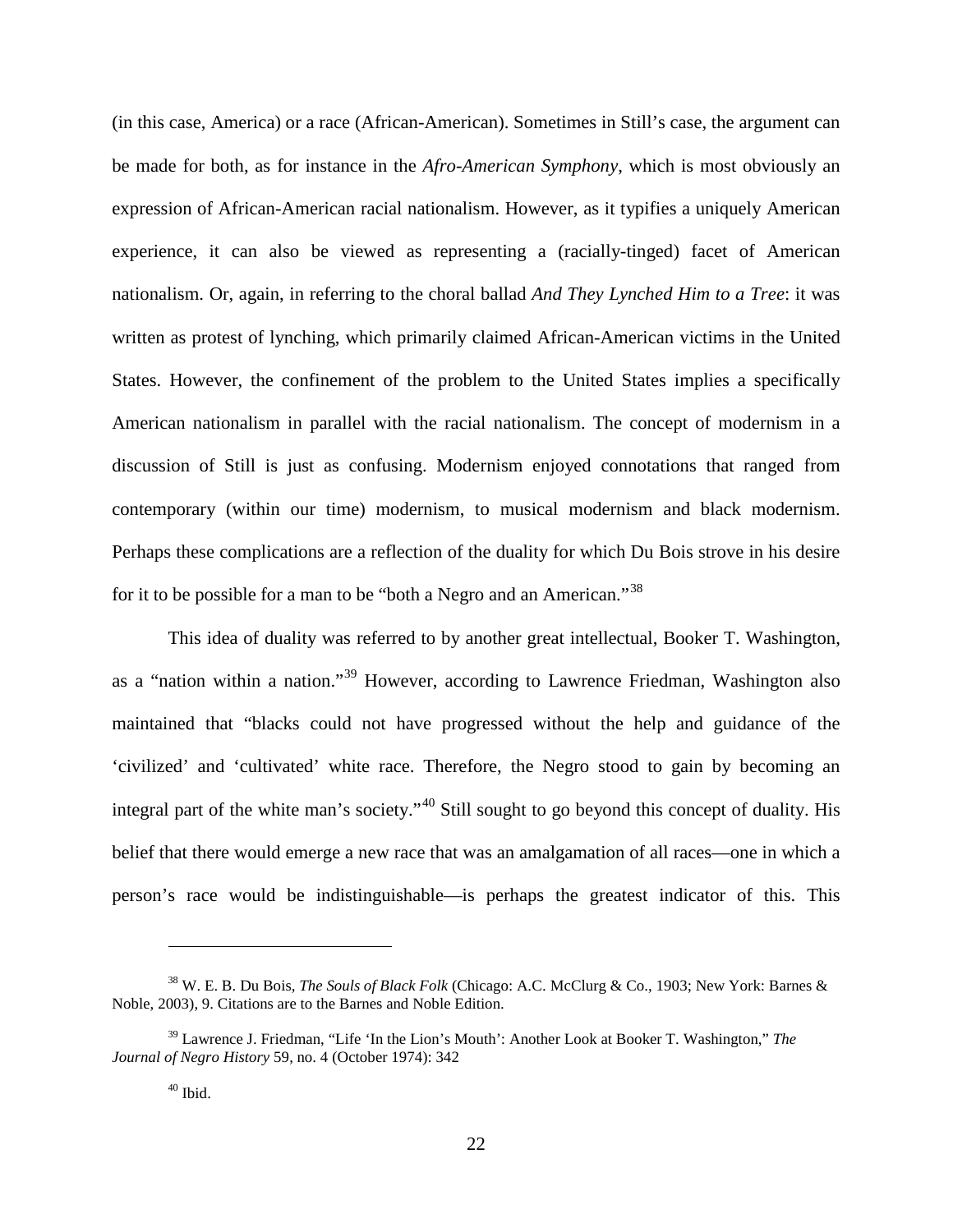amalgamation was did not view the "white race" as absorbing the African-American. Instead, these races (and others in America)<sup>[41](#page-26-2)</sup> would contribute in parallel to the "new race" that would emerge. The aim of his so-called "universal period" of composition was to elevate the culture of African-Americans, while ultimately producing music that would signify the new "raceless" race.

Thus, a new conundrum is introduced to the study of William Grant Still: how does he continue to promote and dignify the achievements of African-Americans while seeking to deobjectify race as an entity? The answer Still discovered was the creation of a new music that would begin with his location (as in the "Autochthonous" symphony) before expanding to include an entire half of the globe (his *Symphony No. 5* "Western Hemisphere"). Still was in fact proposing a new internationalism in music, one that would utilize any musical discipline available, but be subordinate to none—a true fusion of cultures.

This idea of building infused many aspects of Still's life. Whether the question was of building his own musical language, an African-American culture, American culture, or aiding in the creation of a Utopian all-embracing nation, the concept of building and of crafting something where nothing existed before was not an ideal that he discovered free of any influence. In fact, Still's desire to build was fostered by the earliest and most direct influence that anyone can possess: his mother. Carrie Still Shepperson was a person of strong character, demonstrating tough self-reliance from an early age, and refusing to "take anything from anybody" in the way

<span id="page-27-0"></span><sup>&</sup>lt;sup>41</sup> Though generally viewed through the lens of African-Americanism, William Grant Still's own ethnic makeup was in fact part African-American, part Cherokee and part Irish. See Benjamin Griffith Edwards, "The Life of William Grant Still" (PhD dissertation, Harvard University, 1987), 47.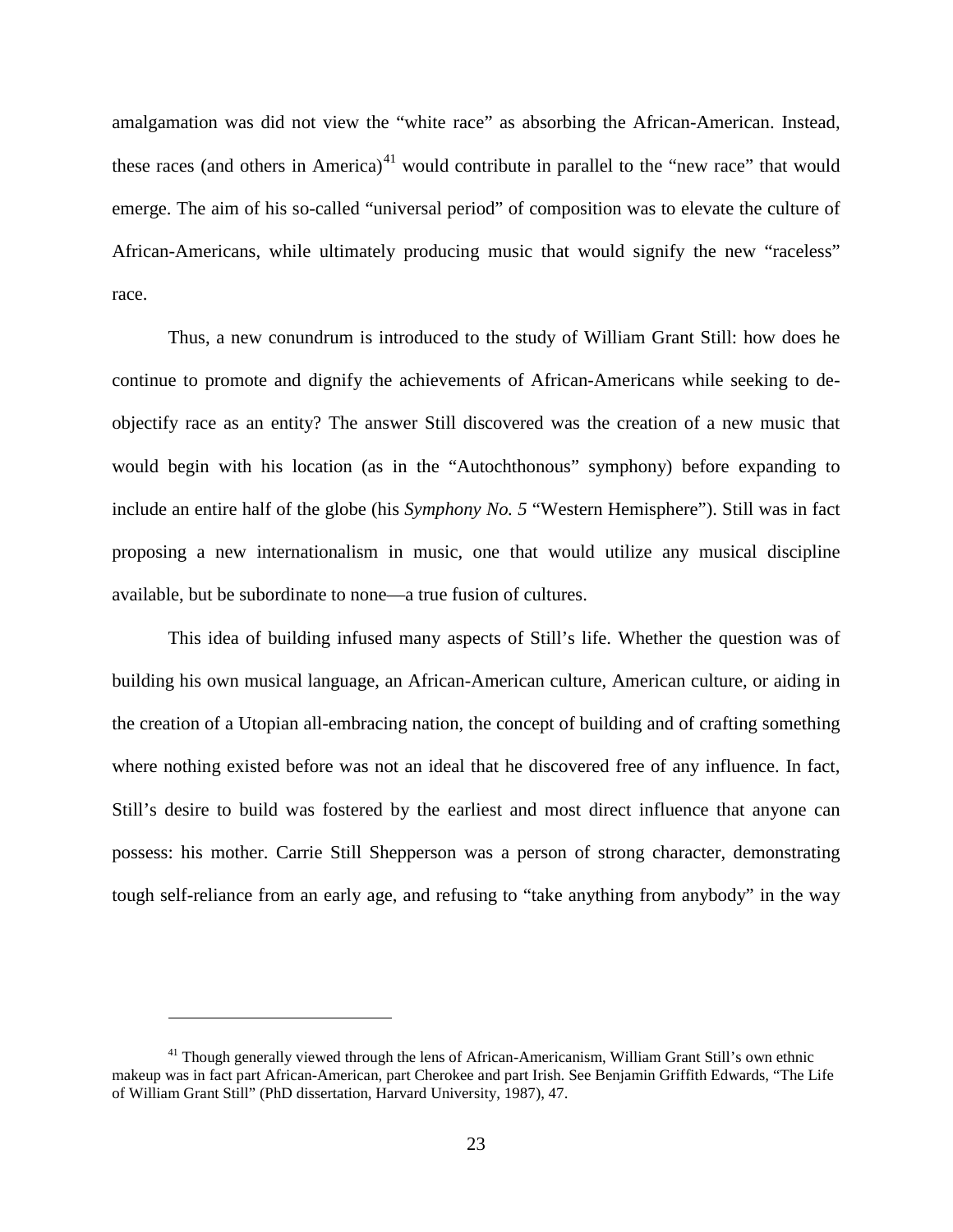of derogatory remarks concerning her mixed race.<sup>[42](#page-27-0)</sup> As a school teacher she demonstrated high standards, and had no qualms in making her students adhere to them. As a woman, she dealt with her marriage, the birth of her son (William Grant) and the death of her husband all within the same year.<sup>[43](#page-28-0)</sup> She was passionate about her teaching, and about her son. Judith Anne Still, no doubt communicating one of her father's memories, said, "Carrie [Still Shepperson] felt that the most important thing for people to have in a growing culture—besides freedom—was education."<sup>[44](#page-28-1)</sup> Further:

She might have smiled also had she heard some of the comments that are made today about the people of her time. "Negroes seventy-five years ago were ignorant, and were not allowed to develop their talents." "White men built America." She would probably tell anyone who made such statements that the nation-builders were not all white, and that they were not all men. And then she would demand that the misguided apologize for their ignorance… Indeed, it was Carrie who had tried to teach her son about nationbuilding. $45$ 

Though clearly an extrapolation of stories told to her by her father, this passage provides a hint of the type of upbringing that Still received, which included a heavy dose of responsibility. For the implication is that, like her son, Carrie Still Shepperson fostered a belief not only in African-American achievement, but also in the achievement of the nation. In addition, the idea of contributing to the building of a larger societal entity was a principle that would remain constant throughout William Grant Still's career. The identity of the entity that he sought to build is what would shift as his personal beliefs and ideologies changed over time.

<span id="page-28-3"></span><span id="page-28-1"></span><span id="page-28-0"></span><sup>42</sup> Judith Anne Still, "Carrie Still Shepperson: The Hollows of Her Footsteps," *The Arkansas Historical Quarterly* 42, no. 1 (Spring, 1983): 44.

<sup>43</sup> Ibid., 41.

<sup>44</sup> Ibid., 44.

<span id="page-28-2"></span> $45$  Ibid.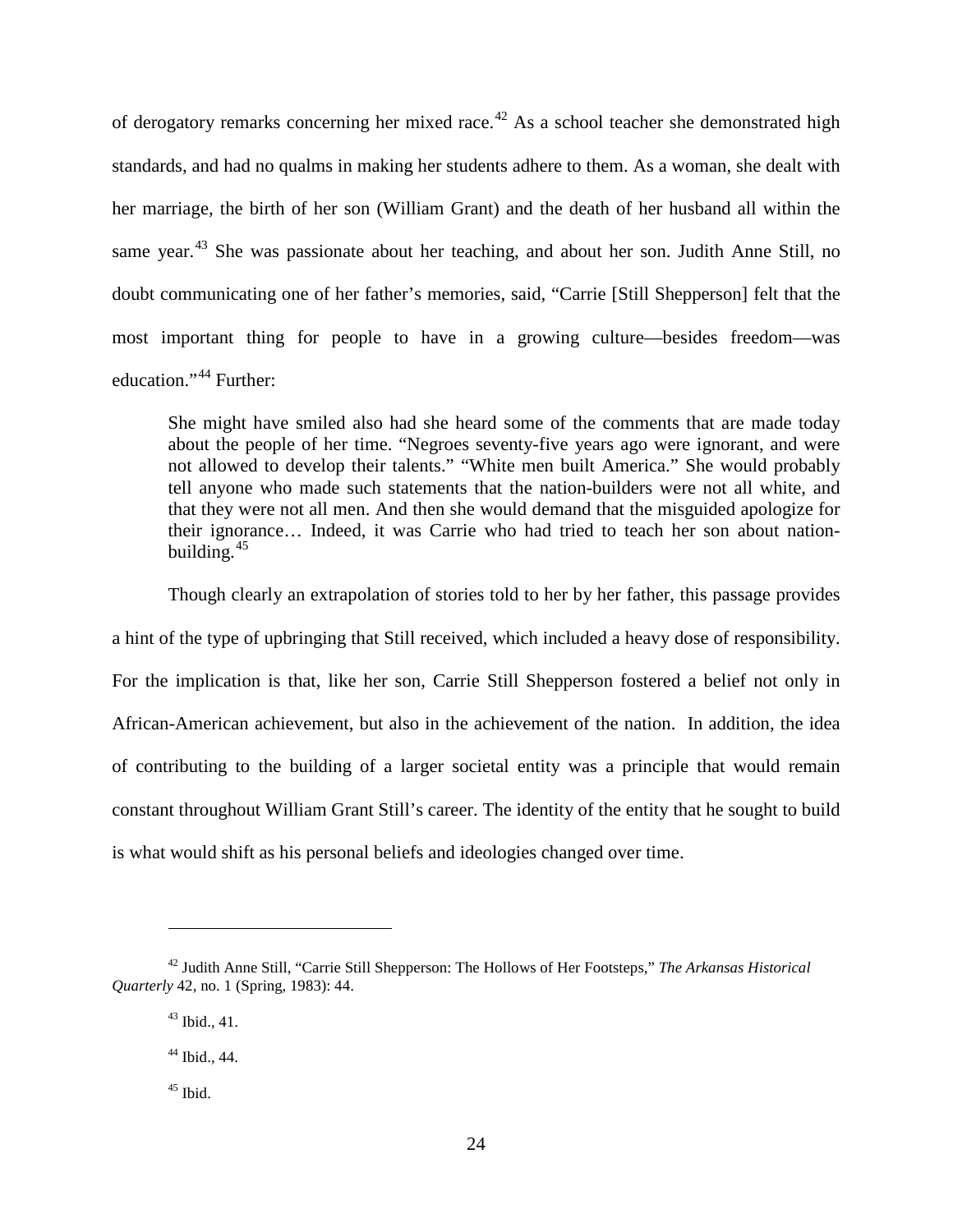Still was enrolled for several years at Wilberforce University. "It was after I had enrolled…that I decided I must become a composer."<sup>[46](#page-28-3)</sup> Though he had taken violin lessons from a young age, he had never really been that engrossed in the instrument: "It was my mother who insisted that I practice regularly."[47](#page-29-0) Despite this, music was his desired major when the prospect of attending college arose. After his first year at Wilberforce, however, he expressed a desire to transfer from Wilberforce to Oberlin for the express purpose of studying music. His mother was adamant that he continue at Wilberforce, where he was studying medicine. The situation was exacerbated when Still's stepfather purchased a gramophone and several albums. "Still had never before heard a full rendition of an operatic aria… [H]e 'thrilled to' this grand new music. The operas of Puccini and Verdi dominated the selection, and *Rigoletto* was an early favorite."[48](#page-29-1) The musical program at Wilberforce, however, was non-existent at that time  $(1911-1914)$ .<sup>[49](#page-29-2)</sup> There was a school band. In his own words, "The band had had a student bandmaster before I got there, and after I got settled I took over the band."<sup>[50](#page-29-3)</sup> Still taught himself to play a variety of instruments, most of them wind instruments from the band's available instruments. Most of the repertoire was marches, many of them by Sousa.<sup>[51](#page-29-4)</sup>

 $\overline{a}$ 

<span id="page-29-3"></span> $\rm ^{50}$  Ibid.

<span id="page-29-5"></span><span id="page-29-1"></span><span id="page-29-0"></span><sup>46</sup> William Grant Still, "My Arkansas Boyhood," *The Arkansas Historical Quarterly* 26, no. 3 (Autumn 1967): 291.

<sup>47</sup> Ibid.

<sup>48</sup> Edwards, "The Life of William Grant Still," 55.

<span id="page-29-2"></span><sup>49</sup> Eileen Southern, "William Grant Still," *The Black Perspective in Music* 3, no. 2 (May 1975): 167

<span id="page-29-4"></span> $51$  Ibid.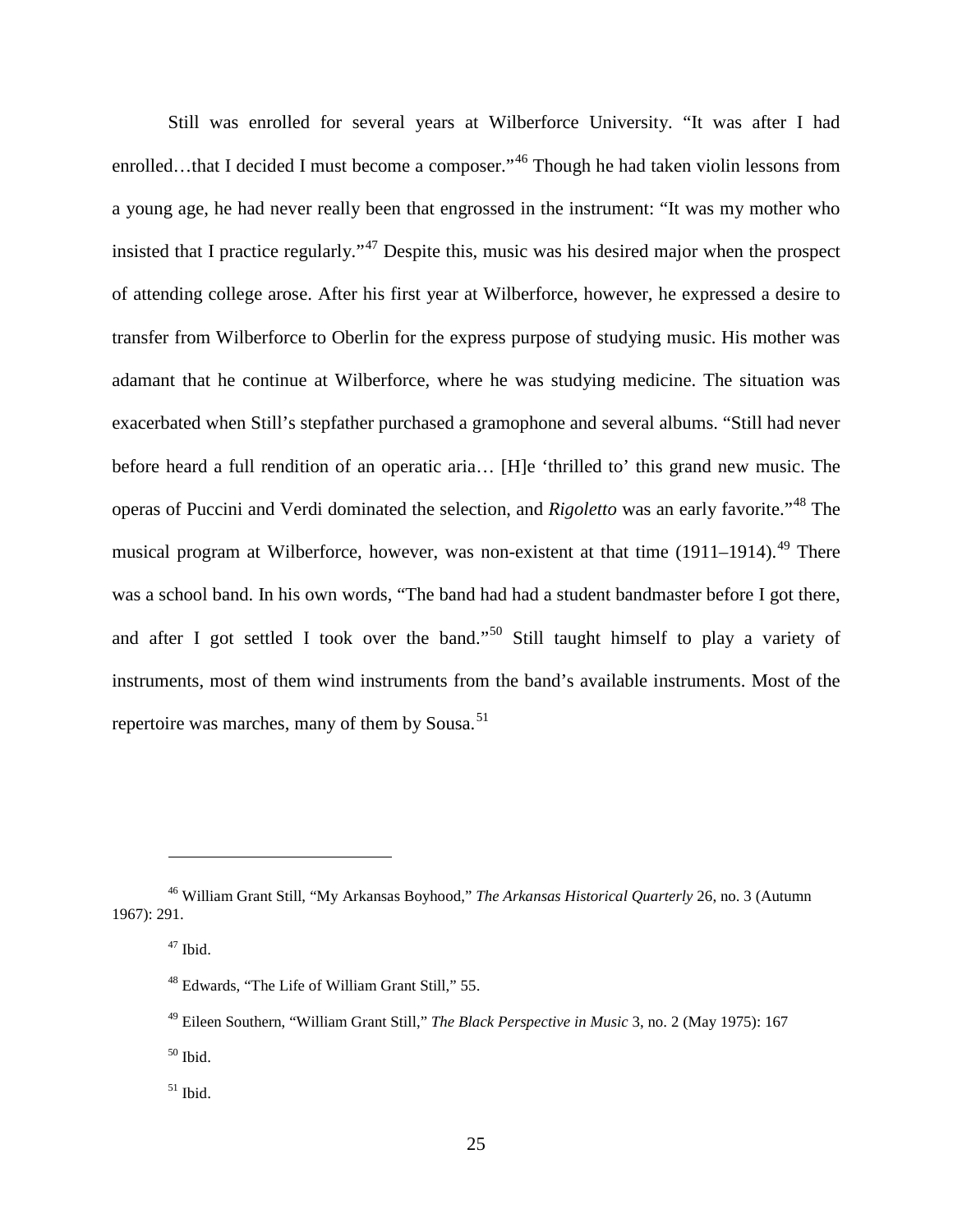Still's relationship with the great bandleader and bluesman W. C. Handy began in 1915 when he joined Handy's band to play cello and oboe.<sup>[52](#page-29-5)</sup> Though there is little record of the level of Still's expertise on either instrument, Handy's standards were very high. Whatever his skill as a player, Still soon gravitated to the position of arranger, making some of the first band arrangements of the "St. Louis Blues" and the "Beale Street Blues."<sup>[53](#page-30-0)</sup> The relationship was severed for a time when Still went to study music at Oberlin, and subsequently enlisted in the Navy in 1918. The reason for this last action (as Catherine Parsons Smith has noted), like so many other gaps in the history of his early years, remains unfilled. "Also unanswered," Smith elaborates, "is the question of what he was able to achieve during the periods of freelance work, the last one ending with the 1919 job offer from W. C. Handy in New York."<sup>[54](#page-30-1)</sup> For, after returning to America in 1919, he had returned to Oberlin to continue his study; the offer of a job from Handy in New York ended his studies and returned him to a more active musical life. He ceased playing in Handy's band in 1920, joining Deacon Jones' Clef Club Band.<sup>[55](#page-30-2)</sup> The actual time he spent playing is not determined; in any case, his performance relationship with Handy was fragmentary, consisting of snippets here and there. However, his reputation as an arranger grew rapidly. From growing up around operas and other "art" music, Still's practical experience playing and performing in New York also put and kept him in touch with a popular type of music. "It was my good fortune," Still wrote, "to be a part of the jazz world when I was young,

<span id="page-30-3"></span><sup>52</sup> Eileen Southern and W. C. Handy, "Letters from Handy to Still," *The Black Perspective in Music* 7, no. 2 (Autumn, 1979): 199. In a different interview (also with Eileen Southern), Still admits to playing the cello and the violin ("Conversation with William Grant Still," *The Black Perspective in Music* 3, no. 2, 1975).

 $53$  Ibid.

<span id="page-30-2"></span><span id="page-30-1"></span><span id="page-30-0"></span><sup>54</sup> Catherine Parsons Smith, "William Grant Still in Ohio (1911-1919)," *American Music* 22, no. 2 (Summer 2004): 222.

<sup>55</sup> Edwards, "The Life of William Grant Still," 68.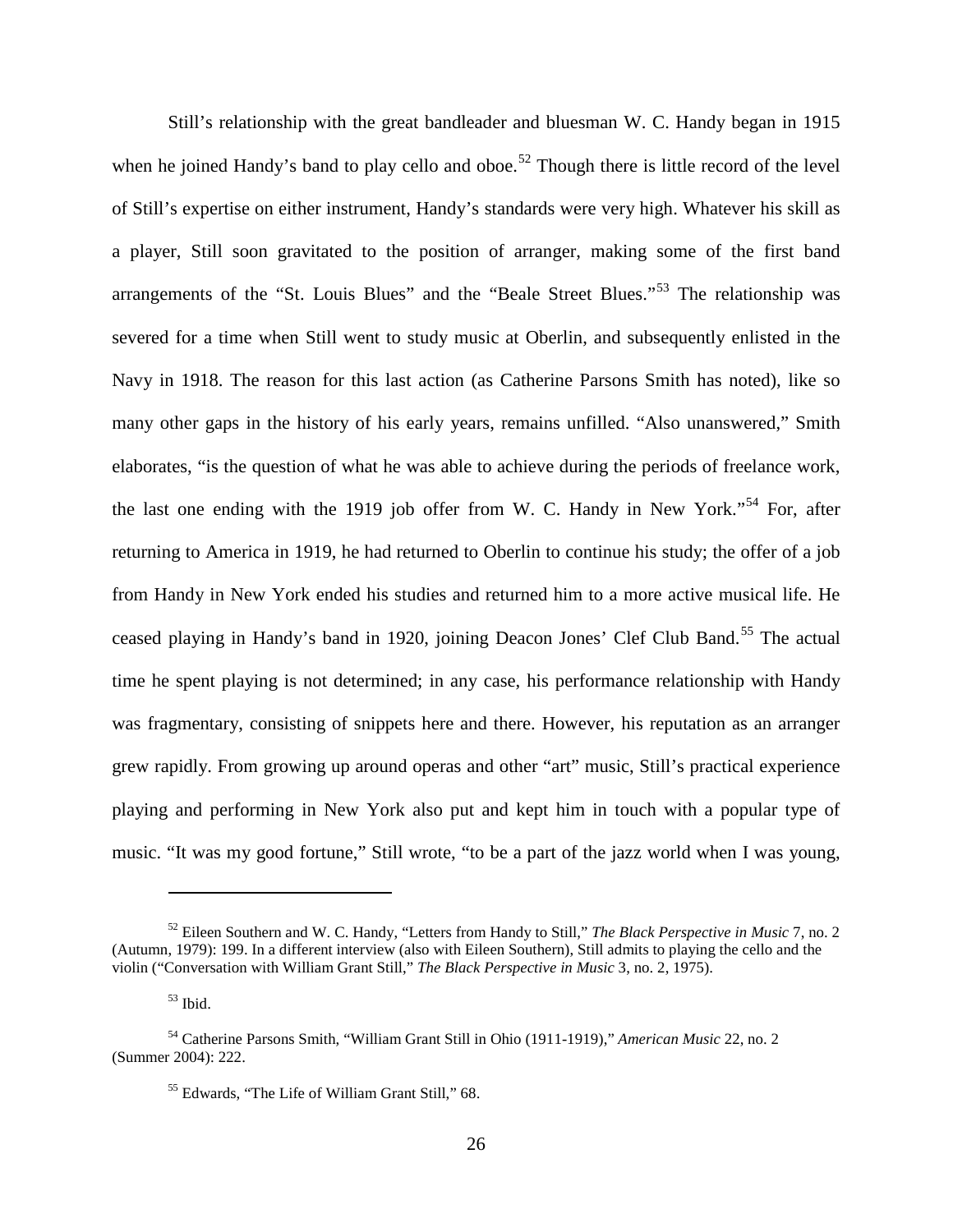and when jazz itself was new."<sup>56</sup> Though ultimately believing that jazz was not much more than a style of performing,<sup>[57](#page-31-0)</sup> Still was determined to learn as much as possible from his experience performing and arranging for bands in New York. Recalling this period in an interview in 1967, he said he was resolved to "let [this kind of music] teach me something... And it taught me." <sup>[58](#page-31-1)</sup>

Exactly what it taught him is less clear. Perhaps, in this interview from later in his life, he was simply referring to African-American music as a whole. For his upbringing did not include much of what is classified as jazz or blues. He had experienced "shouting" in church as a child.<sup>[59](#page-31-2)</sup> His stepfather, Charles Shepperson, had introduced him to "the best in serious music."<sup>[60](#page-31-3)</sup> Much of Still's time up to his job with Handy had been spent as a free-lance musician, working by playing in orchestras and ensembles wherever he could find a job. $<sup>61</sup>$  $<sup>61</sup>$  $<sup>61</sup>$  "I didn't come into contact with</sup> much Negro music until I had become of age and had entered professional work," Still observed later in life. "I had to go out and learn it, I didn't hear it."<sup>[62](#page-31-5)</sup> Having already received a musical education at Wilberforce and Oberlin, Still's work with Handy introduced him to an entirely new (to Still) sort of music, then: his time spent playing and arranging for Handy—both before and after the war—was an opportunity not only to explore the idiom of blues, but also to begin

<sup>56</sup> William Grant Still as quoted in Edwards, "The Life of William Grant Still," 68.

<sup>57</sup> Ibid., 70.

<span id="page-31-1"></span><span id="page-31-0"></span><sup>58</sup> William Grant Still interviewed by R. Donald Brown, *Oral History Program, California Black Oral History Project*, California State University Fullerton, November 13, 1967 in *William Grant Still: An Oral History*, 16.

<span id="page-31-3"></span><span id="page-31-2"></span><sup>&</sup>lt;sup>59</sup> Gayle Murchison, "Nationalism in William Grant Still and Aaron Copland Between the Wars: Style and Ideology" (PhD diss., Yale University, 1998), 108.

 $60$  Judith Anne Still, "Carrie Still Shepperson: The Hollows of Her Footsteps," 43.

 $61$  See the complete article by Catherine Parsons Smith, "William Grant Still in Ohio (1911-1919)."

<span id="page-31-5"></span><span id="page-31-4"></span><sup>62</sup> William Grant Still interviewed by R. Donald Brown, *Oral History Program, California Black Oral History Project*, California State University Fullerton, November 13, 1967 in *William Grant Still: An Oral History*, 19.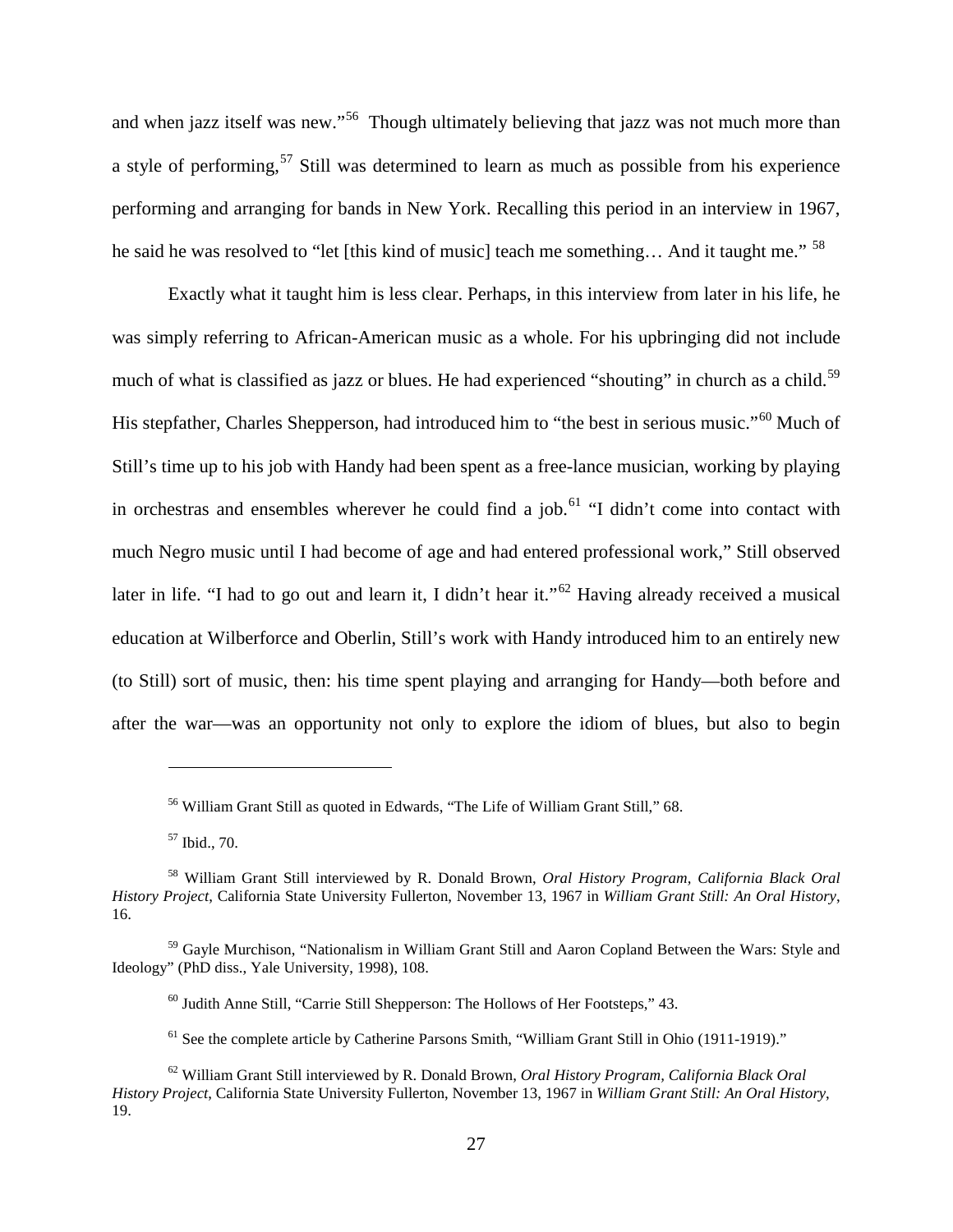combining that music with the training he had already received. It was, in effect, his first chance to fuse his musical training with an African-American idiom. It was shortly after his time with Handy's band ended that he worked for Black Swan Records, and joined the orchestra of the musical *Shuffle Along*—which in 1923 toured to Boston, where he studied for a few months with George Whitefield Chadwick.

Few particulars are known concerning Still's period of study with George Chadwick in 1921. Chadwick himself was in the twilight of his career, having seen his greatest successes come in the concert hall via the symphonic genre. The operatic work that was meant to be the crowning achievement of his career, *Il Padrone*, had been rejected by the Metropolitan Opera, and would never be performed in his lifetime. However, as director of the New England Conservatory for over thirty years, he was greatly respected by his fellow musicians—even if by the 1920s the performance of his compositions had trailed off. Though his musical style was rooted in a Germanic, romantic idiom, Chadwick had attempted to create a uniquely American twist on that tradition.

<span id="page-32-0"></span>Of Still's studies with Chadwick, little is known other than what Still recounted of the experience in interviews, articles, and speeches. Still was the one who went to Chadwick, seeking the older composer's opinion. Chadwick was apparently impressed enough with the young man's work to offer to teach him free of charge.<sup>[63](#page-31-5)</sup> Gayle Murchison observes, "This free tutelage of Still by Chadwick can be viewed as a form of patronage. Still consequently was never formally enrolled in New England Conservatory. His status was that of a private student of

<sup>63</sup> William Grant Still, "My Life's Work" (lecture "for a General Audience" 1968), in *William Grant Still: Collected Speeches & Lectures,* 98.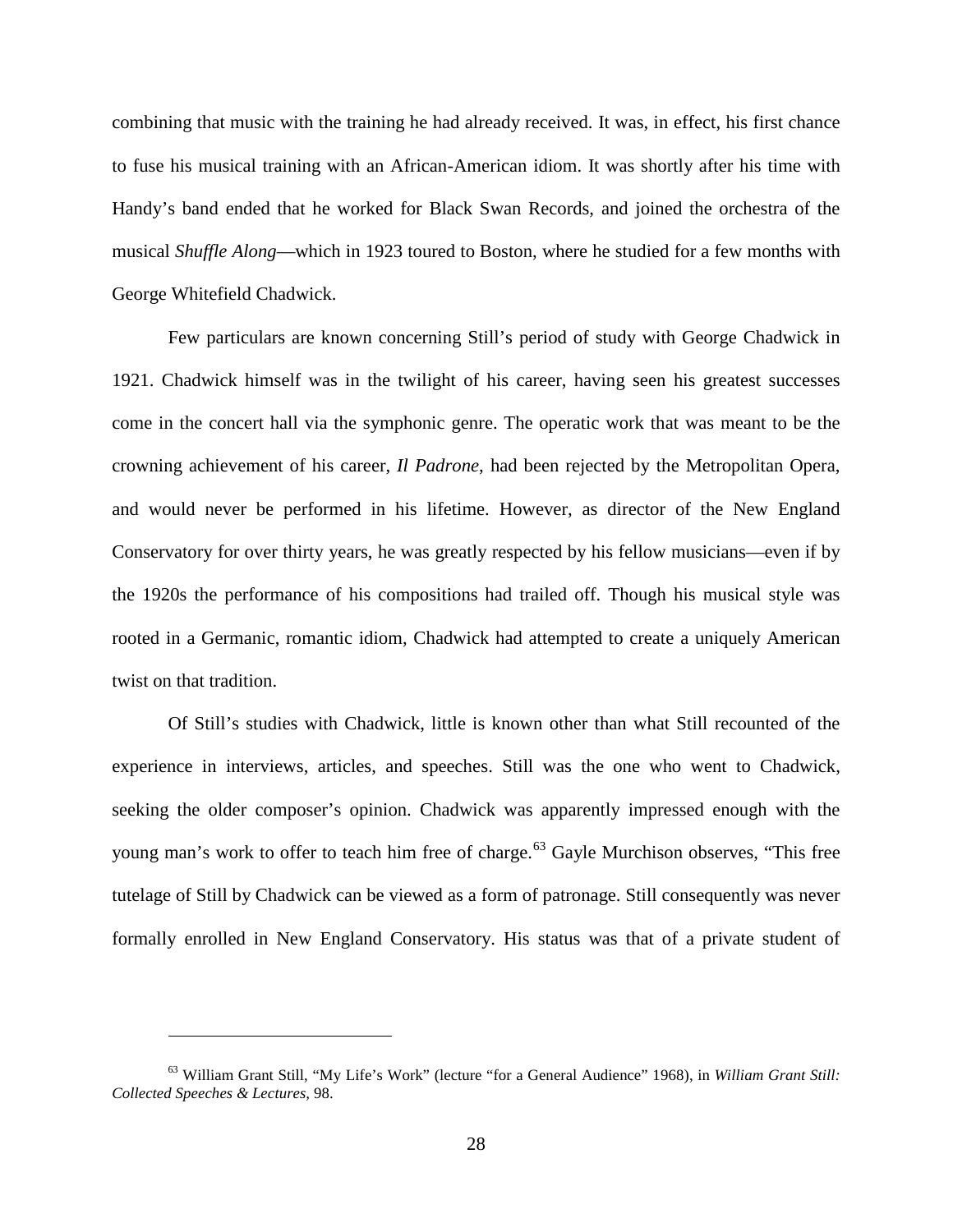Chadwick's."[64](#page-32-0) Both indicate the high esteem in which Chadwick held the young man as a composer.

Several of Still's reflections indicate the esteem, in turn, in which he held Chadwick. In a speech in 1966, Still refers to Chadwick as "That wonderful pioneer American composer, George W. Chadwick, [who] introduced me to the possibilities inherent in serious American music."[65](#page-33-0) In 1969 he observed, "from [Chadwick] I gained an appreciation of the American tradition and potential in music."[66](#page-33-1) And in 1975, only a few years before his passing, Still looked back at his long career and observed, "It was [Chadwick] more than anyone else who inspired me to write American music."[67](#page-33-2) It is important to note that, in Still's mind, his studies with Chadwick occurred before he began "serious study of the African musical idiom."[68](#page-33-3) Due to the lack of specific documentation, it is impossible to say for certain, but it seems probable that Chadwick—who had grappled with the nationalistic problem of what constituted American music for much of his career—furnished the young man with an ideological framework for composing in the spirit of a specific societal entity. This lends itself to several interesting questions. If Chadwick were Still's inspiration to compose American music, this inspiration occurred prior to Still's urge to compose specifically racial music. Was Still's urge to compose racial music rooted in his urge to compose nationalistic music? If so, once the Harlem

<sup>64</sup> Gayle Murchison, "Nationalism in William Grant Still and Aaron Copland," 115.

<span id="page-33-0"></span><sup>65</sup> William Grant Still, "American Art and Culture: The Negro's Contribution… Symposium" (University of California Irvine, October 24, 1966), in *William Grant Still: Collected Speeches & Lectures*, 84.

<span id="page-33-1"></span><sup>66</sup> William Grant Still, "Negro Music" (lecture, Afro-American Studies Workshop, University of California Los Angeles, July 22, 1969), in *William Grant Still: Collected Speeches & Lectures*, 124.

<sup>67</sup> Eileen Southern, "William Grant Still," 170.

<span id="page-33-4"></span><span id="page-33-3"></span><span id="page-33-2"></span><sup>68</sup> William Grant Still, "African Music and Its Influence in the New World" (Lecture, Chadwick School, Rolling Hills, California, July 30, 1961), in *William Grant Still: Collected Speeches & Lectures*, 45.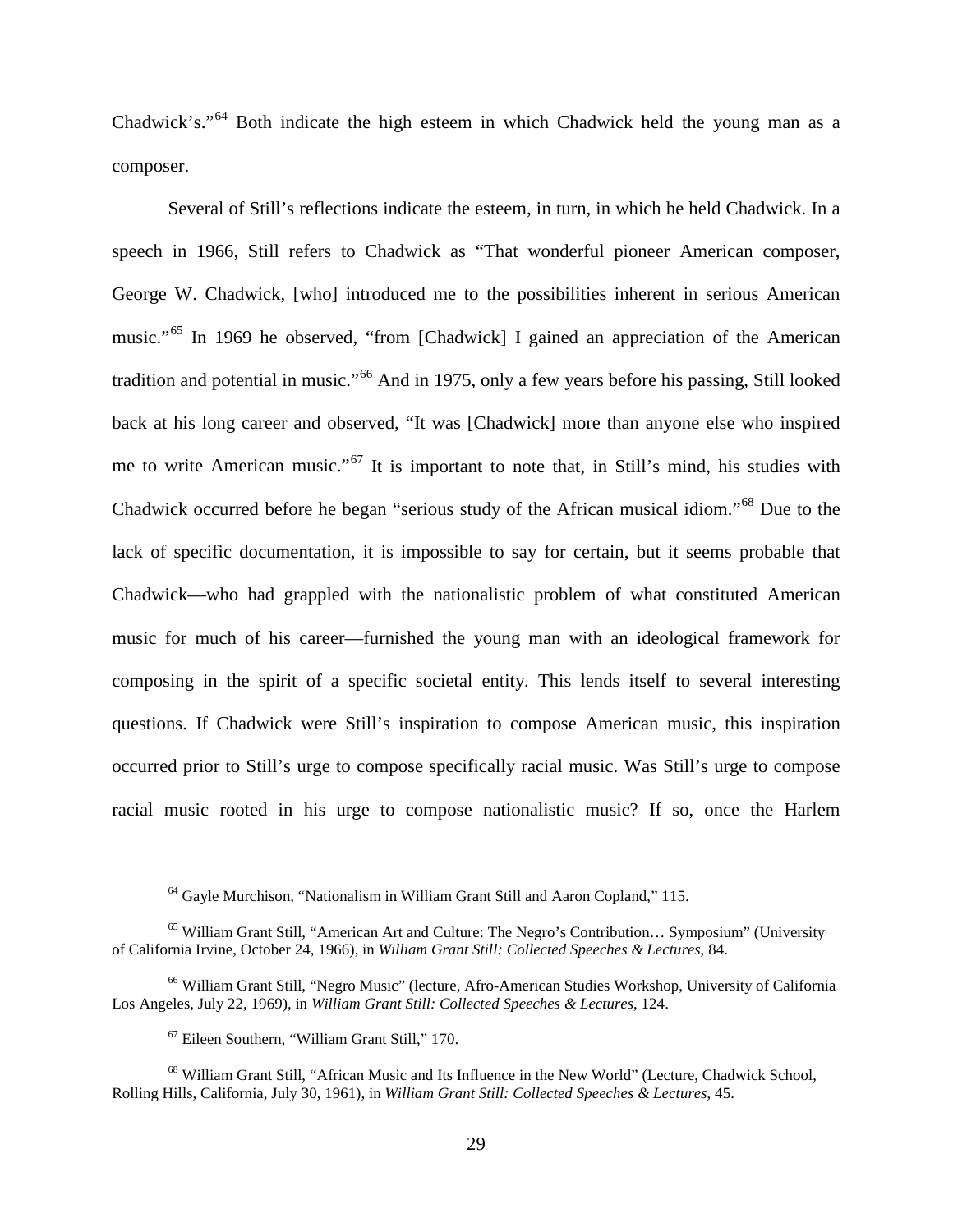Renaissance ran its course, nationalism was what he returned to. However brief the encounter with George Chadwick, it was clear that Still entertained a great respect not only for the man, but also for what he had learned from the man. When speaking of education in New England, Du Bois was speaking almost two decades before Still's encounter with Chadwick, but his words could have been Still referring to his older teacher: "This was the gift of New England to the freed Negro: not alms, but a friend; not cash, but character… In actual formal content their curriculum was doubtless old-fashioned, but in educational power it was supreme, for it was the contact of living souls."[69](#page-33-4) Nationalism, whether racial or not, was to prove Still's stock-in-trade; and the character that Chadwick sought to instill in him set him free to pursue his own path. It was not the hard-earned compositional currency that Still took away from his New England lessons, it was an awareness of himself, and the search for his own compositional character.

In 1923, Still was the recording manager for the African-American record company, *Black Swan Records*. "At that time, he stated, I was not playing in shows and I was no longer orchestrating for Handy, nor was I playing in dance orchestras… Varese had written [Harry] Pace, and asked him to recommend someone for this scholarship that he was offering."<sup>[70](#page-34-0)</sup> Though his employer was about to throw the letter into the wastebasket, Still stopped him. His application to study with Edgar Varese was successful. Still was quite straightforward concerning his studies with Varese. This frankness might have something to do with the fact that Still rejected Varese's predominating method of composition for his own purposes. This is not to say that he did not find any aspect of his study useful. In discovering "his own voice," Still

<sup>69</sup> Dubois, *The Souls of Black Folk* , 75-76.

<span id="page-34-1"></span><span id="page-34-0"></span><sup>&</sup>lt;sup>70</sup> William Grant Still, interview by R. Donald Brown, California State University-Fullerton Oral History Program, November and December, 1967, in *William Grant Still—An Oral History* (Flagstaff, Arizona: The Master-Player Library, 1998), 17.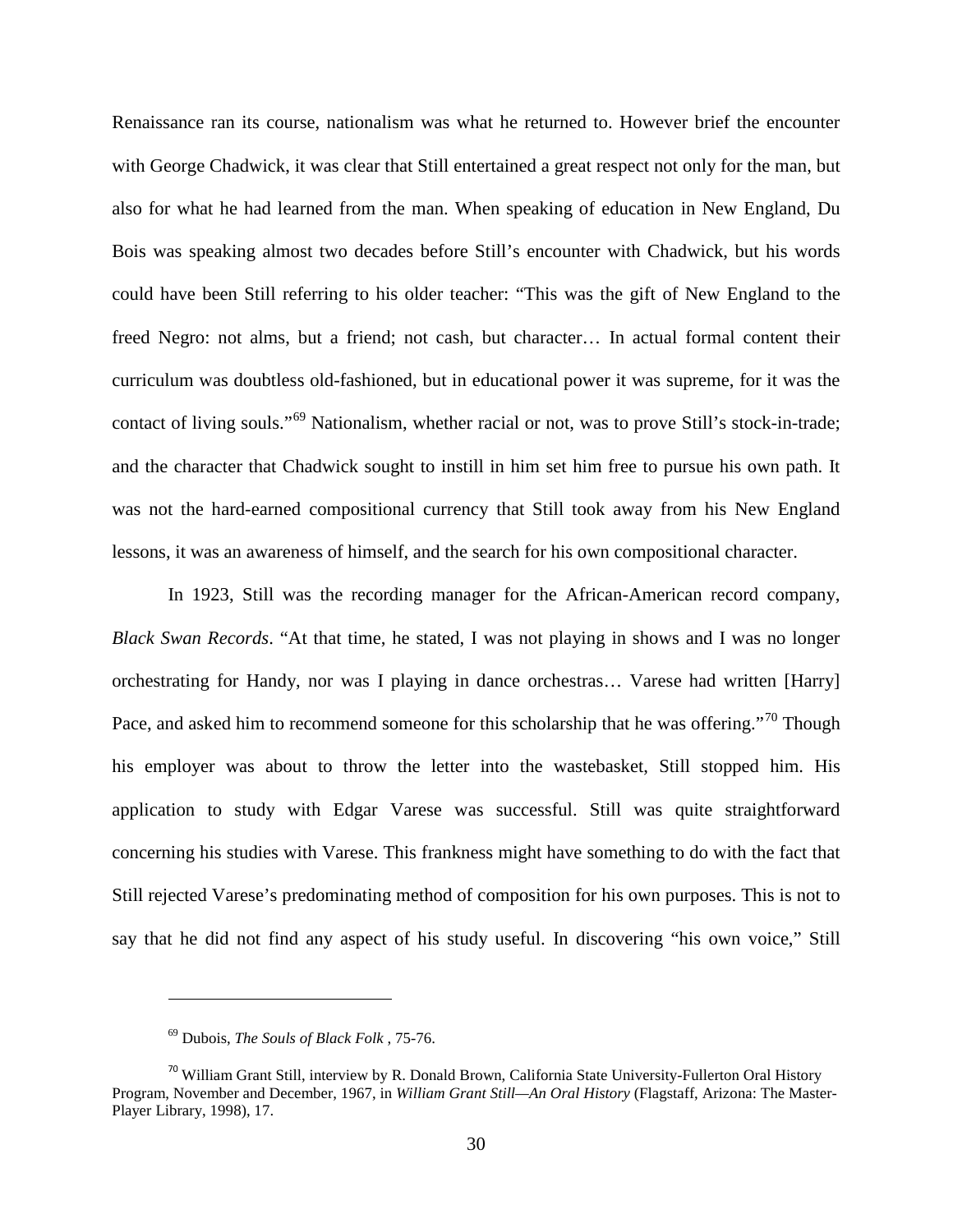accepted Varese's instruction as another method of expression to be added to the ones he had already imbibed. The musical "modernist" mode that Varese taught was very much in the avantgarde of the time: "I recall that when I was studying with Mr. Varese, the thing he repeated most often was, 'Don't get soft!' He felt that whatever was melodic or harmonious was an indication of weakness."[71](#page-34-1) Still felt this was not acceptable for what he wanted to express in music.

In the mid-Twenties, I made my first appearance as a serious composer in New York. Some of the New York critics were enthusiastic over my work and prophesied great things for me. However, I wasn't completely satisfied with it, the reason being that I had been studying with Edgar Varese, one of the leaders of the avant-garde movement. The result was that my early compositions were extremely dissonant and not too well organized. I soon began to feel that this ultra-modern idiom was not expressing *me*, so I decided to develop a racial idiom that would.<sup>[72](#page-35-0)</sup>

This passage is from a speech made relatively late in Still's life; earlier, he had not been

so circumspect. Possibly because of previous disappointment, or conspiracies believed to be

levied against him, some of his previous remarks were brusque, inflammatory, or even

disparaging:

 $\overline{a}$ 

Possibly some of you know that for me, the so-called "avant-garde" is now the *rear guard*, for I studied with its high priest, Edgar Varese, in the Twenties, and became a devoted disciple… I learned a great deal from the avant-garde idiom and from Mr. Varese, but—just as with jazz—I learned, but did not bow to its complete domination.<sup>[73](#page-35-1)</sup>

Still made a similar statement in 1969 when he observed that his study with Varese

"served to broaden my horizons. Through it, I learned to break away from conventional methods

when that seemed advisable; I also was introduced to the valuable art of controlled

<sup>71</sup> William Grant Still, "Some Thoughts on 'Contemporary' Music" (Banquet address, Music Teachers' Association, Williamsburg Inn, Southern California, June 13, 1967), in *William Grant Still: Collected Speeches & Lectures*, 91.

<span id="page-35-2"></span><span id="page-35-0"></span> $72$  William Grant Still, "Music: A Vital Force in American Race Relations" (Lecture, Sweet Briar College, Sweet Briar, Virginia, March 1971), in *William Grant Still: Collected Speeches & Lectures*, 133.

<span id="page-35-1"></span><sup>&</sup>lt;sup>73</sup> William Grant Still, "The History and Future of Black-American Music Studies" (lecture, Indiana University, June 21, 1969), in *William Grant Still: Collected Speeches & Lectures*, 118.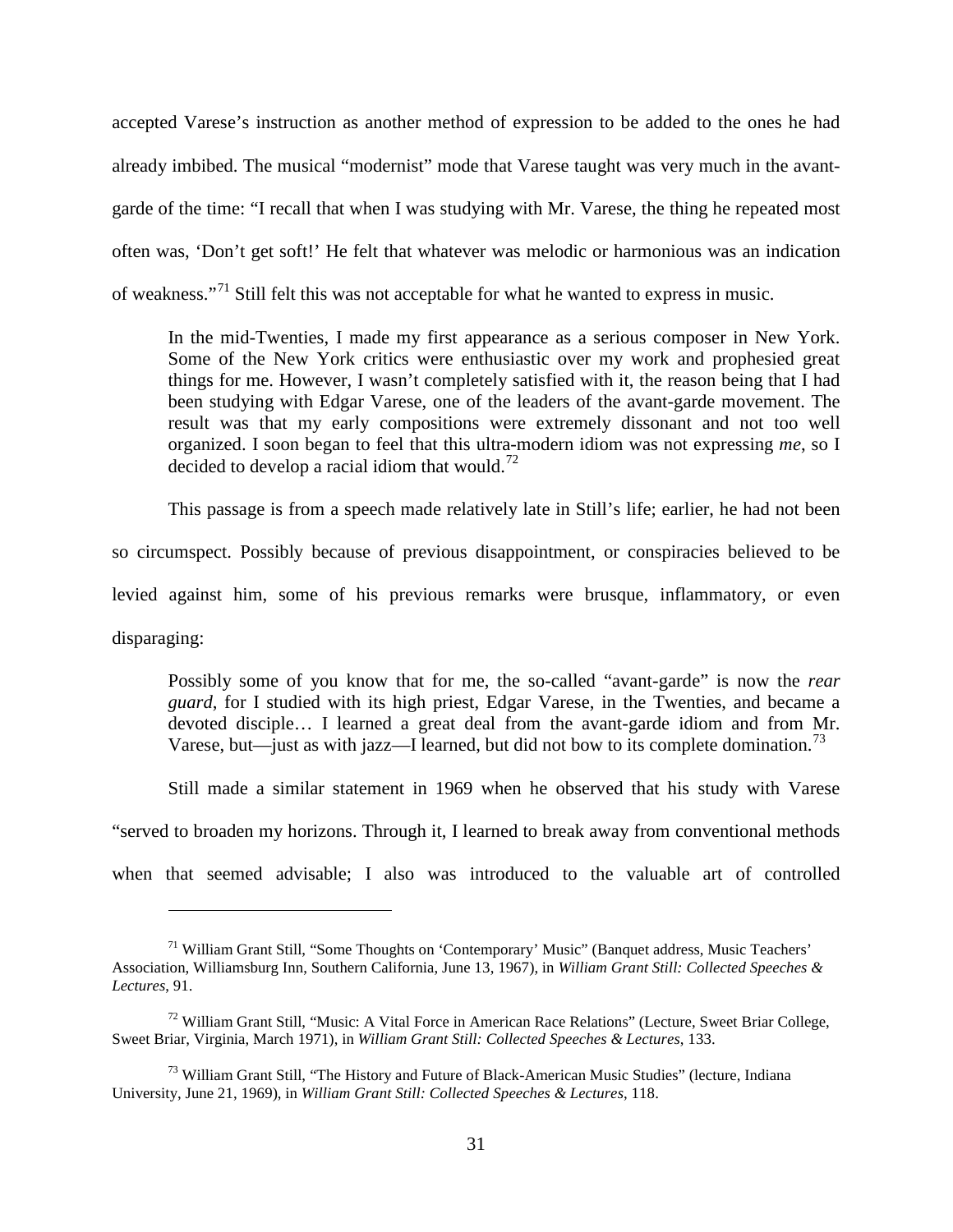experimentation."<sup>[74](#page-35-2)</sup> Varese's ultimate impact, according to his own impressions, was not so much a discernable style as the realization that being dominated by any one musical style was not how he wanted to approach the musical discipline. Given the "popular" background of his work with W. C. Handy and the ideas concerning American music instilled by George Chadwick, both of whom were dominated by specific traditions, Still's recognition of Varese's teachings as "just another style" indicate a true coming-of-age moment. Suddenly, it was not enough to write music for this arranger or to please that teacher. Chadwick may have awakened a desire to search; under Varese, Still discovered what he needed to search for. Edwards observes, "Varese's ultimate contribution was to help him find for himself the artistic abilities and the personal mission with which he could balance and shape those lessons of his youth."[75](#page-36-0)

This varied musical education "laid the foundation for what was to become a hallmark of his music—a fusion of styles and cultures."<sup>[76](#page-36-1)</sup> At this point Still launched himself into a churning cultural uplift. His rejection of Varese's philosophy (but not his techniques), because through it he could not express the plight of African-Americans in the nation, indicates that in attempting to create original orchestral works (not arrangements), Still questioned his compositional goal. That arranging "popular" tunes for orchestra was not enough for him musically was proven by his desire to further his education with two great teachers. For the first time he was faced with the task of composing large-scale orchestral works that were to be performed in societal circles that judged artistic merit. Still drew on his previous experiences to consider the question: for what purpose would he write? The internal questioning may have been an easy one to undergo. The

<span id="page-36-2"></span><span id="page-36-1"></span><span id="page-36-0"></span><sup>74</sup> William Grant Still, "My Life's Work" (lecture "for a General Audience" 1968), in *William Grant Still: Collected Speeches & Lectures*, 99.

<sup>75</sup> Edwards, "The Life of William Grant Still," 76.

 $^{76}$  Lamb, "Still Life in Black and White," 64.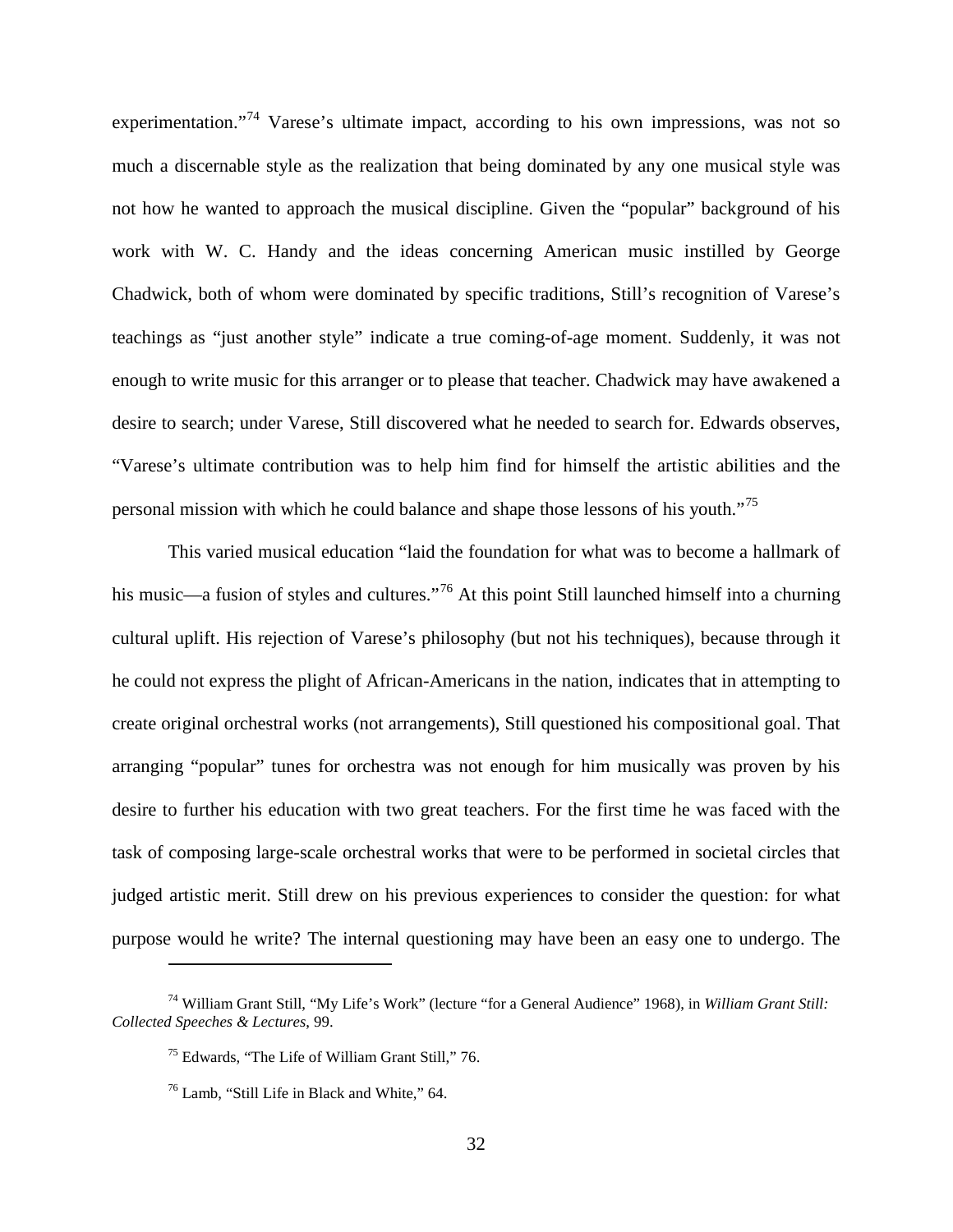decision to write "racial" music could not have been made without influence from the sudden upsurge of African-American thought and culture that occurred at that time in New York, commonly referred to as the Harlem Renaissance.

Regardless of who is speaking, most historians agree that the Harlem Renaissance is primarily perceived as a literary movement,  $^{77}$  $^{77}$  $^{77}$  whose goal was the highlighting, creation, and establishment of African-American achievement. If this entity were agreed upon by the leading African-American thinkers of the time, and how to set about establishing new African-American achievement equally agreed upon, then this would be a short discussion. Unfortunately, few agreed upon how to organize African-American thought, and what elements of African-American were worthy of notice were equally disputed. The people who populated, dominated, and otherwise drove the cultural movement forward are conceptualized by Cary Wentz as "a group of young writers orbiting somewhat erratically around several older black intellectuals… This group, consisting of people such as James Weldon Johnson, Alain Locke, and W. E. B. Du Bois, generally helped lesser-known black writers make contacts with white publishers and potential patrons. As such, they exerted considerable influence and a certain amount of control over aspiring black writers."<sup>[78](#page-37-0)</sup>

Some African-American critics, such as Benjamin Brawley, feared that overly realistic depictions of the ghetto (and, by implication, any forms associated with these depictions, such as the blues) would not serve to "raise" the culture, but would only serve as a further source of

<span id="page-37-1"></span><span id="page-37-0"></span><sup>77</sup> This is the case whether referencing Cary Wintz's *Black Culture and the Harlem Renaissance* (Houston, Texas: Rice University Press,1988) 2, Nathan Irvin Huggins' *Harlem Renaissance* (1971, updated edition 2007) 9, Samuel Floyd's *Black Music in the Harlem Renaissance* (1990) 1, or Gayle Murchison's article "Dean of Afro-American Composers or Harlem Renaissance Man: The New Negro and the Musical Poetics of William Grant Still," *The Arkansas Historical Quarterly* 53, no. 1 (Spring 1994): 44.

<sup>78</sup> Cary D. Wintz, *Black Culture and the Harlem Renaissance*, 2.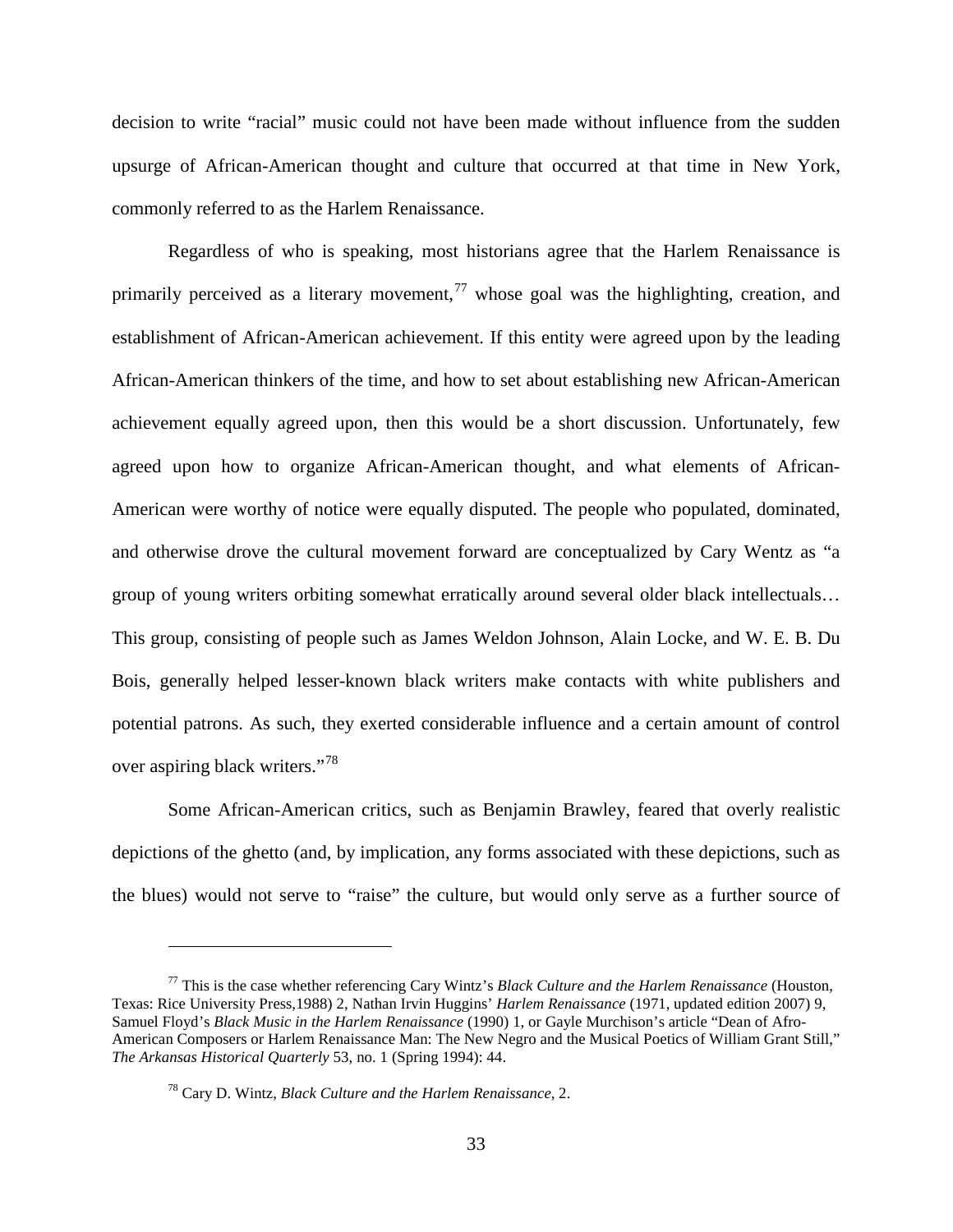degradation and cause for ridicule.<sup>[79](#page-37-1)</sup> Langston Hughes understood the situation, realizing that in the "new" culture many people desired to put "their best foot forward, their politely polished and cultured foot—and only that foot."[80](#page-38-0) As a result, "my poems or Claude McKay's *Home to Harlem* [critics] did not like, sincere though we might be.<sup>3[81](#page-38-1)</sup> The respectability to which Hughes refers was particularly espoused by Du Bois and Locke. Locke, in particular, was presented and viewed as an "elite" African-American. A leading African-American publication described him as a "brilliant exemplar of that poise and insight which are happy omens for the Negro's future."<sup>[82](#page-38-2)</sup> The question of artistic class would be one of the wedges driven between primary thinkers of the movement, and in particular between Still and several other leaders of the Harlem Renaissance. For many of them—and Alain Locke, one of the most prolific writers, is an obvious example—were not simply aspiring for high African-American culture; they were aspiring to high culture "above the common man."<sup>[83](#page-38-3)</sup> Still's early attempts to create "modernist" music fit within the advancing parameters of art music of the time (hence the approval of these efforts by Locke). It can be said that Still's musical principles interfered with the agenda of the Harlem Renaissance, for not only did he use "lower" art forms (such as the blues) as a basis for his music, his interpretation of what was best for the "common man" centered on pleasing the audience, not educating it.

<sup>79</sup> Ibid., 139.

<sup>80</sup> Ibid., 140.

 $81$  Ibid.

<span id="page-38-4"></span><span id="page-38-2"></span><span id="page-38-1"></span><span id="page-38-0"></span><sup>82</sup> Anne Elizabeth Carroll, *Word, Image, and the New Negro* (Indianapolis: Indiana University Press, 2005), 129.

<span id="page-38-3"></span><sup>&</sup>lt;sup>83</sup> Langston Hughes was one of the few who did not discount so-called "low" artistic forms in search of cultural expression. See Nathan Irvin Huggins, *Harlem Renaissance,* 5.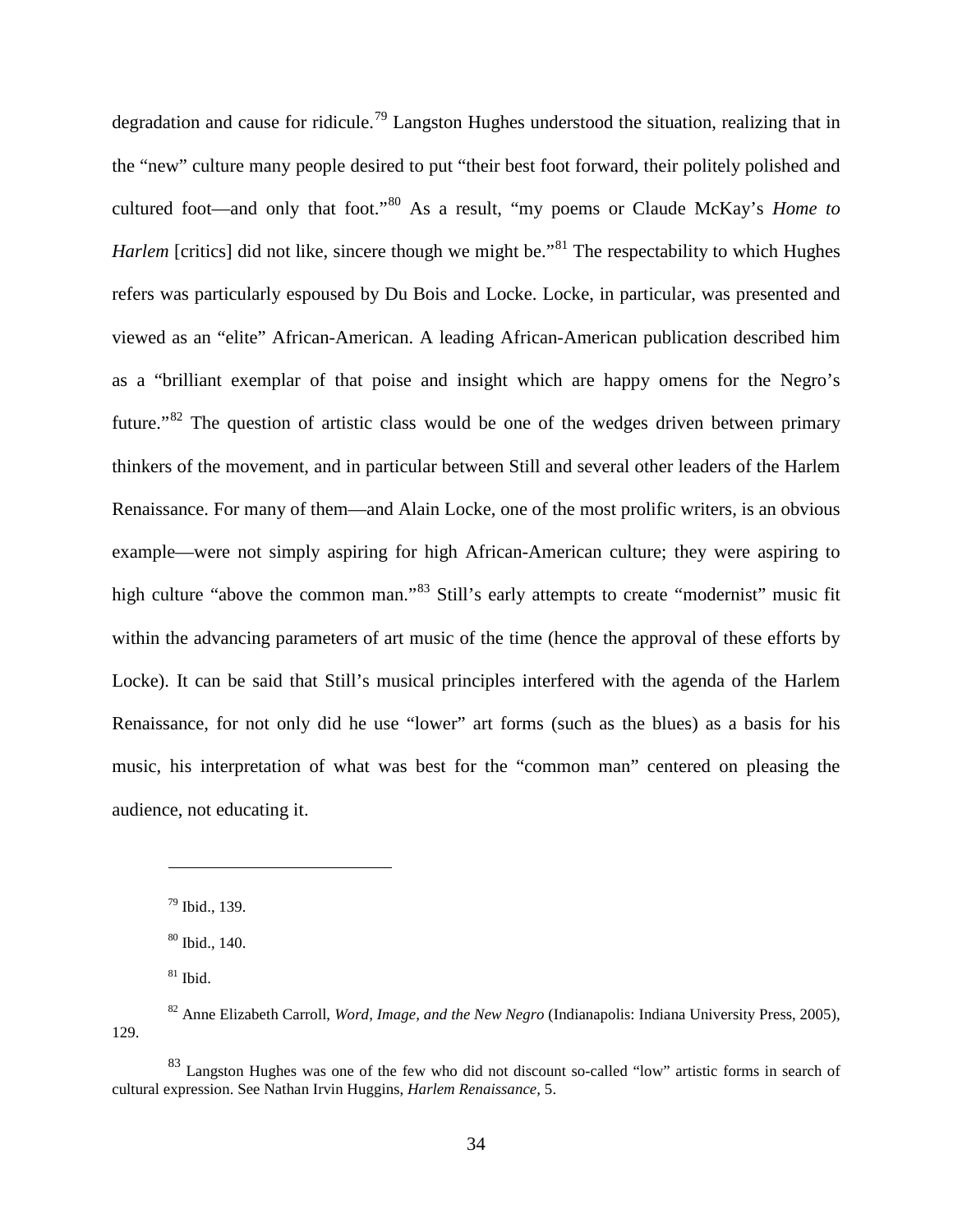Of the "older black intellectual" that Wentz acknowledges, probably the most influential on Still's approach to African-American music was Alain Locke. Locke was one of the "patrons" who tried to help younger writers find their footing; Countee Cullen and Langston Hughes were two of his most successful protégés.  $84$  However, the specter of rarefication again raises its head—not this time in relation to subject matter "'low" versus "high" art), but in the matter of political influence and the use of it. Renaissance writer Zora Neale Hurston was highly critical of Locke for the exclusivity she claimed he cultivated. In an upsurge of African-American thought, Wentz pinpoints Locke as one of the primary figures who sought to "define and label the Renaissance as a literary movement."<sup>[85](#page-39-0)</sup> In essence, in a movement that opened so many horizons, Locke was viewed by some as attempting to impose boundaries. Further, his volume *The New Negro*, hailed by many as a spiritual guide of the Harlem Renaissance, was a "dramatic demonstration" of cultural pluralism.<sup>[86](#page-39-1)</sup> In a movement establishing momentum by celebrating uniqueness, an avowal of distinction with a view to amalgamation was not an automatic sell. The seeds for Still's larger world-view would be planted here, though their emergence would not happen for another decade or so in his correspondence with Locke.

Several chapters of *The New Negro* are devoted to a discussion of music: the implications of a search for an African-American musical identity; what resources might aid in that search; and a few possible ways in which it might be realized. The discussions of music in *The New Negro* (and Locke's later volume, *The Negro and His Music*) contain predictions for African-

<span id="page-39-2"></span><sup>84</sup> Cary D. Wintz, *Black Culture and the Harlem Renaissance*, 116.

<sup>85</sup> Ibid., 119.

<span id="page-39-1"></span><span id="page-39-0"></span><sup>&</sup>lt;sup>86</sup> That is, hailing a multiplicity of cultures and celebrating difference instead of seeking harmony and accord. See George Hutchinson, *The Harlem Renaissance in Black and White* (Cambridge, Massachusetts: Harvard University Press, 1995), 78.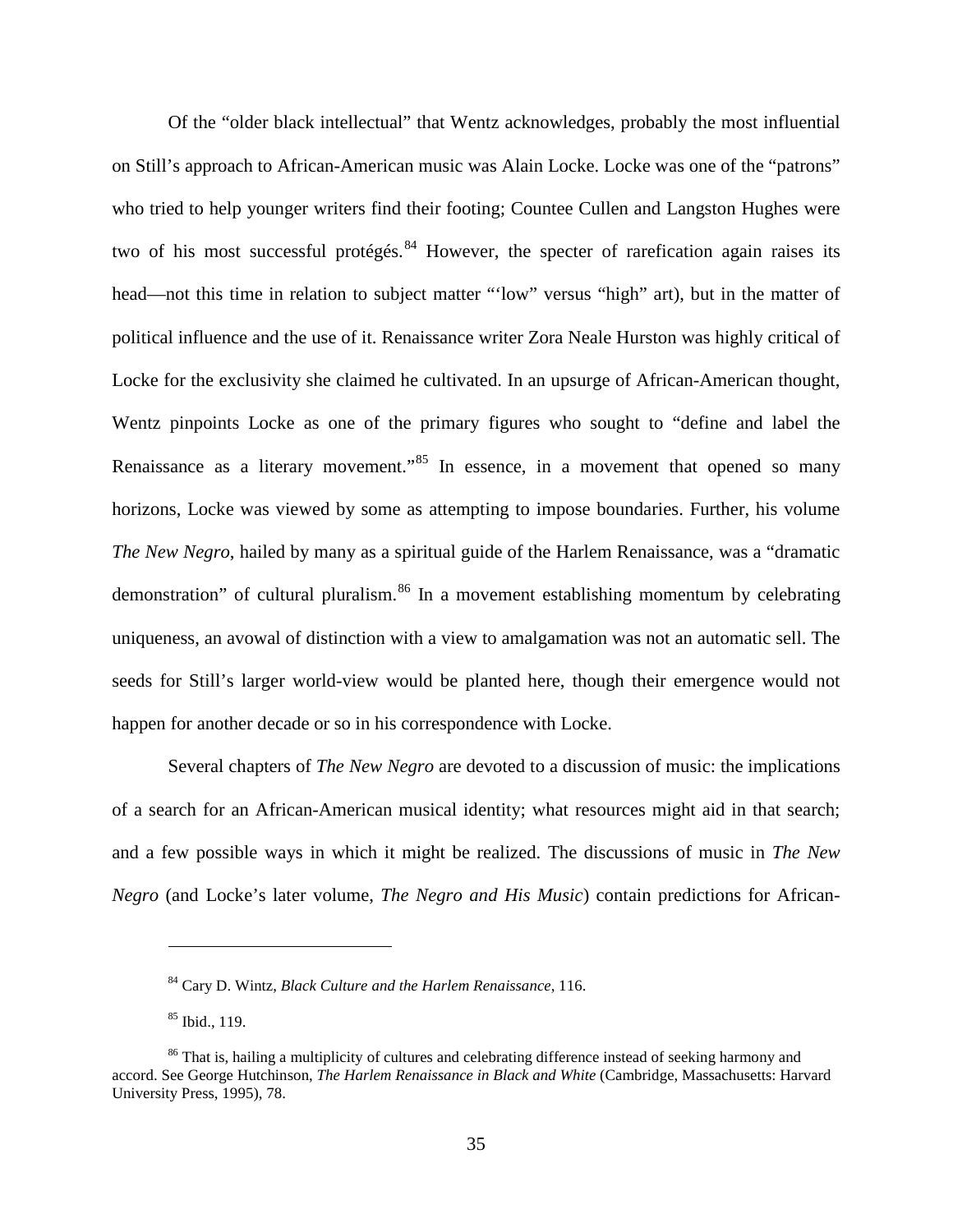American music, which would not be filled by William Grant Still. Spirituals are the primary musical form that Locke discusses in *The New Negro*. Yet this is a musical form that Still deliberately shied away from approaching, for the simple reason that spirituals were what an African-American composer was expected to write.<sup>[87](#page-39-2)</sup> A key to contribution to their elevation to a classic folk expression is their "universality of appeal."[88](#page-40-0) This "universality"—claimed for the music, but never defined—is what will enable the music to "transcend the level of its origin."<sup>[89](#page-40-1)</sup> Much of his discussion of the spiritual centers on where it has come from, and what constitutes a spiritual (both musically and formally). It is only as he nears the end of his chapter that Locke addresses the question of how to use this great resource for the basis of a national music. "Maintaining a special kinship with the best traditions of this great folk art, [the Negro musician] must make himself the recognized vehicle of both its transmission and its further development."<sup>[90](#page-40-2)</sup> Locke makes clear with this statement that, for an African-American music, African-Americans must write, perform, and develop the idiom. His ideas concerning this development begin with Harry Burleigh's performance of spirituals with "added concert furbelows and alien florid adornments." The purity of the folk-form, he implies, is lost in such a presentation. "Even Negro composers have been perhaps too much influenced by formal European idioms and mannerisms in setting these songs."[91](#page-40-3) Yet, when comparing Paul Robeson

<sup>87</sup> William Grant Still, "Negro Music in the Americas" (lecture, Los Angeles Museum, November 2, 1947), in *William Grant Still: Collected Speeches & Lectures*, 16.

<span id="page-40-2"></span><span id="page-40-1"></span><span id="page-40-0"></span><sup>88</sup> Alain Locke, *The New Negro* (New York: Albert & Charles Boni, 1925. New York: MacMillan, 1992), 199. Citations are to the MacMillan edition.

 $89$  Ibid.

 $90$  Ibid., 207.

<span id="page-40-4"></span><span id="page-40-3"></span> $91$  Ibid., 208.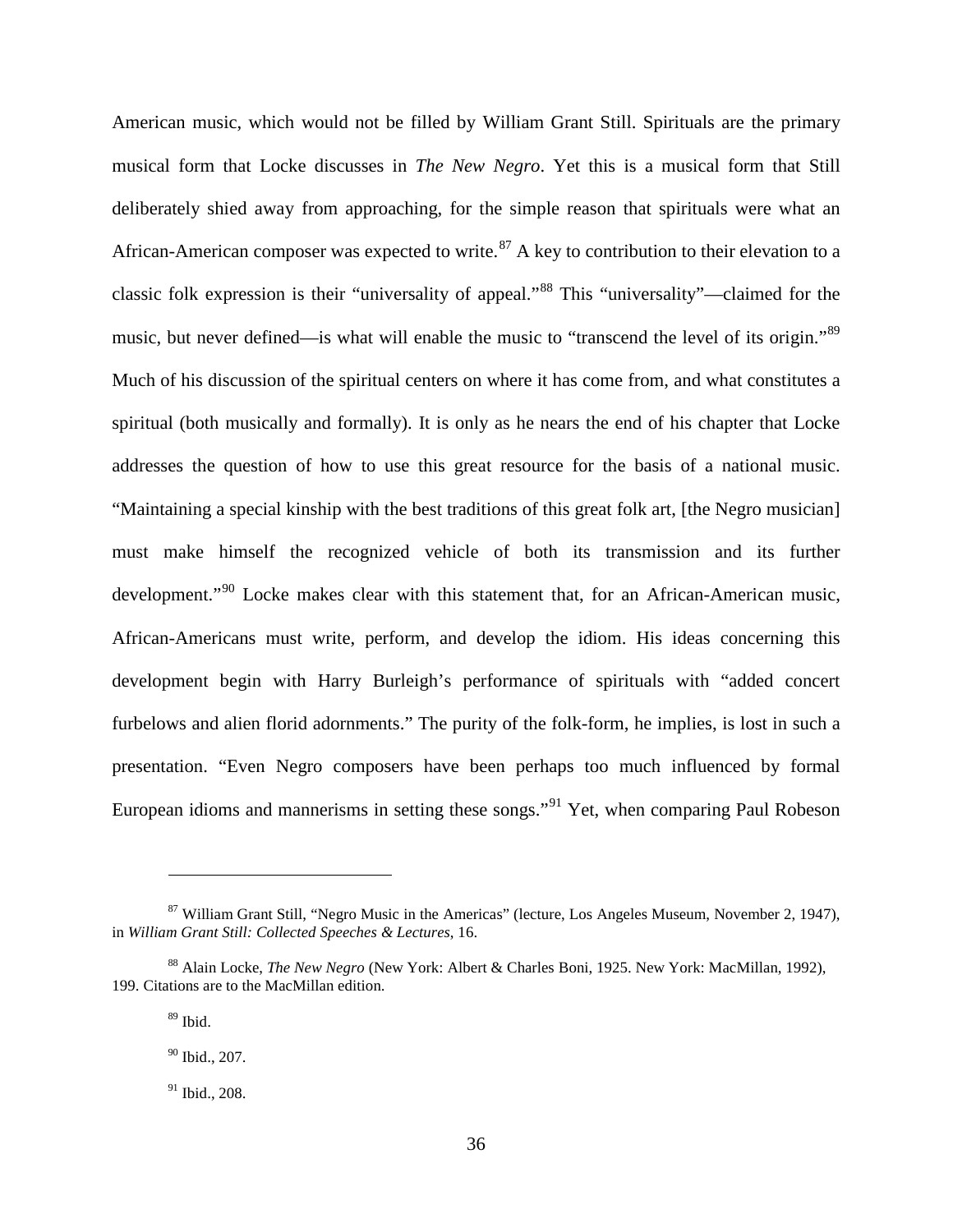and Roland Hayes' differing styles, he admits that "so long as the peculiar quality of the Negro song is maintained, and the musical idiom kept unadulterated, there is and can be no set limitation." Locke envisaged the creation of a grand choral tradition to be built upon the spirituals as they can "undergo without breaking its own boundaries, intricate and original development in directions already the line of advance in modernistic music."<sup>[92](#page-40-4)</sup>

Locke's vision for the use of spirituals involves a preservation of the "peculiar quality" of the song, as well as "the purity of the folk-form." While an avoidance of European influence is clearly implied, his unwillingness to place restrictions on Paul Robeson and Roland Hayes also implies that this is a mere recommendation, and not a restriction. The unique identity of the spiritual should not be compromised. Locke forbears discussing just what constitutes this identity. It is enough that he is aware of its existence, and that readers will know his meaning when he refers to it. There is no attempt made to see beyond the creation of this new art form – simply what any establishment of such an art form must contain.

Locke's use of the word "modernistic" slightly complicates matters. For was he using the term to refer to the contemporary musical movement, or was he simply referring to "contemporary" music as music that was concurrent with his own time? If the former (referring to "modern" music), this was the approach that was rejected by Still in his pursuit of an ideal mode of self-expression. If the latter, the scope immediately widens. The case might be made that Still failed Locke on this count as well, for the musical language that Still chose utilized a past idiom, not necessarily a contemporary one. However, for the spiritual (and jazz) elements to remain recognizable, the choice of a past semi-romantic musical idiom would seem almost unavoidable. Yet Locke's only mention of Still is as a protégé of Edgar Varese; he also speaks of

<span id="page-41-0"></span><sup>&</sup>lt;sup>92</sup> Ibid., 209.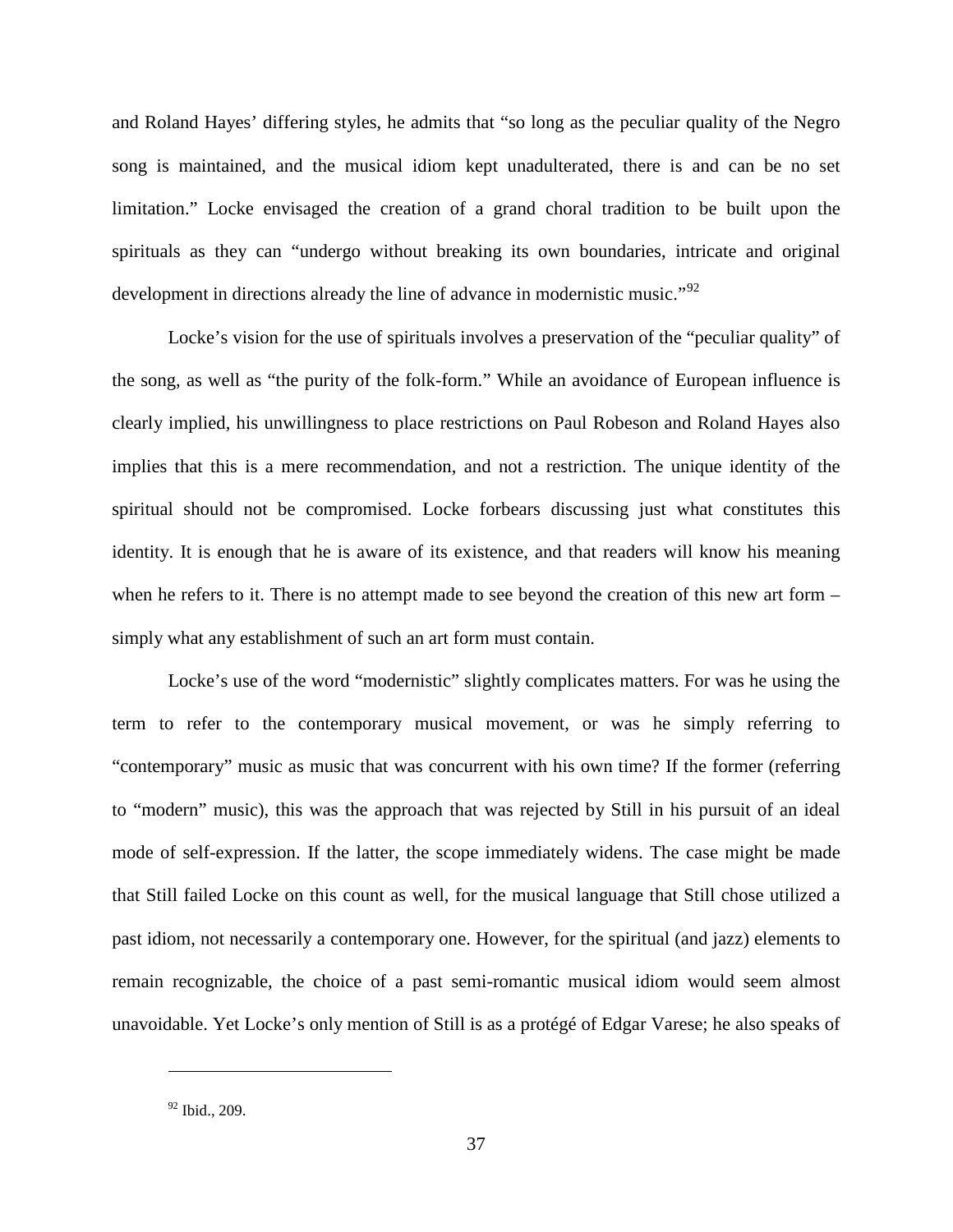Varese breaking down the "traditional choiring" of the orchestra "which stood against the opening up and development of the Negro and African idioms in the orchestral forms."[93](#page-41-0) Locke summarizes his hope that "Negro music very probably has a great contribution yet to make to the substance and style of contemporary music, both choral and instrumental."<sup>[94](#page-42-0)</sup> In his summary, Locke calls for a "broader appreciation of Negro folk song, and of the spiritual on which is the very kernel of this distinctive folk art."

The article that Locke includes in *The New Negro* on jazz, written by J. A. Rogers, is altogether more circumspect. Jazz is presented as less artistic, and possibly less African-American, than the spirituals. As a genre, it is "too fundamentally human…to be typically racial, too international to be characteristically national, too much abroad in the world to have a special home."<sup>[95](#page-42-1)</sup> Though acknowledging and African-American influence, Rogers seems reluctant to claim jazz as a cornerstone of art equal to the spiritual. Jazz is a "release of all the suppressed emotions at once, a blowing off of the lid, as it were."<sup>[96](#page-42-2)</sup> With this statement, the line that has drawn between spirituals and jazz is revealed: jazz is the product of pure emotional release (which he views with faintly disguised disdain), while the spirituals are simply more characteristic of African-Americans in their stateliness and dignity. While Locke's positions on both genres reveal as much or more about his view of the African-American race of which he was a part, the musical divide that he draws subjugates jazz to a less-dignified level. "Whatever the result of the attempt to raise jazz from the mob-level upon which it originated, its true home

 $\overline{a}$ 

<span id="page-42-3"></span><span id="page-42-0"></span><sup>94</sup> Ibid., 210.

 $93$  Ibid.

<span id="page-42-1"></span><sup>&</sup>lt;sup>95</sup> Ibid., 216.

<span id="page-42-2"></span> $96$  Ibid., 217.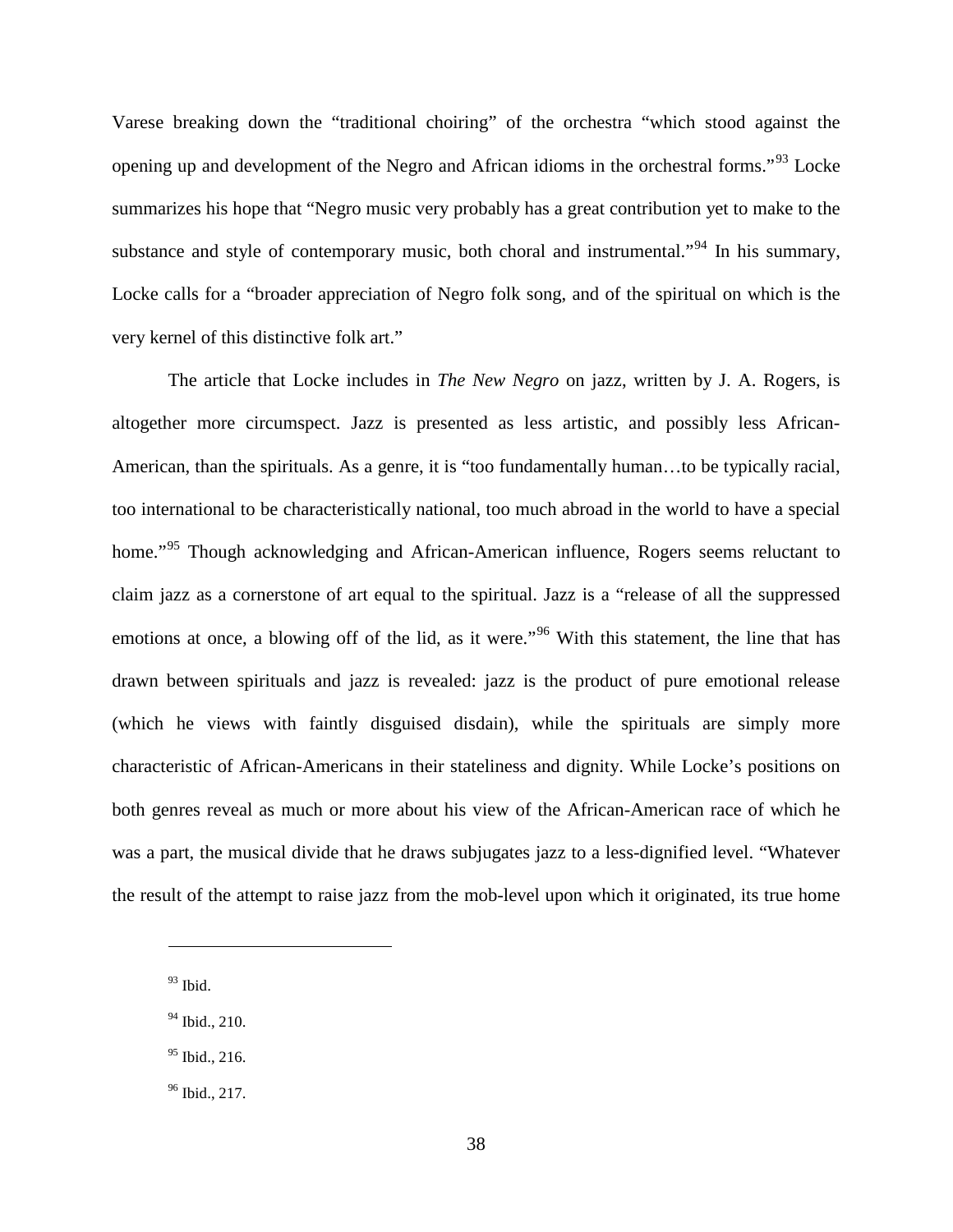is still its original cradle, the none too respectable cabaret."<sup>[97](#page-42-3)</sup> Despite this, "...they are wise, who instead of protesting against it, try to lift and divert it into nobler channels."[98](#page-43-0) William Grant Still did exactly that—not necessarily because he sought to ennoble the genre, but possibly because he viewed it as just as musically viable as spirituals. The spiritual in *The New Negro* is presented as more characteristic of African-Americans, while jazz is more in line with the American spirit.

The only work of Still's mentioned in *The New Negro* was *From the Land of Dreams* (1924, performed 1925)—a musically modern work, and one that Locke first heard performed at one of the Varese-organized concerts. "I have been following your work on every possible occasion and have heard two of the International Composers' League programs," Locke wrote to Still in the first extant letter of their correspondence, dated July 8, 1927. "You will notice your work listed in the music bibliography of the New Negro—and comment in passing in the essay on Negro Spirituals."[99](#page-43-1) The entire Still–Locke correspondence reveals not only how receptive Still was to proposals and suggestions concerning projects, but also that Still, though perhaps a little in awe of Locke, was not a "blind follower." It is a tribute to the relationship Still had with Locke that both of them felt comfortable discussing philosophical questions of great import. Over the course of four years, a number of letters survive, though some of these are incomplete. A spate of letters concerning the ballet *Sahdji*, for which Locke had personally selected Still to compose the music, reveal little. Several letters from Still seemed to have gone unanswered. There are communications from 1928 to 1930 concerning the ballet, with no record of Locke

<span id="page-43-2"></span><sup>97</sup> Ibid., 222.

<span id="page-43-0"></span><sup>98</sup> Ibid., 224.

<span id="page-43-1"></span><sup>&</sup>lt;sup>99</sup> Alain Locke to William Grant Still, 8 July 1927, William Grant Still Collection, Box 1.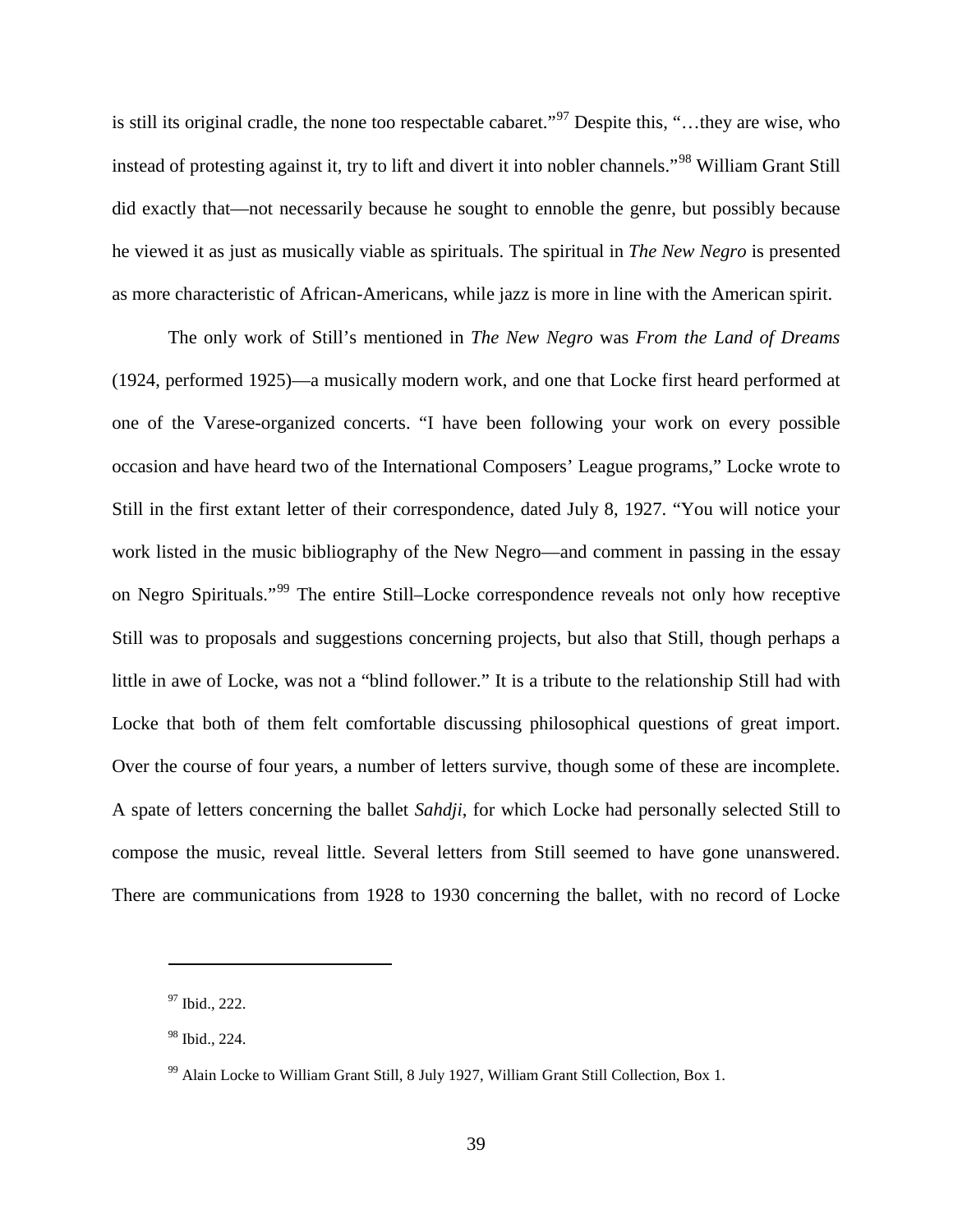replying, and in January 1931 Still began a letter to Locke with the words, "Greetings to, and good news for one who for some reason has remained silent."<sup>[100](#page-43-2)</sup>

Thus the exchange of ideas was not constant, though each missive is highly charged. The publication of Locke's book *The Negro and His Music* occasioned a wonderful exchange between the two men, and indicates just how parallel their ideas were. Locke sent Still an advance copy of the book, saying, "Will be glad to know what you think of it; I have tried to do a conscientious job."[101](#page-44-0) Not only does this indicate that his relationship with Still was hardly master and student, or theologian versus musician, it indicates Locke's desire to learn whether his expressions concerning African-American music communicate ideas that were parallel with a major African-American composer of the time—that he was not simply expressing opinion, but that he was also providing direction. Still's reply was effusive: "The book is fine; I think you have produced a monograph that is much better than anything that has been done before on the same subject, and I am sure it will prove a valuable source of research to many people... [C]ongratulations on a fine piece of work!"<sup>[102](#page-44-1)</sup>

Their mutual agreement on a number of points established, as it were, the correspondence assumes a more philosophical bent. Locke had occasion to hear Still's *Symphony No. 2 in G minor*, and wrote to Still that "Just the point that Downes made about lack of formal symphonic development was to me the main virtue—for if we are to represent [the] Negro and for that matter modern life, there must be fresh and unexpected improvisation[al] movement not the

<span id="page-44-2"></span><sup>&</sup>lt;sup>100</sup> William Grant Still to Alain Locke, 24 January 1931, William Grant Still Collection, Box 1.

<span id="page-44-0"></span><sup>&</sup>lt;sup>101</sup> Alain Locke to William Grant Still, 14 March 1937, William Grant Still Collection, Box 1.

<span id="page-44-1"></span><sup>&</sup>lt;sup>102</sup> William Grant Still to Alain Locke, 22 March 1937, William Grant Still Collection, Box 1.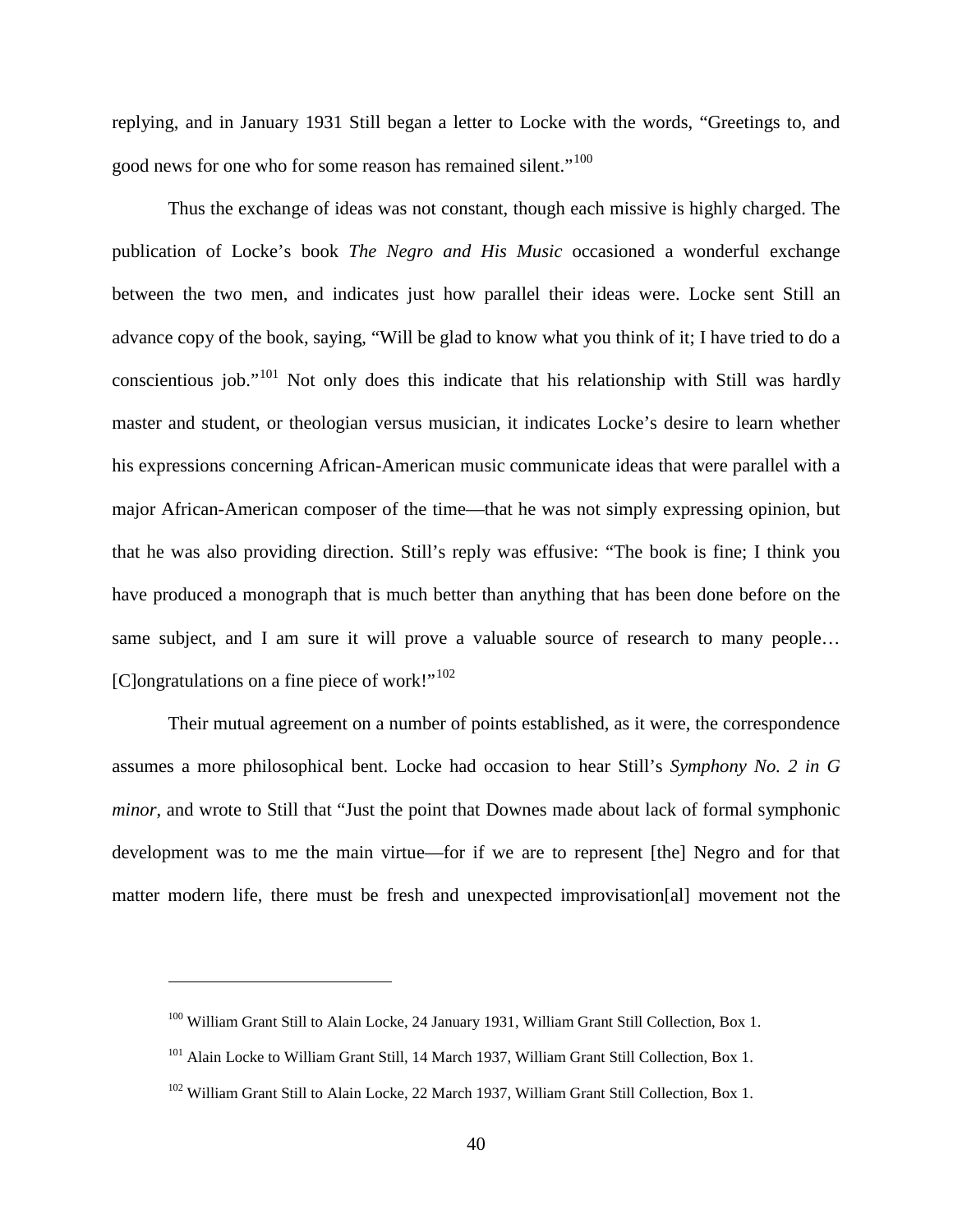predictable steps and return re-tracings of traditional style."[103](#page-44-2) Later in the same letter Locke also remarks that "It is so strange that nowhere among Negro musicians do you find any really intellectual interest in new works and experimenting." Thus the inclination towards modernism mentioned in *The New Negro* is here more fully described: representation of modern life via intellectual or experimental methods. Both stipulations are more in keeping with avant-garde ideals than with the audience-centric, musically "conservative" style that Still adhered to in his later years. Still does not whole-heartedly agree with Locke in this instance, either. Though ostensibly agreeing with Locke, saying "I thoroughly disapprove of following tradition," he adds a qualification: "…just because it is the thing to do."[104](#page-45-0) Thus Still is returning to his standard of fusion, taking a stance similar to the one he took on modernist techniques. A composer should never be compelled to follow tradition, but should be aware of its use and possibilities.

What can be seen as a refusal to commit to any particular ideology was in fact a sign of larger principle that flows over and through much of Still's beliefs on the subject of racial relations—and naturally, any compositions that were influenced by these beliefs. While conversing with Locke concerning the choral ballad *And They Lynched Him to a Tree*, Still observed,

Doesn't it strike you as being significant—the increasing awareness of cultured people to the problems that confront all of us today? I am positive that there is growing a new brotherhood of man in these United States and that those few unenlightened people who dare to thwart the divine plan by hanging back, shouting prejudice and encouraging racial differences, will fall by the wayside. It may take a few generations to see a complete change, but these present occurrences make me sure that it will come eventually.<sup>[105](#page-45-1)</sup>

<span id="page-45-2"></span><sup>&</sup>lt;sup>103</sup>Alain Locke to William Grant Still, 20 December 1937, William Grant Still Collection, Box 1.

<span id="page-45-0"></span><sup>&</sup>lt;sup>104</sup> William Grant Still to Alain Locke, 3 December 1937, William Grant Still Collection, Box 1.

<span id="page-45-1"></span><sup>&</sup>lt;sup>105</sup> William Grant Still to Alain Locke, 18 August 1939, William Grant Still Collection, Box 1.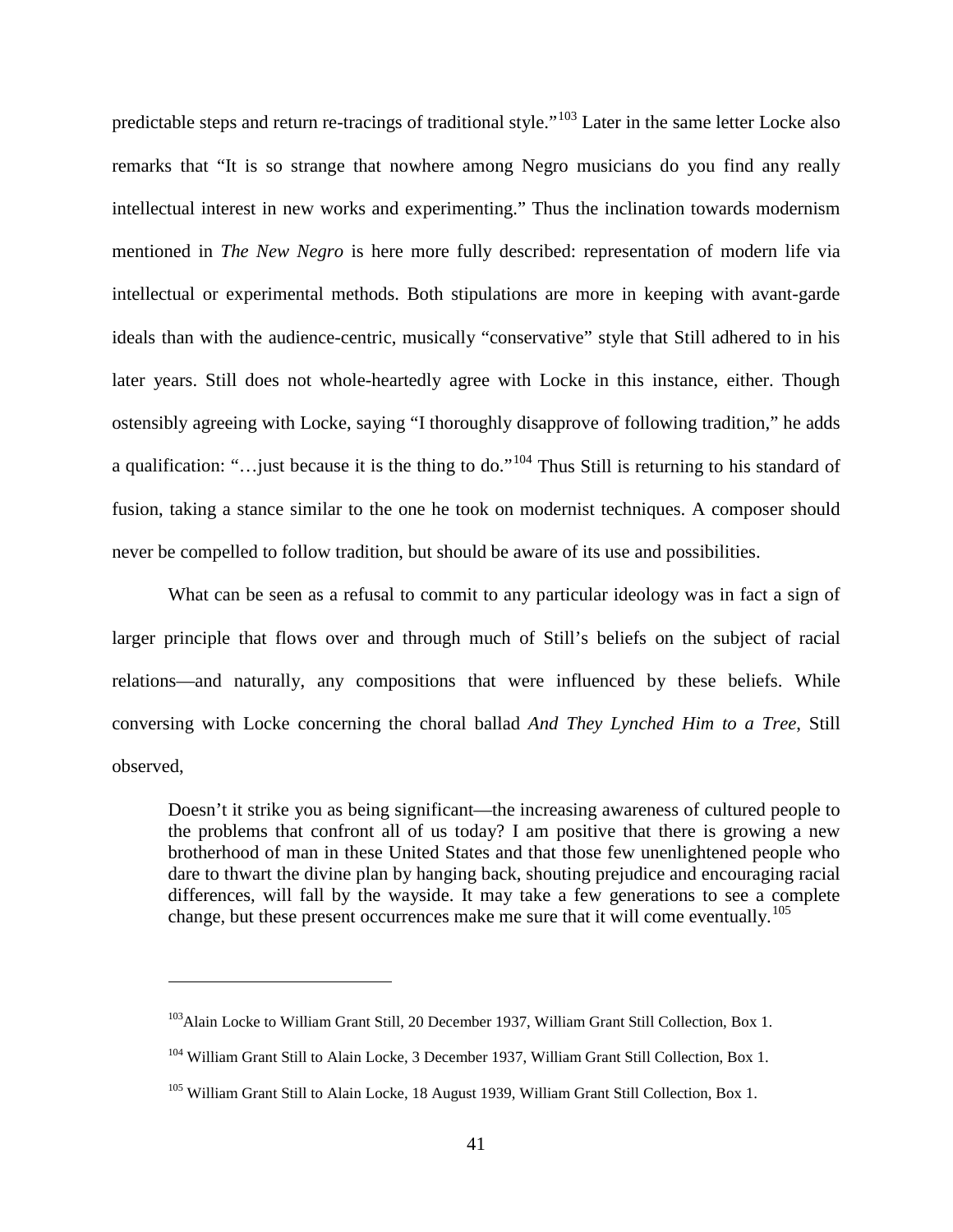Part of this optimism was no doubt engendered by the support he received while working on the choral ballad. This excerpt also provides an example of how Still's belief in fusion alters an interpretive exploration of his speech. Rather than seeing himself and those of his race as fighting against a racial divide, what they were fighting was a feeling, an emotion (prejudice). The "problems that confront us" makes no mention of any divide based upon color. Even in discussing *And They Lynched Him to a Tree*, his language is racially neutral: "For a long time I've wished to add my voice to those that are now protesting against lynching"<sup>[106](#page-45-2)</sup> protests the reprehensible act of lynching. That particular act was largely carried out against African-Americans, and Still's piece was composed with these events in mind.<sup>[107](#page-46-0)</sup> But Still's own language is strangely non-committal; he was attempting to set the example, and be the world that he saw coming.

Still's ideals concerning the people of America went beyond just brotherhood, however.

Writing to Locke as the crisis of the Second World War deepened in July of 1941, Still said,

I hope and pray that we'll come out of this thing purged, and that everyone will be made to realize the meaning of brotherhood… I get exceedingly angry over the backwardness of some of our people, but then I think that maybe it is all part of a Divine plan. You see, I think that God intends for America to produce a new race, one that will include all other races and lay undue emphasis on none. If we, as Negroes, were inclined to hang too closely together we might delay this ultimate amalgamation. I don't feel that there is a future for the Negro Race as a race; only for America. We are standing on the brink of a momentous change. $108$ 

This is the final affirmation of William Grant Still's development of his nationalistic

<span id="page-46-2"></span>ideal. From rejecting Varese's ideology to write music that was expressive of his race, Still now

 $106$  Ibid.

<span id="page-46-1"></span><span id="page-46-0"></span><sup>107</sup> Wayne Shirley, "William Grant Still's Choral Ballad 'And They Lynched Him to A Tree'," *American Music* 12, no. 4 (Winter 1994): 425-461.

<sup>&</sup>lt;sup>108</sup> William Grant Still to Alain Locke, 13 July 1941, William Grant Still Collection, Box 1.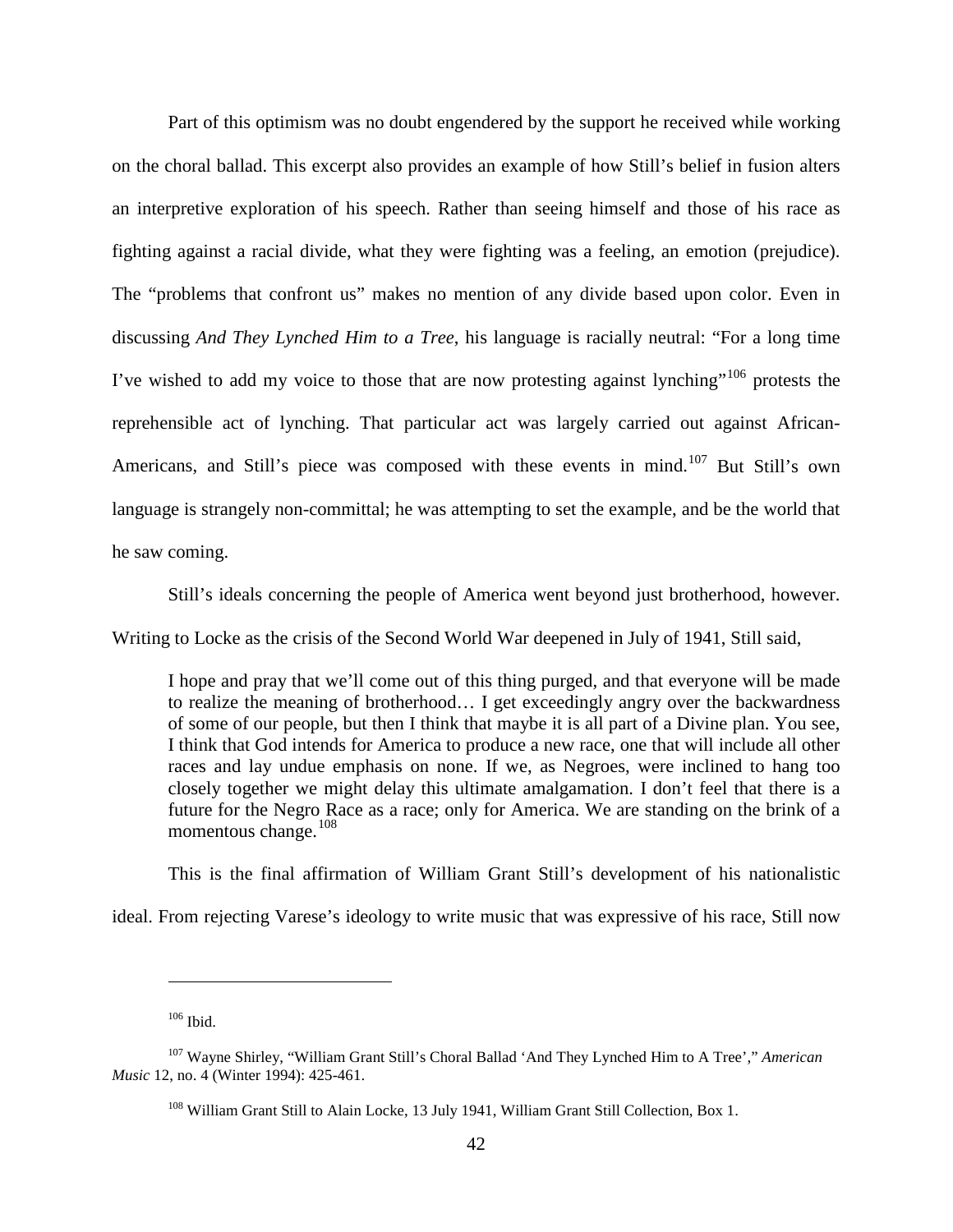affirms his belief that the race of which he was part would not remain a separate entity forever, that it would in fact disappear. It would not be absorbed into the "white" race; that might imply a subjugated belief in the dominance of that race. Instead, the belief in the creation of a new race indicates that Still saw the contributions of African-Americans as equal to the contributions of other tributary races: all would be equal participants in this race of people which would constitute a new entity, completely replacing the old. This also indicates that Still was not only conscious of the contribution that African-Americans would make to this new race, but that he was conscious other races within what had (and has) been loosely referred to as a "white" race. So not only would the African-American identity be subsumed into this amalgamation, but so also would any other race.

This statement of Still's constitutes a statement of his world-view, by which I mean the lens through which he perceived not only his place in history, but what that history might be. It provides insight not only into how he viewed himself as an African-American composer, but also how he viewed himself as a nationalist. If as he predicted there would be an amalgamation of races, then his purpose in expressing his race had as its goal racial distinction in terms of accomplishment, not racial distinction as an expression of superiority. His contribution to music and art as a whole was to enable African-Americans to contribute as much as possible to the emerging race. Further, as he grew older, and he felt (or saw) this amalgamation growing closer, and his accomplishments and those of his contemporaries grew, he felt less need to overtly express his race, since who he was would make itself felt in his music, regardless of how he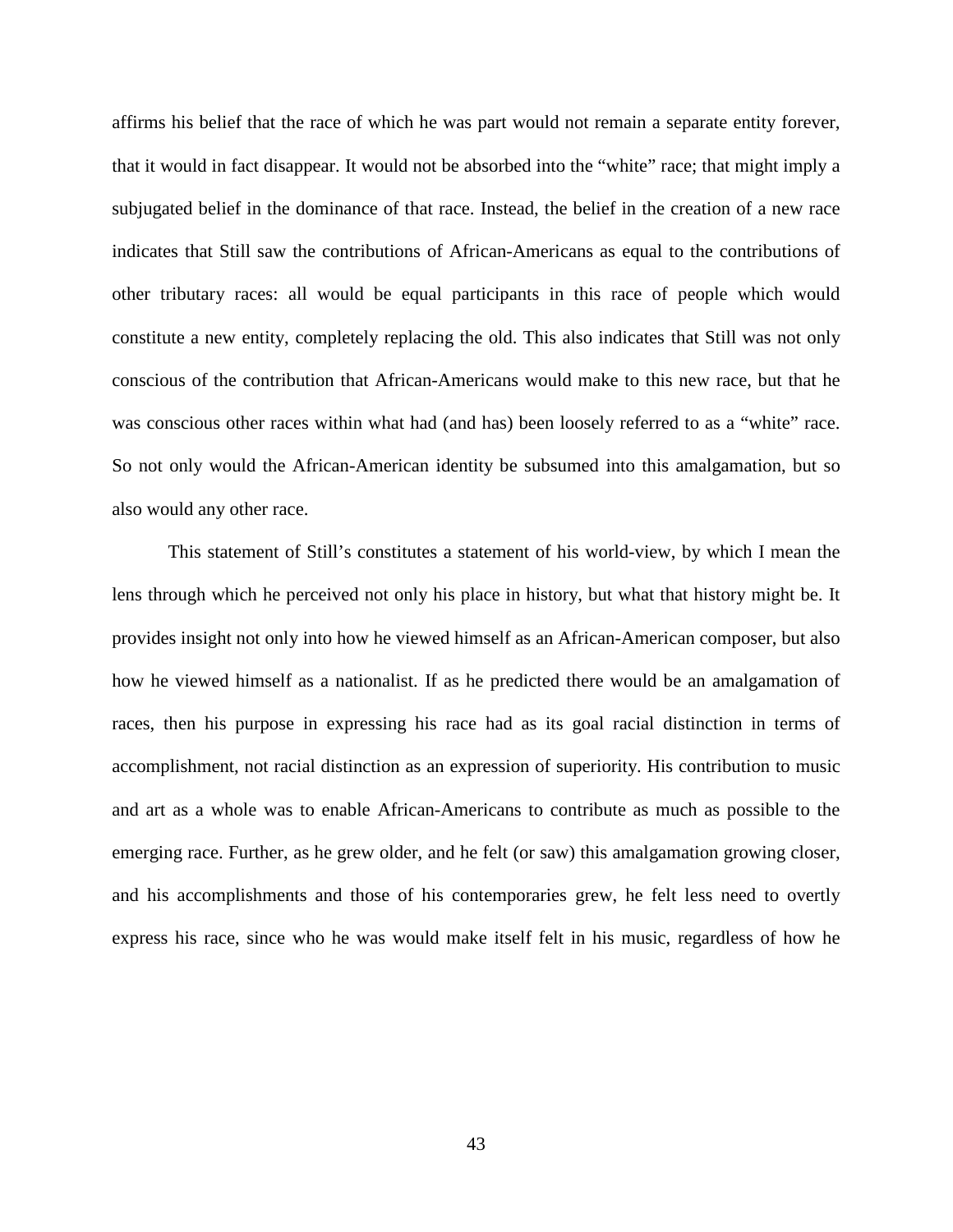chose to express himself. "I am sure my racial heritage [is] apparent," Still wrote in 1955, "because it is a part of me, and whatever I am shows in the music I write."<sup>[109](#page-46-2)</sup>

The question of what Still thought constituted American music thus becomes much simpler and, at the same time, more difficult. On the one hand, if he were attempting to see music as a fusion of elements, can the product of this fusion be called American music? What if one element stands out more strongly than another (such as the racial element)? If one element is more dominant than another, does the dominance of that element supersede the idea of fusion? On the other hand, the American nationalism which Still sought to foster in his music after approximately 1935 assumes a simpler dimension: the America for which he was writing becomes an America in which the fusion of cultures has already occurred. "I have wanted to concentrate on writing *American* music [his italics], not only because this is our country and we are proud of it, but also because American musical idioms are so rich and so varied in their basic characteristics… America can truly be called the great 'melting pot'…because it has absorbed the idioms of many different peoples."[110](#page-48-0) In essence, because of this, it lent itself to the very idea of fusion to which Still had committed himself. Still in fact saw himself as expanding outside the boundaries of the United States, and fusing the cultures of multiple continents: "…I have expanded this into a development of music of the entire Western Hemisphere—in short of the *Americas, rather than just North America.*"<sup>[111](#page-48-1)</sup>

<span id="page-48-2"></span><sup>109</sup> William Grant Still and Verna Arvey, "Serious Music: New Field for the Negro," *Variety*, Vol. 197, No. 5 (January 5, 1955), in *William Grant Still: Collected Articles* (Flagstaff, Arizona: The Master-Player Library, 2011), 37.

<span id="page-48-1"></span><span id="page-48-0"></span><sup>110</sup> William Grant Still "My Compositions" (originally untitled) (lecture, UCLA Medical Center, March 8, 1962), in *William Grant Still: Collected Speeches & Lectures*, 52.

 $111$  Ibid.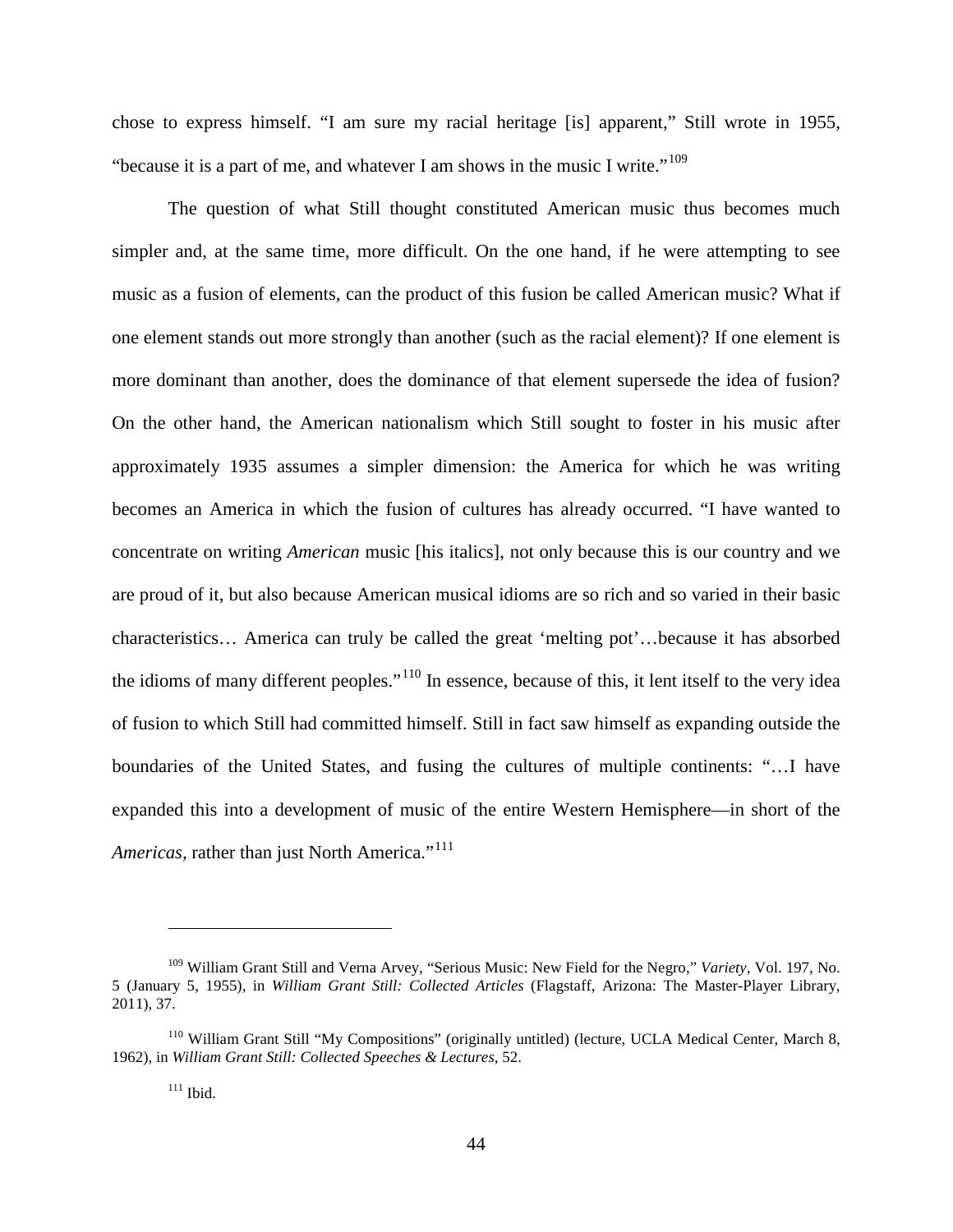Still's positions concerning music (and by association his approach to nationalism) are tied to his choice of musical expression and respect for audience appreciation. One historian referred to Still as a "model of high/low versatility"<sup>[112](#page-48-2)</sup> in reference to the fact that he composed "classical art works" like symphonies, and yet was able to appeal to a popular audience as well. Aesthetic prejudice from critics and colleagues sometimes manifested itself, not in discrimination, but as expectation. Olin Downes fell into this trap when his reviews indicated that he approved or disapproved of Still's music based upon whether it fulfilled Downes' expectation that music composed by an African-American should contain exotic folksong and popular rhythm.[113](#page-49-0) Downes' relationship with Still is complicated by the fact that he was not in favor of the "modernist" procedures that Still was experimenting with in 1925. Another critic, Paul Rosenfeld, was more accepting of the new procedures, but as Carol Oja has noted, Rosenfeld viewed Still as not just another young, promising composer, but as something of curiosity because of his race.<sup>[114](#page-49-1)</sup> Downes' expectation of folksong and Rosenfeld's curiosity categorization both place Still within the realm of exoticism which may not be overtly prejudicial, but still fails to accept every aspect of an entity for what it is worth (instead of what it is expected to be worth).

The problem that arises is that Still identified in part with Downes' position on the socalled modernist movement. For, as stated repeatedly in numerous articles and speeches, Still's outlook was decidedly anti-intellectual (not implying the term "intellectual" to mean actual

<sup>112</sup> Joseph Horowitz, *Classical Music in America* (New York: W. W. Norton, 2005) 469.

<span id="page-49-2"></span><span id="page-49-1"></span><span id="page-49-0"></span><sup>&</sup>lt;sup>113</sup> See Catherine Parsons Smith, "'Harlem Renaissance Man' Revisited: The Politics of Race and Class in William Grant Still's Late Career," *American Music* 15, no. 3 (Autumn, 1997): 382; see also Carol J. Oja, "'New Music' and the 'New Negro': The Background of William Grant Still's 'Afro-American Symphony'," *Black Music Research Journal* 12, no. 2 (Autumn 1992): 153.

 $114$  Oja, "'New Music' and the 'New Negro," 152.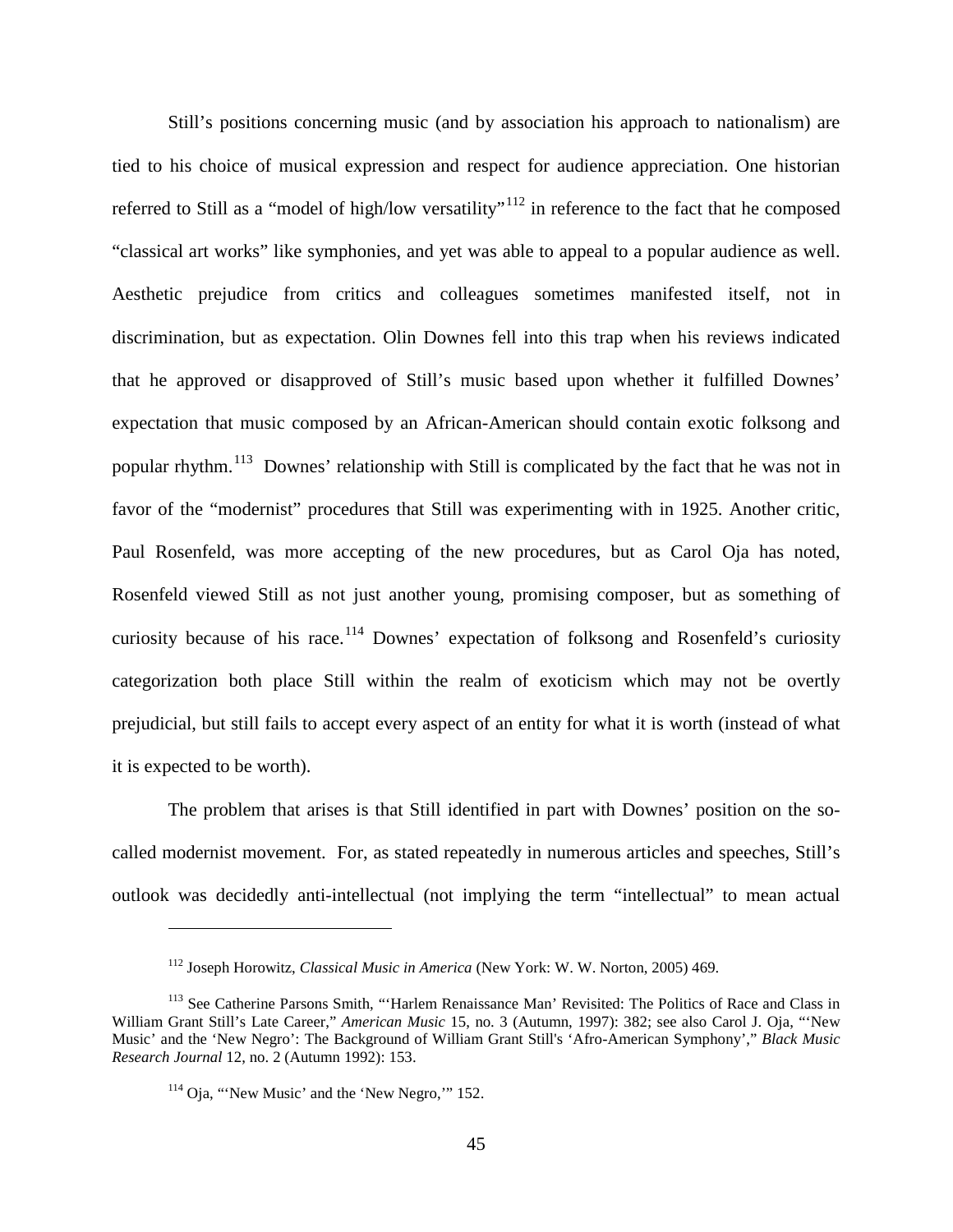intelligence, but referring to it as implying perceived erudition). Those who utilize the twelvetone scale "have run [the market] into a dead end for all of us, by experimenting unduly and writing sounds instead of music."<sup>[115](#page-49-2)</sup> Two years after this speech he would go further and proclaim that "Experiments with music should be so labeled, and not confused with music."<sup>[116](#page-50-0)</sup> Immediately Still demonstrates his awareness of the marketability of his chosen pursuit. Still's view of the act of composing and the purpose that it served was decidedly audience-centric:

In the industrial field, according to Henry Dreyfuss, if a product does not sell half-amillion copies, it is discarded because it won't pay for the machinery to manufacture it. Perhaps you may say that this is a commercial attitude that should not be applied to music. Yet music should be like any other product in the sense that it *must* [his italics] fill an audience's need, or else it is useless.<sup>[117](#page-50-1)</sup>

Utilizing commercialization as a compositional motivation provides a clue to Still's view of the music that he produced. Does he then view music as a commodity? If composing for the pleasure of the audience equals valuing the music as less than art, then yes. However, composing for the pleasure of the audience Still regards as a *part* of the art, not as something that contaminates it. The attempt to break free of audience-centrism by other contemporary composers (who he references by inference but never names) is clearly a movement that he did not understand, and there are indications that he never understood. Further, Still condemned the idea of writing overly simple music as an insult, a way of patronizing the audience—and perhaps

<span id="page-50-2"></span><sup>115</sup> William Grant Still, "The Audience as Participant" (Speech, United Nations Educational, Scientific, and Cultural Organization[UNESCO], Denver Conference, September 30, 1959, in *William Grant Still: Collected Speeches & Lectures*, 32.

<span id="page-50-0"></span><sup>116</sup> William Grant Still, "The Composer's Creed" (Speech, Music Teachers' Association of California, Merrill Hall, Silomar Conference Center, Pacific Grove, California, July 16-20, 1961), in *William Grant Still: Collected Speeches & Lectures*, 43.

<span id="page-50-1"></span><sup>&</sup>lt;sup>117</sup> William Grant Still, "The Audience as Participant" (Speech, United Nations Educational, Scientific, and Cultural Organization[UNESCO], Denver Conference, September 30, 1959, in *William Grant Still: Collected Speeches & Lectures*, 31.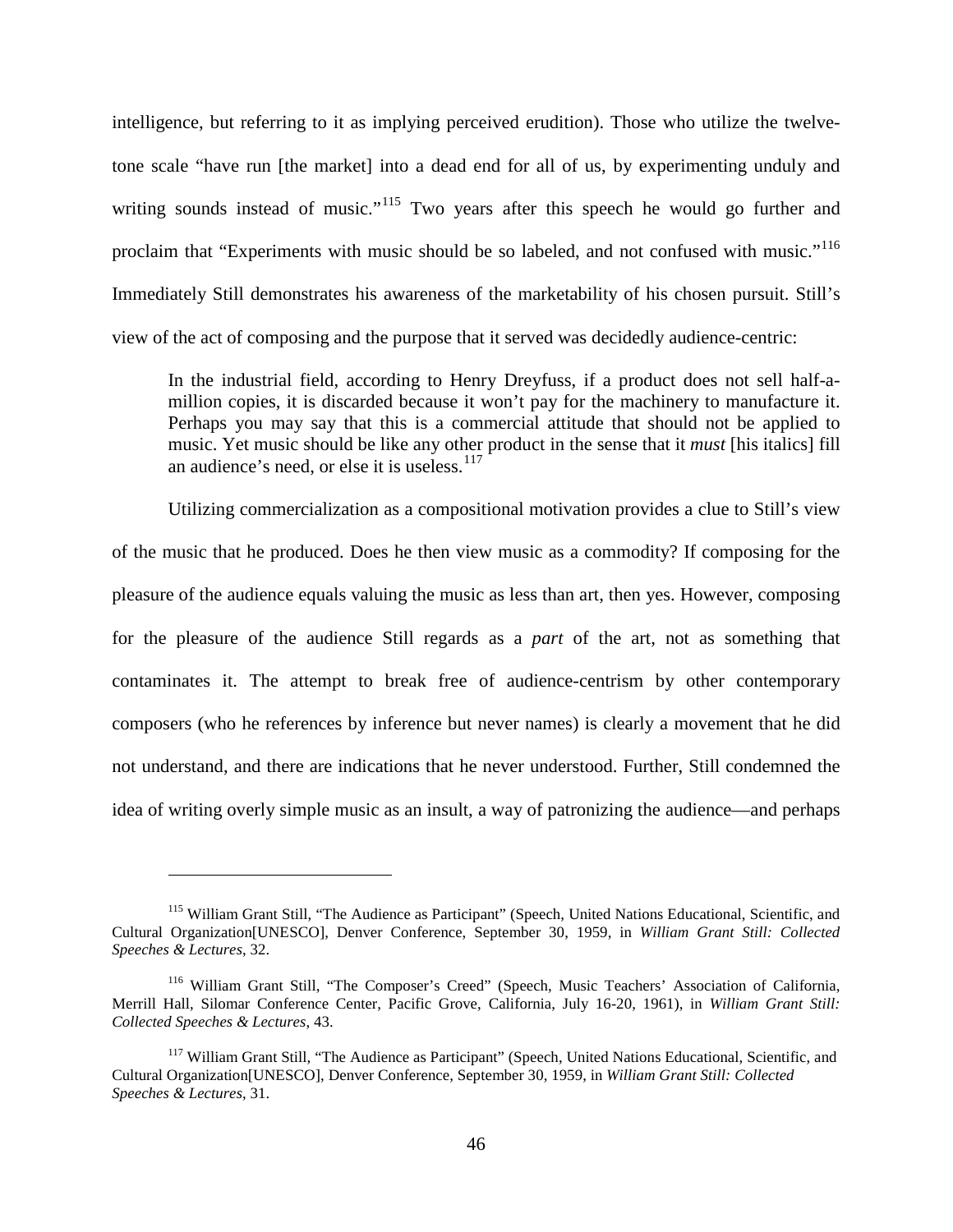indicative of the snobbery that he felt was inherent in several composers of his time. Writing for an audience's *spontaneous response* should not be a limitation on the composer, but it should also "…not be a limitation for the composer; it should be a challenge. To be able to reach an audience without 'writing down' and without becoming cheap should be the goal of everyone in the creative field, for a composer fails to do his duty to the development of music when he writes down to his hearers, nor does he edify, uplift, please or complement those hearers when he does so."[118](#page-50-2) Indeed, Milton Babbitt's now-famous 1958 article "Who Cares if You Listen?" can be seen as the anti-thesis of Still's aesthetic position, for Still cared very much for what his audience wanted to hear. Catherine Parsons Smith has argued that Still was largely isolated in his later years from the leading thought (both racial and musical) of his day.<sup>[119](#page-51-0)</sup> Still (and currently his daughter, Judith Anne Still<sup>120</sup>) did not view this as separation, but rather as a spectatorship. In 1961 he observed,

For more than the past quarter of a century, I have been living and working on the West Coast, far away from New York, which is generally considered the center of creative activity. In that sense, I have felt no compulsion to follow the leader in my work. And in a way, I have felt almost like a member of the audience, one in whom other listeners have frequently confided.[121](#page-51-2)

<sup>118</sup> William Grant Still, "Horizons Unlimited," in Robert Bartlett Haas, ed., *William Grant Still and the Fusion of Cultures in American Music* (Los Angeles: Black Sparrow Press, 1972), 117.

<span id="page-51-0"></span><sup>119</sup> Catherine Parsons Smith has argued this in several places; *A Study in Contradictions*, 173, is as clear as any.

<span id="page-51-3"></span><span id="page-51-1"></span> $120$  "As for Smith's rank contention that the couple was isolated, friendless, out-of-touch with society, unregarded, and unloved, there is no falsehood of hers that is less provable and less likely." Judith Anne Still, "Commentary on Catherine Parsons Smith's 'William Grant Still'," William Grant Still Music and The Master-Player Library, http://www.williamgrantstill.com/nss-folder/catherineparsonssmith/SmithCommentary.pdf (accessed February 10, 2012).

<span id="page-51-2"></span><sup>&</sup>lt;sup>121</sup> William Grant Still, "Contemporary Music and the Audiences of Today" (Speech, South Bay Music Teachers' Association, May 7, 1961), in *William Grant Still: Collected Speeches & Lectures*, 42.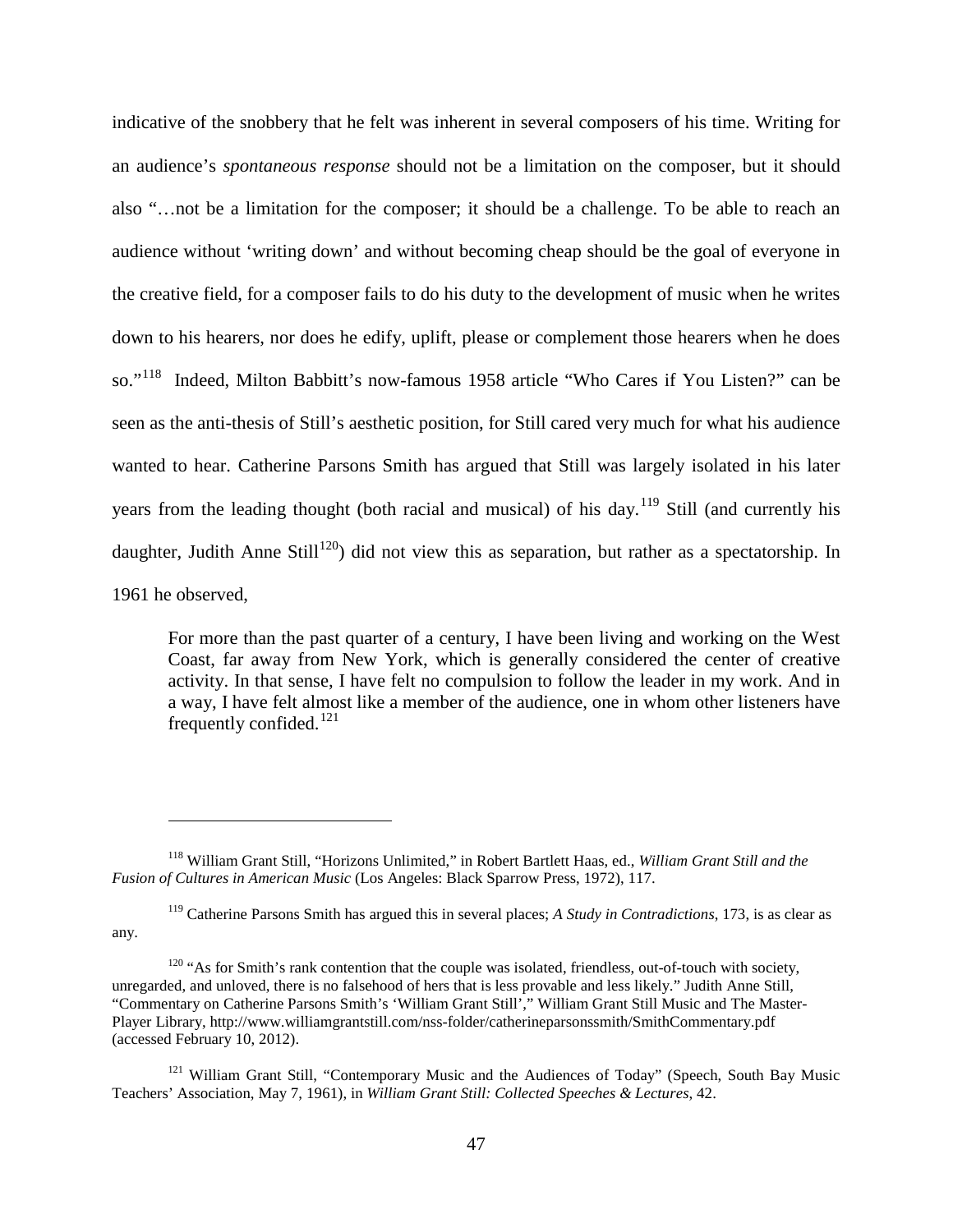Thus not only did Still write for the audience, but he realized that he himself was a part of the audience. This makes the music that Still wrote the ultimate self-expression, for through his attempt to write for the audience, Still was also writing for himself.

From the question of nationalism and audience-centrism, it is only one small step to the hotly discussed topic of William Grant Still's musical purpose. "In any discussion of the requirements of American music, I think we have the right, first of all, to demand that it be music…,"[122](#page-51-3) Still observed in 1948—a completely unveiled jab at those composers who he felt were composing that was only appealing as a cerebral exercise, and therefore did not qualify as "music" at all. Musical comprehension was more important to Still than musical complexity. He wrote a review of *Understanding Music* by William S. Newman in 1953 entitled "Man Has the Right to Like the Music He Likes."[123](#page-52-0) Further, in an article for the American Symphony Orchestra League Newsletter in 1954, Still writes that "In a climate of internationalism, American culture has gone backward instead of forward during the last twenty-five years."<sup>[124](#page-52-1)</sup> By internationalism, Still is again making a veiled reference to the "modern" school of composition, which he views as imported from Europe. All this indicates Still believed that national boundaries should remain firmly drawn; that slapping an American title on a modern piece did not make it American. He remained in staunch defense of an approachable musical idiom so frequently associated with Romanticism. His goal, as stated in  $1945$ ,  $125$  was the complete

<sup>122</sup> William Grant Still, "American Music and the Well-timed Sneer," *Opera and Concert*, Vol. XIII, No. 5 (May 1948), in *William Grant Still: Collected Articles*, 31.

<sup>123</sup> *William Grant Still: Collected Articles*, 33.

<span id="page-52-3"></span><span id="page-52-1"></span><span id="page-52-0"></span><sup>124</sup> William Grant Still, "Toward a Broader American Culture." *American Symphony Orchestra League Newsletter*, Vol. VI, No. 1 (July 1954), in *William Grant Still: Collected Articles*, 34.

<span id="page-52-2"></span><sup>125</sup> William Grant Still as told to Verna Arvey, "The King is Dead—Long Live the King!" *Stadium Concerts Review* XXVIII, No. 2 (June/July, 1945), in *William Grant Still: Collected Articles*, 23.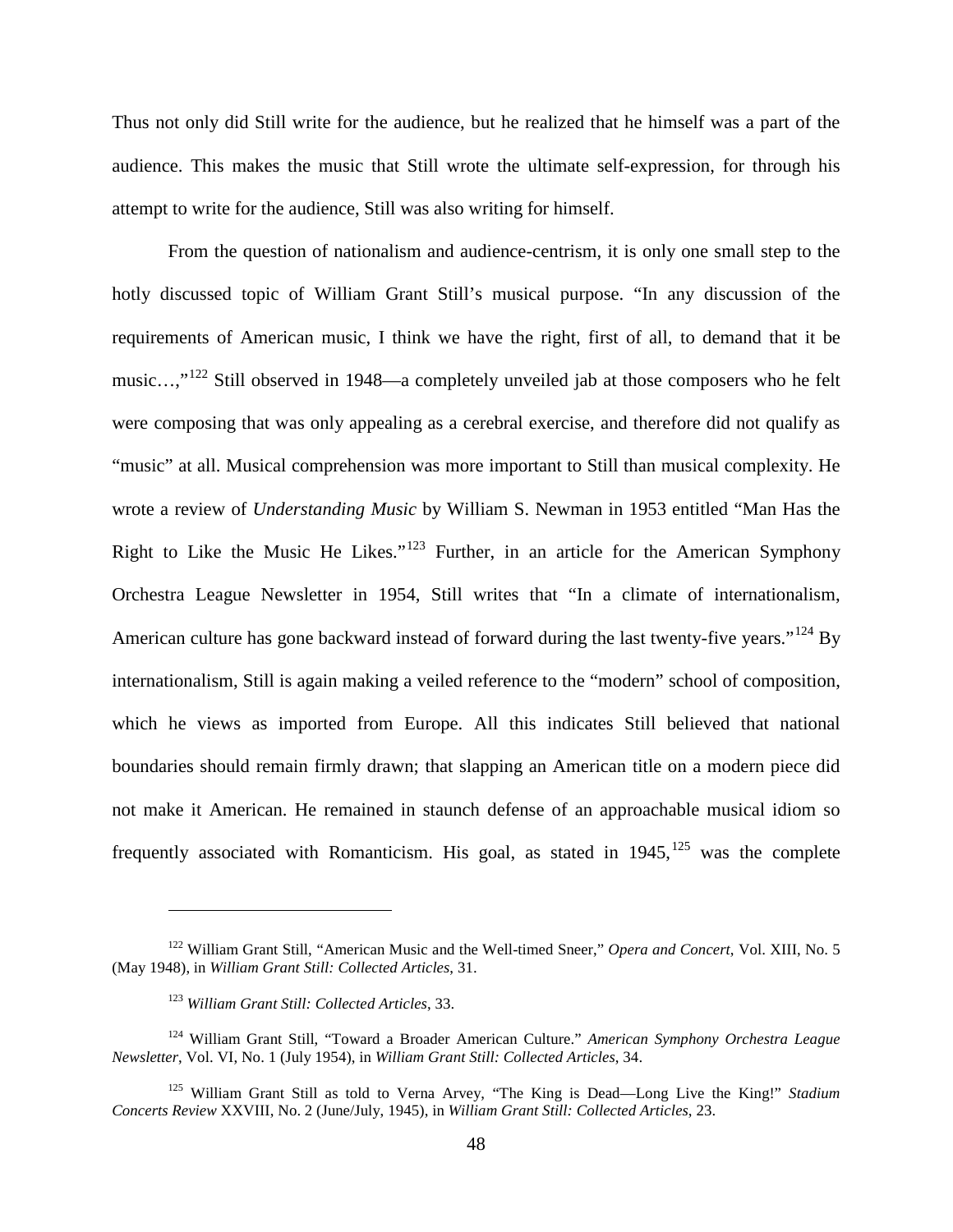democratization of music. There is no larger declaration than the statement that the public is king and is the only suitable judge of what will be remembered in posterity—for the public is posterity.[126](#page-52-3)

One example of Still's particular brand of "new" nationalism would be his *Symphony No.*  4, subtitled "Autochthonous." The subtitle alone immediately hints at its nationalistic purpose, <sup>[127](#page-53-0)</sup> because the primary definition of autochthonous is "indigenous or native." A secondary meaning provides greater insight: "Originating where found; indigenous; native."<sup>[128](#page-53-1)</sup> The first definition, with its use of the ethnic terms "indigenous" and "native," implies some kind of content derived from these sources. Still's intention, however, is not rooted in *taking from* an existing culture, but in *giving expression to* a culture. It is the second definition that provides the greatest clue to Still's use of this term. Some dictionaries phrase the definition differently, but the substance is the same. The *American Heritage Dictionary* says, as stated above, "Originating where found." *Merriam Webster* states, "formed or originating the place where found." Immediately the question is shifted from an occupier of place to the place itself, or rather the assignment of place. If dealing with assignment of place, the reason for making such an assignment was usually to ascribe or evoke some of the attributes of the place in the music; such techniques had sought to exoticize a variety of locales. But the difference with an autochthonous work is that it is *not* transplanted. Its origin is where it is found. This is more indicative, not of something cultural, which can consist of many influences (all or none of which may originate where the culture is discovered), nor of something racial, which may thrive in a place far from its

<sup>126</sup> Ibid., 22.

<span id="page-53-2"></span><span id="page-53-1"></span><span id="page-53-0"></span> $127$  This was the last of the composer's five symphonies, as Symphony No. 5 was actually composed earlier, withdrawn, then edited, published and performed at a subsequent date.

<sup>&</sup>lt;sup>128</sup> American Heritage Dictionary, 59.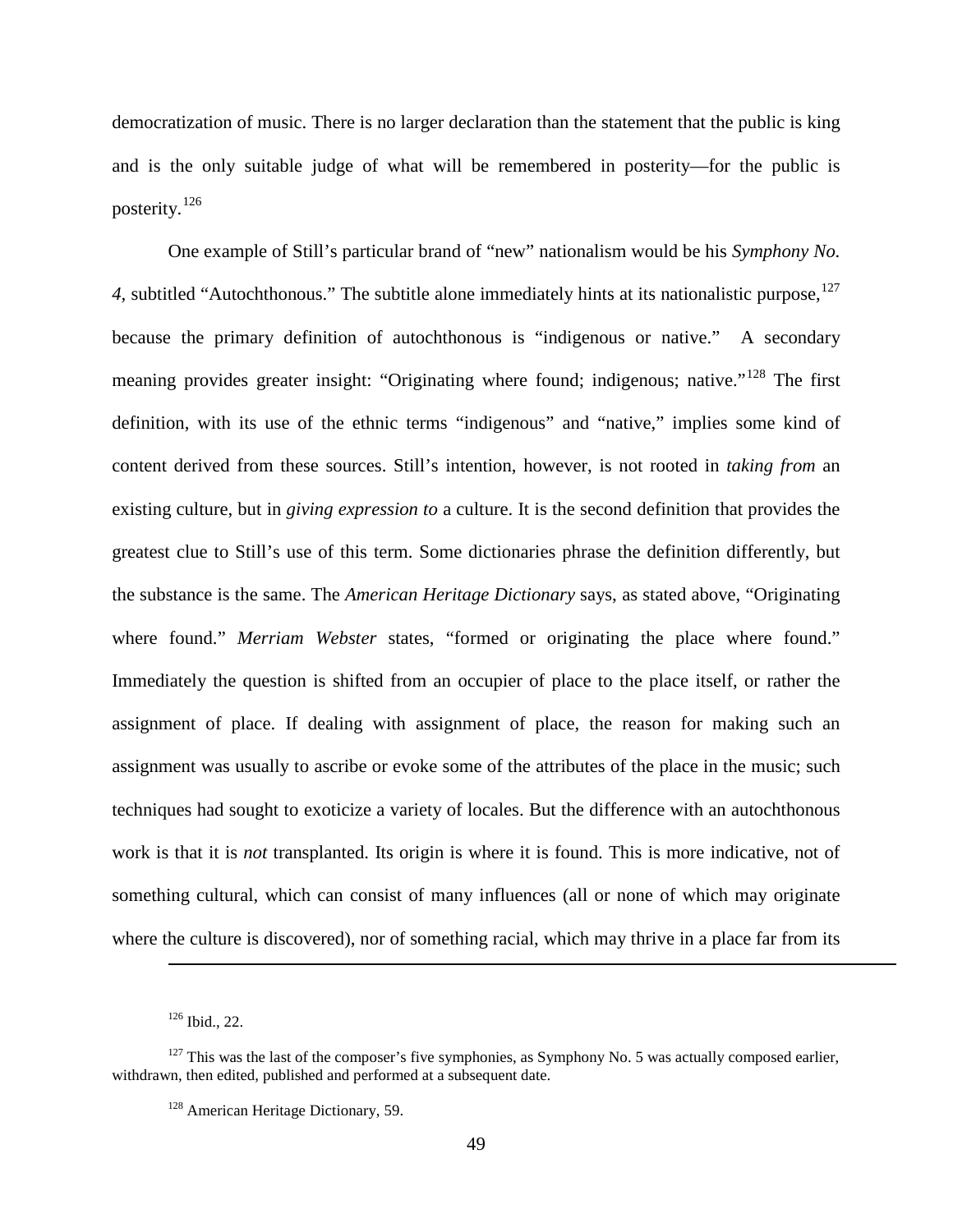origin. Instead, something more ephemeral and less tangible is being referenced: something more akin to emotion or feeling (both being central tenets of Still's audience-centric view of his duty as a composer). Still observed, "As the subtitle indicates, the *Fourth Symphony* has its roots in our own soil, but rather than being aboriginal or indigenous, it is intended to represent the spirit of the American people,"[129](#page-53-2) a spirit that is rooted and fostered in a sense of the place of its discovery, not the race in which it resides. A more perfect example of the progression of Still's compositional ideologies could not be imagined, especially one that demonstrates the change from expressing the emotions of African-Americans to expressing the emotions of all Americans. The question of fusion is not left in doubt either, for he and Verna wrote in the program notes that "the music speaks of the fusion of musical cultures in North America." Thus the place of origin, the repository for the spirit that the composer sought to encapsulate, was larger than even America; which implies that, after the composition of the *Autochthonous Symphony* at least, Still's use of the term "American" denotes far more than a country.

Just as importantly, Still's world-view also brings into question previous nationalistic associations. The view of the composer as a "Harlem Renaissance composer on intellectual and stylistic bases<sup>"[130](#page-54-0)</sup> seems reasonable in light of his association with Alain Locke, and serves to vitalize Still's musical output by association with a large societal movement. However, it ignores positions the composer took on race and brotherhood (and, by implication, nationhood) as

<span id="page-54-1"></span><span id="page-54-0"></span><sup>129</sup> David Ciucevich, Jr., 2009, liner note to *William Grant Still: Symphonies Nos. 4 and 5*, Naxos 8.559603. While a program was supplied after the completion of the music, Still was quite clear that the *Autochthonous Symphony* was intended to symbolize the American Spirit from the outset. See Paul Harold Slattery, "A Discussion of the *Fourth Symphony* including comparisons with the *First Symphony,*" in *William Grant Still and the Fusion of Cultures in American Music,* 41.

<sup>&</sup>lt;sup>130</sup> Murchison, "'Dean of Afro-American Composers' or 'Harlem Renaissance Man," 54.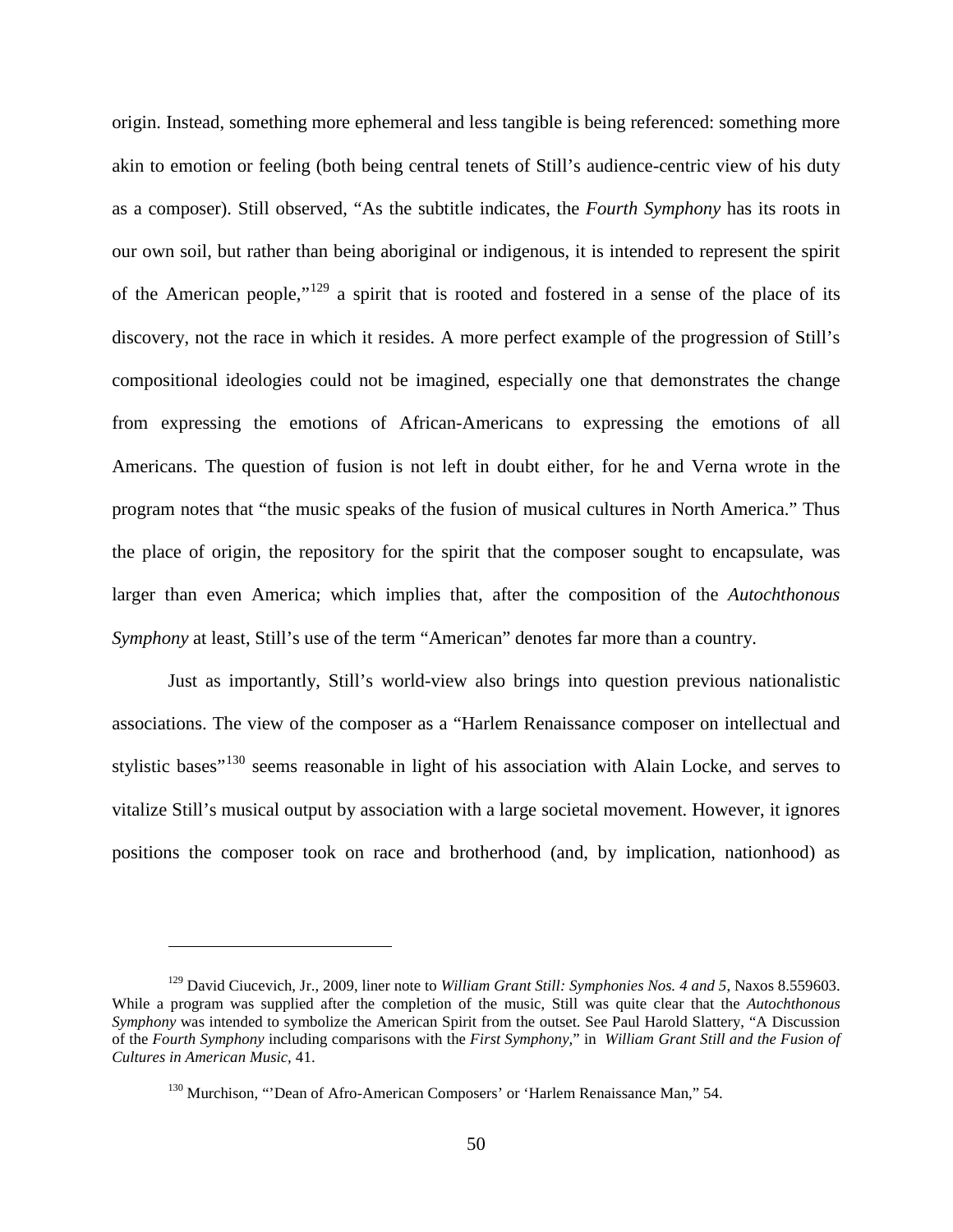already discussed. Still's own position on music as a part of the Harlem Renaissance was clearly

affirmed in an interview in 1967 with R. Donald Brown:

Brown: "At the time, when you were in New York, what was your attitude toward the "Harlem Renaissance" or "The New Negro Movement"? And, were you a conscious participant?" Still: "No, I wasn't. I was totally preoccupied with music. I had no interest in it, nor any part in anything of that sort." Brown: "Of course, later you did collaborate, didn't you, with Langston Hughes?" Still: "Yes I did, later on, [collaborate] with Langston. [But] my thoughts were all bent on achieving my [own] ambition, and that necessitated a great deal of study and preparation."<sup>[131](#page-54-1)</sup>

The conversation subsequently turned to whether there had a been a specifically musical aspect to the Harlem Renaissance; Still does not claim knowledge of the movement, but does state that he was not aware of any decided change in his or any other African-American composers' approach to writing music.

Still denies any musical involvement with the Harlem Renaissance because in his mind there was no specifically musical aspect of the Renaissance. Perhaps this indicates that he subscribed to the view of the Renaissance as a strictly literary movement. Associating with the literary figures, collaborating with them, and exchanging ideas with them was apparently not enough. From his numerous writings and speeches, Still was clearly not blind to the ideologies at work in the social movement. However, collaborating with these major literary figures on a musical project did not constitute a Harlem Renaissance style of composition. Thus Still was taking an extremely literal view of the appellation of the term and idea of style—and, as the above statement indicates, he thought himself more concerned with his own projects and ambitions than with contributing to the expansion and development of the Harlem Renaissance.

<span id="page-55-0"></span><sup>131</sup> William Grant Still, interview by R. Donald Brown, *Oral History Program, California Black Oral History Project*, University of California Fullerton, November 13, 1967), in *William Grant Still: An Oral History*, 23.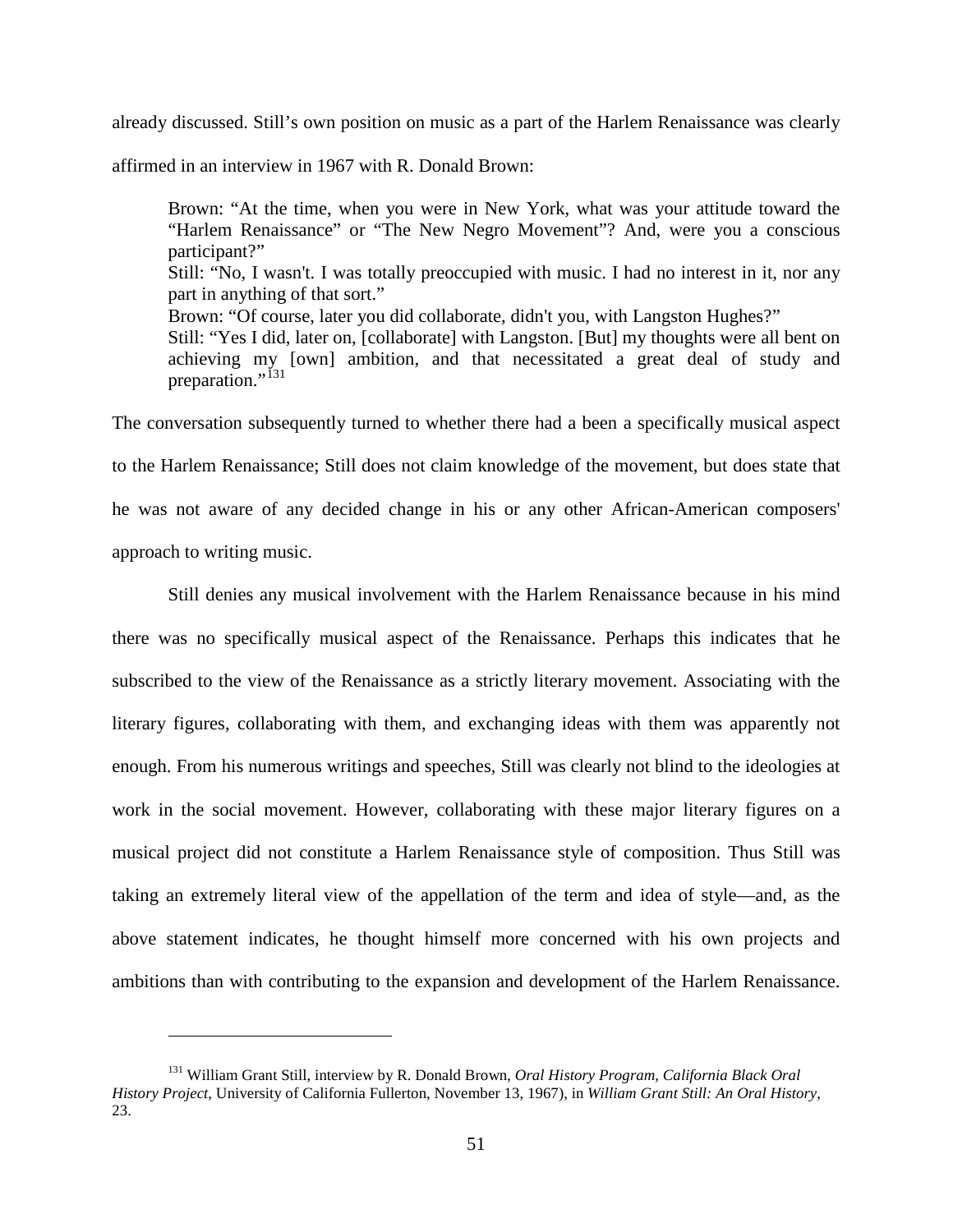Perhaps this was because, from the earliest days of his career as a composer, arranger, and musician, he had "been in on the ground floor" of attempting to establish and elevate music to a new height—beginning musically with his "apprenticeship" to W. C. Handy in 1915, though tenets were instilled by his mother, Carrie Still Shepperson, long before that. It was something that had always been a part of Still's musical ethic, which the advent of the Harlem Renaissance did not change.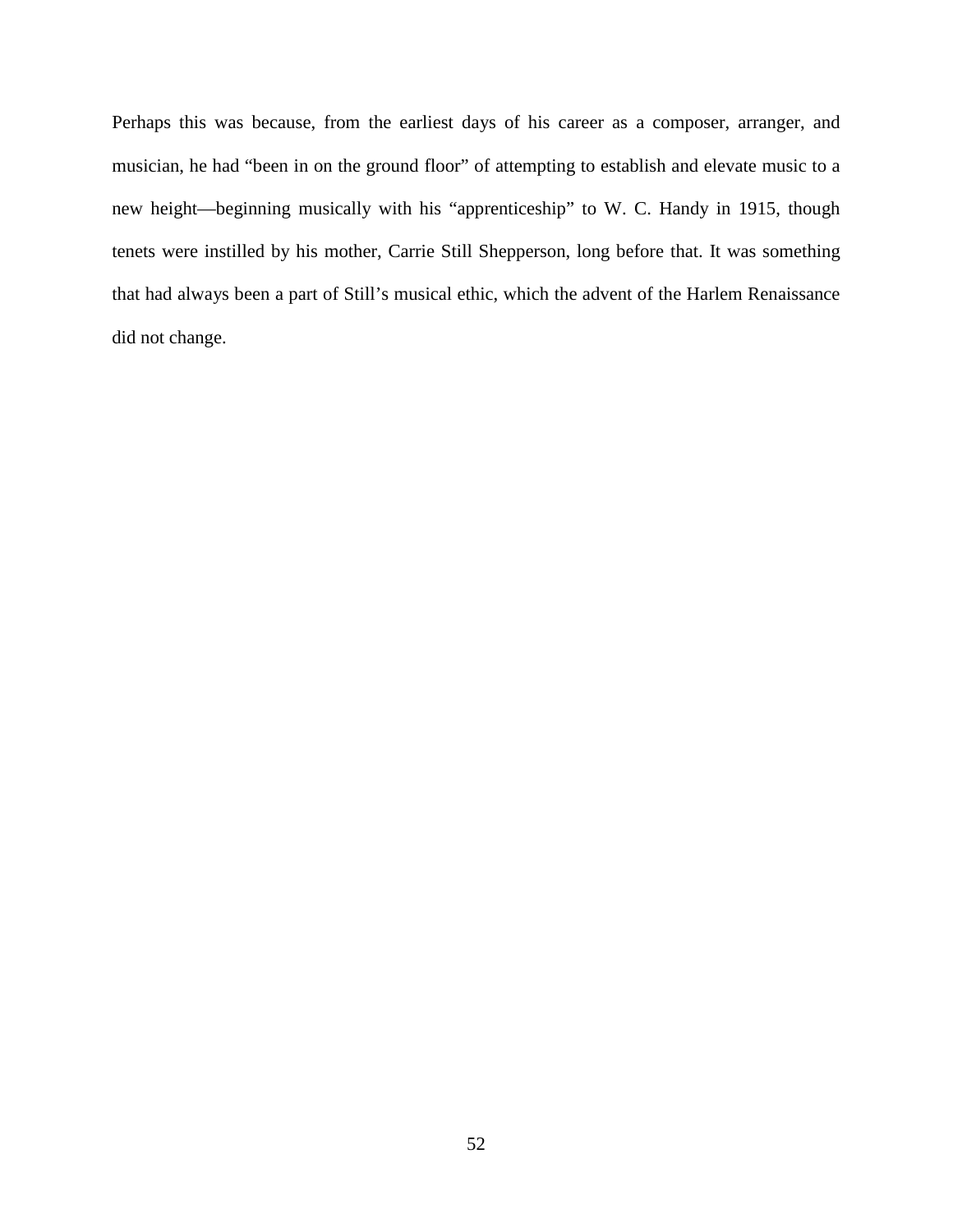#### **4.0 CONCLUSION**

<span id="page-57-0"></span>There was a moment of conscious progression when the Harlem Renaissance became, not passé, but something of the past. "Because the movement itself was an abstract concept, based on personal commitments and loyalties rather than on a single identifiable person or institution, it is difficult to pinpoint the moment of its death."<sup>[132](#page-55-0)</sup> Some participants consciously dissociated themselves from the movement; for others, financial hardship of the Depression forced them to seek income elsewhere, further weakening the movement. Langston Hughes, speaking of the end of 1930 and the beginning of 1931, said, "That spring for me (and, I guess, for all of us) was the end of the Harlem Renaissance. We were no longer in vogue, anyway, we Negroes. Sophisticated New Yorkers turned to Noel Coward. Colored actors began to go hungry, publishers politely rejected new manuscripts, and patrons found other uses for their money. The cycle that had charlestoned into being on the dancing heels of *Shuffle Along* now ended in *Green Pastures* with De Lawd."<sup>[133](#page-57-1)</sup>

Like other figures of the Harlem Renaissance, William Grant Still adjusted his creative approach in the wake of the movement's passing. Instead of remaining confined to race music, he began to view himself as more a nationalist composer than as one ethnically African-

<span id="page-57-2"></span><sup>132</sup> Cary D. Wintz, *Black Culture and the Harlem Renaissance*, 217.

<span id="page-57-1"></span><sup>133</sup> Langston Hughes, *The Big Sea* (1940; New York: Persea Books, 1986), 334.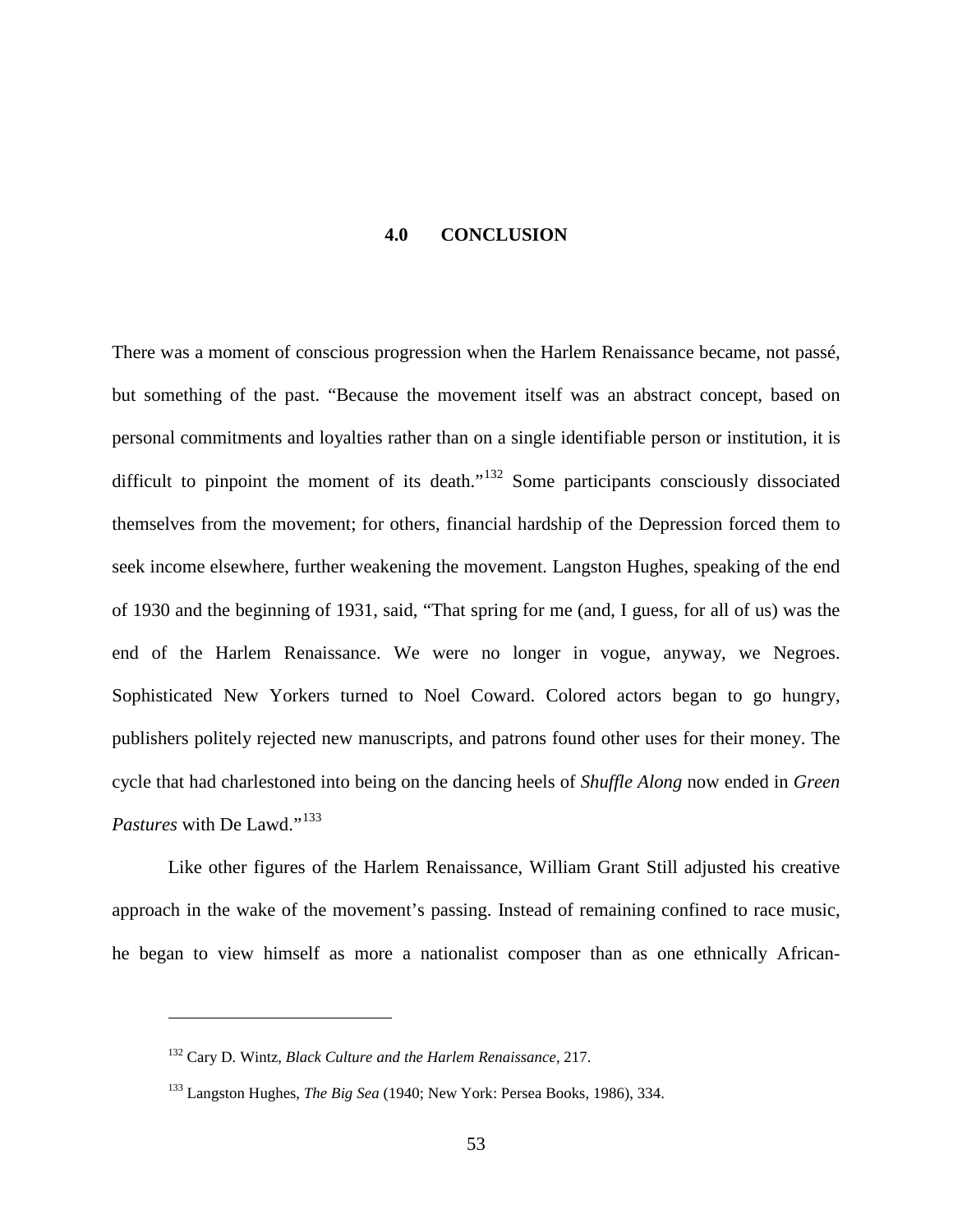American. This point of view originated in several African-American philosophers of the time (and, in Still's case, in Alain Locke). Still took this idea of national pride and extrapolated a different purpose for his work in the Harlem Renaissance: that all his work—and the work of his contemporaries—was portending towards an amalgamation of race. Like his music, which represented a fusion of a variety of elements, Still foresaw a fusion of races, and the emergence of a new identity. This singular identity, which he believed would embody a new America, was what he sought to capture in his music; this was the spirit in which he engaged in the nationalist discussion.

Still's relationship with contemporary African-American leaders did undergo much change. He greatly disagreed with some of the paths which they chose—though again, ever courteous, Still rarely names anyone. Instead he deplores the purport these actions might have on African-American and White American relations. In 1969 he observed,

…make no mistake about it: segregation today is illegal because these of who came before fought a legal battle against it and struggled to gain our rights as American citizens—this, during a period when our opportunities were so far less than those of today. We didn't waste time and energy returning hatred for hatred. Instead, we continued moving toward our goal, never forgetting that our progress was being hastened because of the help given us by many fine, White Americans. We won the battle with *their* help.<sup>[134](#page-57-2)</sup> (Still's italics)

Within Still's theory of fusion, it is simply common sense that it would be impossible to join with another race if either were possessed of retaliatory hate. It is not surprising, then, that his stance towards "black militants" was surprised and incredulous. While demonstrating pride in being African-American, their activities were, he felt, driving the wedge deeper between African-American and other races.

<span id="page-58-0"></span><sup>&</sup>lt;sup>134</sup> William Grant Still, "The History and Future of Black-American Music Studies: Practices and Potentials" (speech, Indiana University Seminar on Black Music, June 21, 1969), in *William Grant Still: Speeches and Lectures*, 116.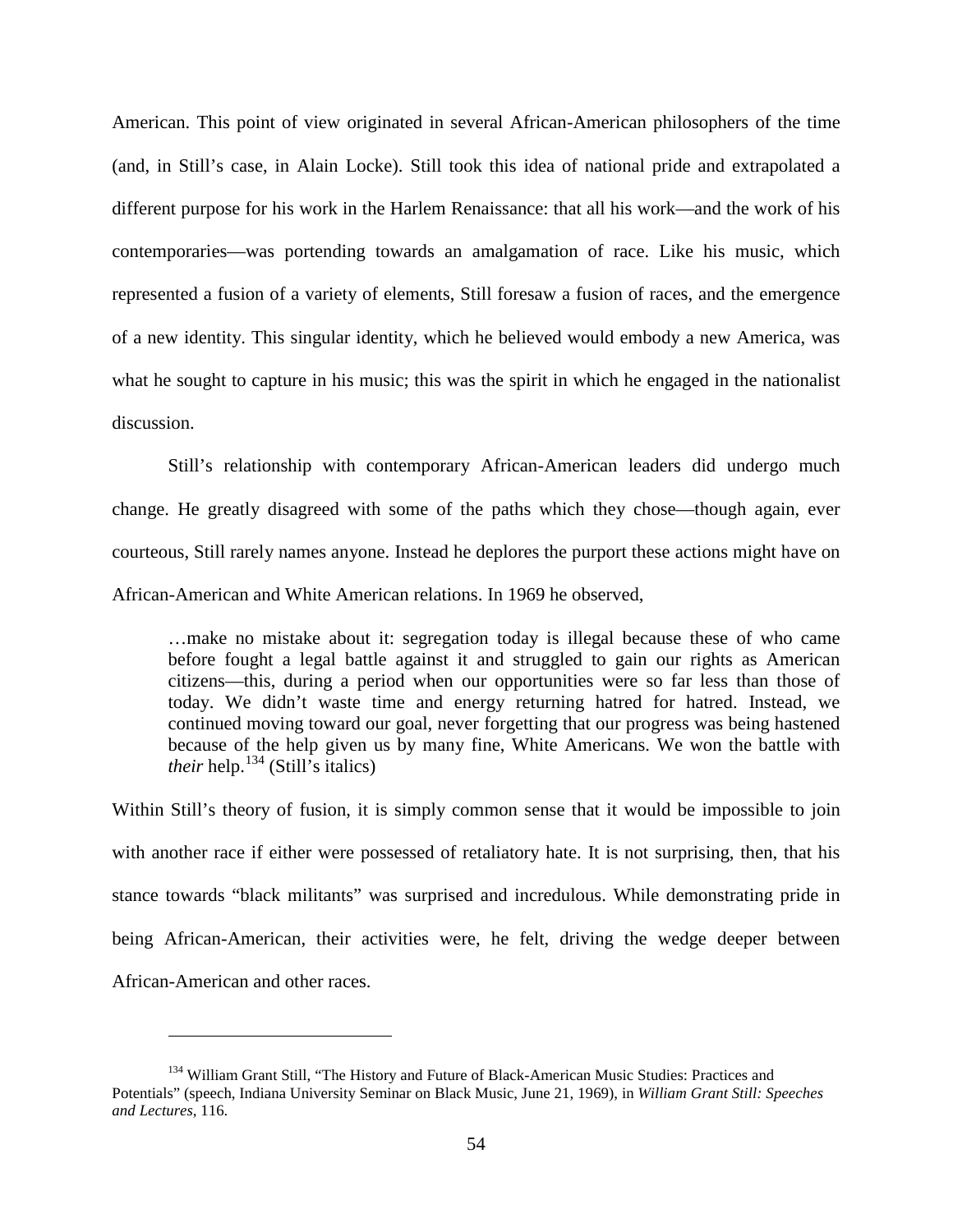Twice I have had encounters with the so-called "Black" militants, both unpleasant. The first came during a discussion on racial matters, the second during a discussion on musical matters. As I am now seventy-four years of age and have been a Negro for all of the seventy-four years, I did not need people fifty years my junior telling what it is, or should be, to be a Negro. I was impressed with their insincerity and convinced of their hypocrisy, not to mention their stupidity and ignorance. I was more than ever determined to follow my own leaning toward integration rather than segregation… For I am convinced that we *all* must work *together* harmoniously.[135](#page-58-0) (Still's emphasis)

Referring to those who advocated a renewed segregation (or, under the more contemporary terminology, separatism), Still simply said, "...they ought to have their heads examined."<sup>[136](#page-59-0)</sup> Even in the face of new directions from the new generation of African-American leaders, Still held to the beliefs he had enunciated in his correspondence with Alain Locke.

Still would fight to overcome several other barriers in the remainder of his career as he composed music that sought to aid in making this vision a reality. Questions concerning his use of a predominantly tonal musical language would arise from composers of the avant-garde. Still's audience-centric purpose in his compositions would be criticized by the same crowd as demeaning the art. In defense Still went so far as to imply that "modernist" music is not music at all, for he observes that "in any discussion of the requirements of American music, I think we have the right, first of all, to demand that it be music..."<sup>[137](#page-59-1)</sup> Further, in an article for the American Symphony Orchestra League Newsletter in 1954, Still writes that "In a climate of internationalism, American culture has gone backward instead of forward during the last twentyfive years."[138](#page-59-2) He remained in staunch defense of an approachable musical idiom so frequently

<sup>135</sup> Ibid., 119.

<sup>&</sup>lt;sup>136</sup> Ibid., 116.

<span id="page-59-1"></span><span id="page-59-0"></span><sup>137</sup> William Grant Still, "American Music and the Well-timed Sneer," *Opera and Concert*, Vol. XIII, No. 5 (May 1948), in *William Grant Still: Collected Articles,* 31.

<span id="page-59-2"></span><sup>&</sup>lt;sup>138</sup> William Grant Still, "Towards a Broader American Culture" (speech, American Symphony Orchestra League Convention, Springfield Ohio, June 17, 1954), in *William Grant Still: Collected Articles,* 34.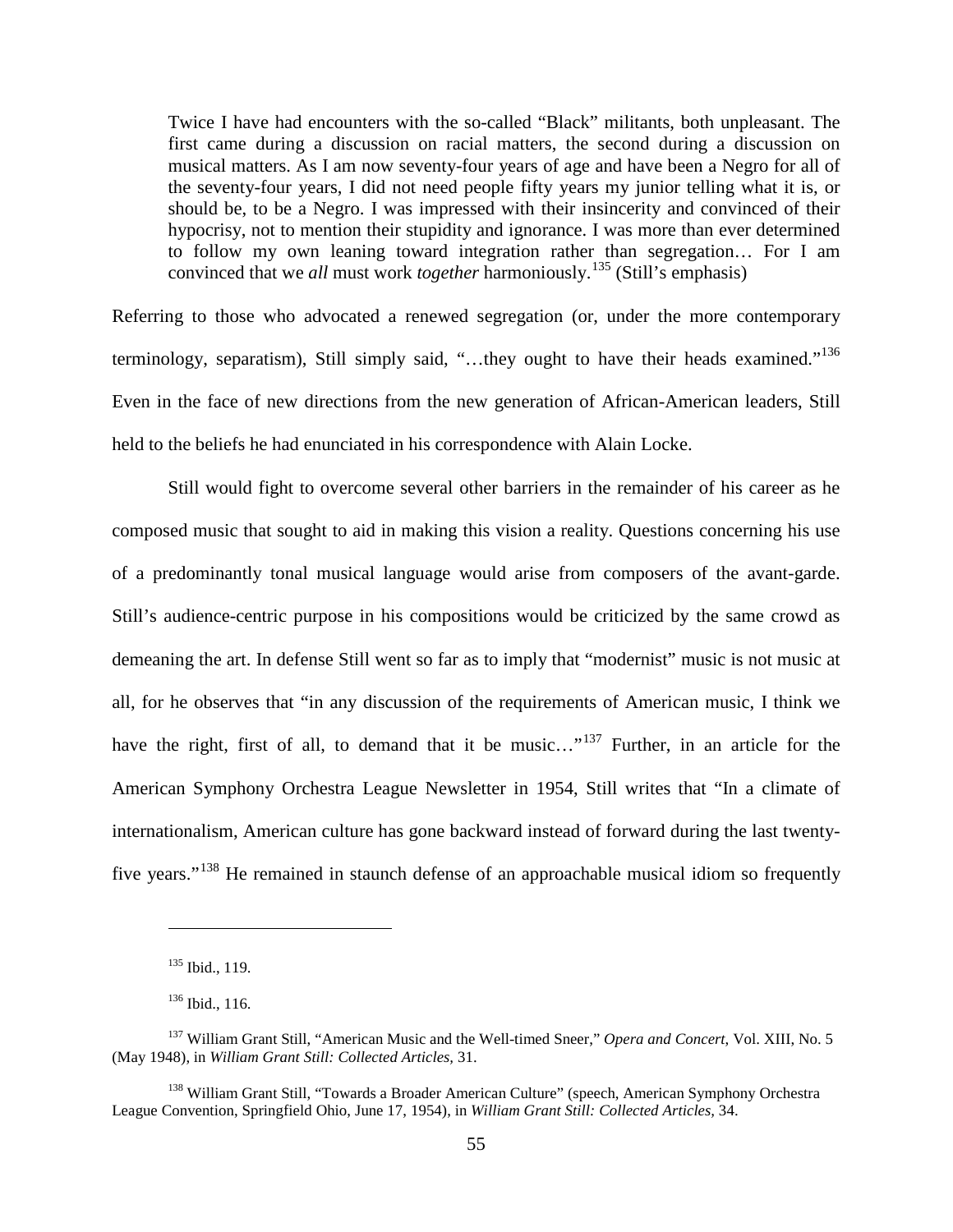associated with Romanticism. His goal, as stated in  $1945$ ,  $139$  was the complete democratization of music, "…as Mr. Stokowski so aptly says, 'Music for all of us'." William Grant Still's compositional ethic, as it developed and manifested itself in this time, speaks of a new national identity, one that is rooted in a brotherhood of races and ideals. The influence of such a concept, in Still's eyes, extends beyond the borders of any single country in the Western Hemisphere, and no doubt overcomes any geographical boundaries created by man. When William Grant Still's positions on music are considered together with the music that he produced, he appears as more than just "the Dean of Afro-American Composers." His music becomes an embodiment of that hope for a brighter future that is shared by so many people. Dr. Still sought to use his music as a mirror, but not one that reflects the reality around the viewer. Instead, it shows a better future in its reflection, one that is hoped for but not yet realized. It is through this ideal that William Grant Still provided a picture of what he thought America could be. His progression from "racial" music to a broad nationalism demonstrates how he arrived at this ideal, and provides a new window through which to consider his music.

<sup>139</sup> William Grant Still as told to Verna Arvey, "The King is Dead—Long Live the King," *Stadium Concerts Review*, Vol. XXVIII, No. 2 (June-July, 1945), in *William Grant Still: Collected Articles*, 23.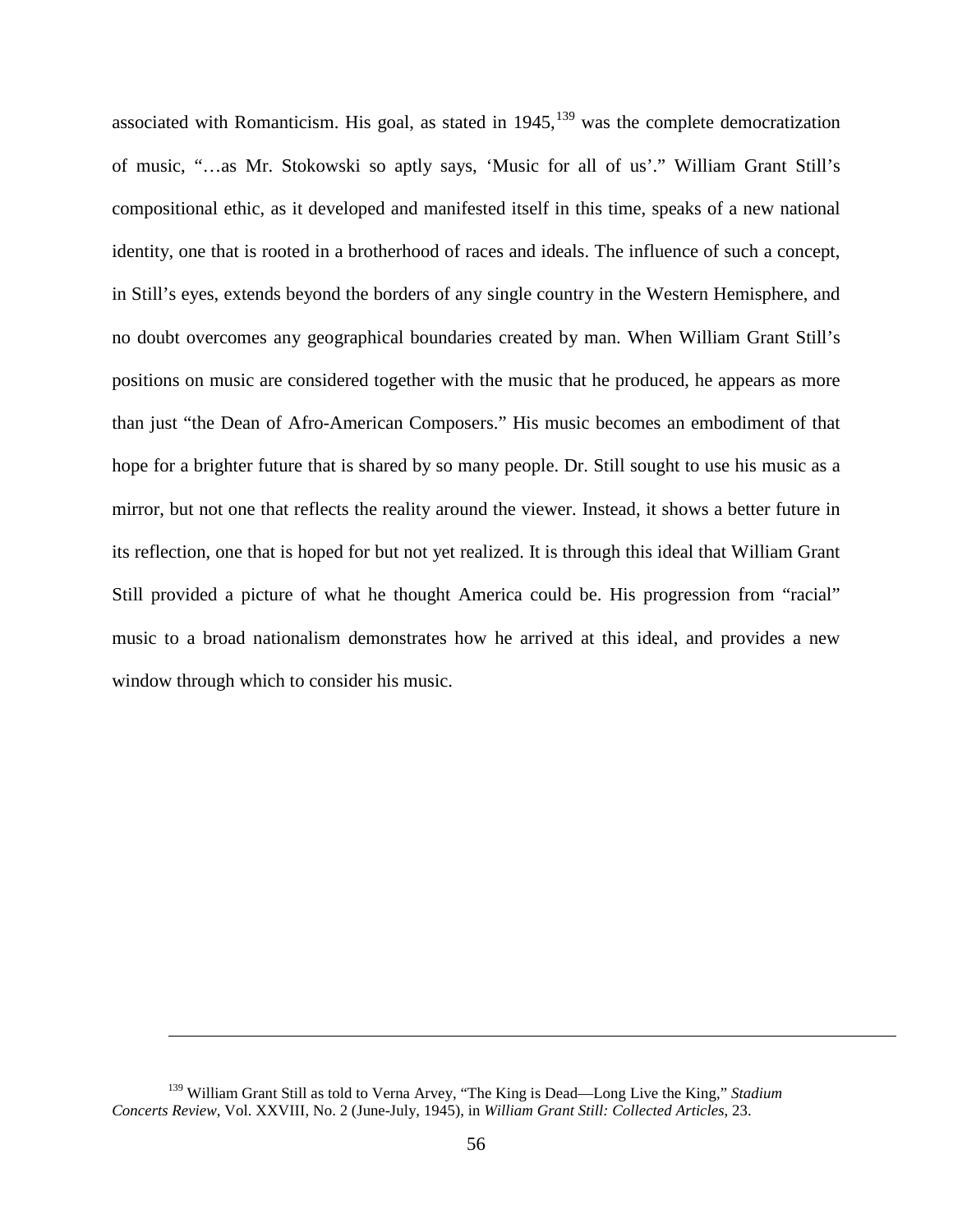## **BIBLIOGRAPHY**

- <span id="page-61-0"></span>Bauerlein, Mark. "Booker T. Washington and W. E. B. Du Bois: The Origins of a Bitter Intellectual Battle." *The Journal of Blacks in Higher Education* 46 (Winter 2004-2005): 106-114.
- Carroll, Anne Elizabeth. *Word, Image, and the New Negro*. Indianapolis: Indiana University Press, 2005.
- Ciucevich, David, Jr. Liner notes for *William Grant Still: Symphonies Nos. 4 and 5*. Naxos 8.559603, 2009.
- Cutsforth-Huber, Bonnie. "The Operas of William Grant Still*.*" PhD diss., University of Kentucky, 2004.
- Dorr, Donald. "Chosen Image: The Afro-American Vision in the Operas of William Grant Still," *Opera Quarterly* 4, no. 2 (Summer 1986): 1-23.
- Du Bois, W. E. B. *The Souls of Black Folk*. Chicago: A.C. McClurg & Co., 1903. Reprinted with an introduction and notes by Farah Jasmine Griffin. New York: Barnes & Noble, 2003.
- Edwards, Benjamin Griffith. "The Life of William Grant Still." PhD diss., Harvard University, 1987.
- Floyd, Samuel A, ed. *Black Music in the Harlem Renaissance*. Westport, Connecticut: Greenwood Press, 1990.
- \_\_\_\_\_. *The Power of Black Music: Interpreting Its History from Africa to the United States.* New York: Oxford University Press, 1995.
- Friedman, Lawrence J. "Life 'In the Lion's Mouth': Another Look at Booker T. Washington," *The Journal of Negro History* 59, no. 4 (October 1974): 337-351.
- Handy, W. C., and Eileen Southern. "More Letters from W. C. Handy to William Grant Still," *The Black Perspective in Music* 8, no. 1 (Spring 1980): 65-119.
- Haas, Robert Bartlett, ed. *William Grant Still and the Fusion of Cultures in American Music*. Los Angeles: Black Sparrow Press, 1972.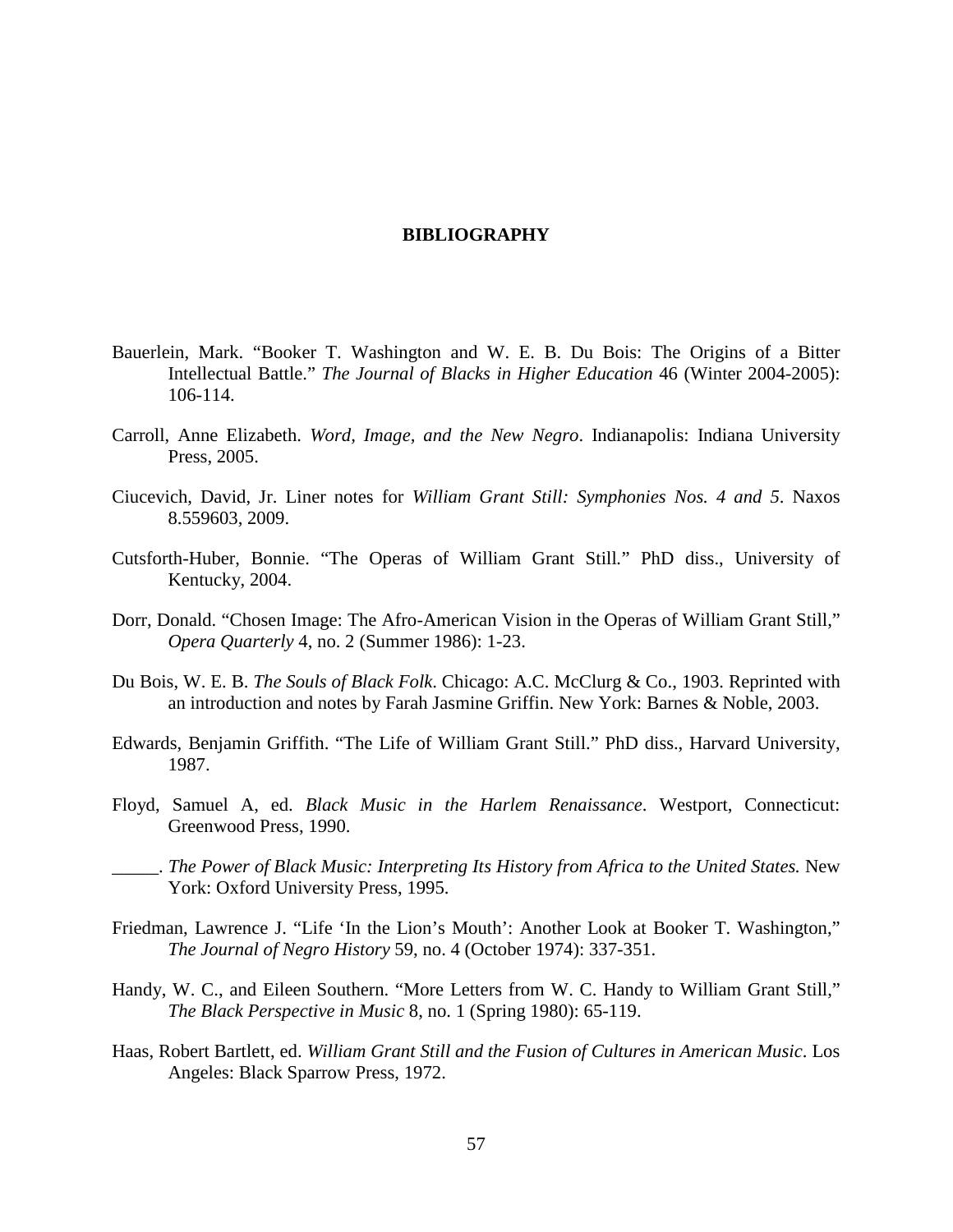Horowitz, Joseph. *Classical Music in America*. New York: W. W. Norton, 2005.

Huggins, Nathan Irvin. *Harlem Renaissance*. New York: Oxford University Press, 2007.

Hughes, Langston. *The Big Sea*. 1940. New York: Persea Books, 1986.

- Hutchinson, George. *The Harlem Renaissance in Black and White.* Cambridge, Massachusetts: Harvard University Press, 1995.
- James, Shaylor L. "Contributions of Four Selected Twentieth Century Afro-American Classical Composers: William Grant Still, Howard Swanson, Ulysses Kay, and Olly Wilson." PhD diss., Florida State University, 1988.
- King, Bobbi, Eileen Southern and Eubie Blake. "A Legend in His Own Lifetime," *The Black Perspective in Music* 1, no. 2 (Autumn 1973): 151-156.
- Lamb, Earnest. "Still Life in Black and White: An Intertextual Interpretation of William Grant Still's 'Symphonic Trilogy'." PhD diss., University of North Texas, 2005.
- Lamothe, Daphne. *Inventing the New Negro: Narrative, Culture and Ethnography.* Philadelphia: University of Pennsylvania, 2008.
- Locke, Alain. *The New Negro.* New York: Albert & Charles Boni, 1925. Reprinted with an introduction by Arnold Rampersad. New York: MacMillan, 1992.
	- \_\_\_\_\_. *The Negro and His Music*. 1936. New York: Arno Press and The New York Times, 1969.
- Matthews, Miriam. "Phylon Profile XXIII: William Grant Still—Composer," *Phylon (1940- 1956)* 12, no. 2 (2nd Qtr., 1951): 106-112.
- Michaelis, Adrian. "Still Music on the Western Air," *The Black Perspective in Music* 3, no. 2 (May 1975): 177-189.
- Moe, Orin. "William Grant Still: Songs of Separation," *Black Music Research Journal* 1 (1980): 18-36.
- Murchison, Gayle. "Nationalism in William Grant Still and Aaron Copland Between the Wars: Style and Ideology." PhD diss., Yale University, 1998.
- \_\_\_\_\_. "'Dean of Afro-American Composers' or 'Harlem Renaissance Man': 'The New Negro' and the Musical Poetics of William Grant Still," *The Arkansas Historical Quarterly* 53, no. 1 (Spring, 1994): 42-74.
- Oja, Carol J. "'New Music' and the 'New Negro': The Background of William Grant Still's 'Afro-American Symphony'," *Black Music Research Journal* 12, no. 2 (Autumn 1992): 145-169.
- Robertson, David. *W. C. Handy: The Life and Times of the Man Who Made the Blues*. New York: Alfred A. Knopf, 2009.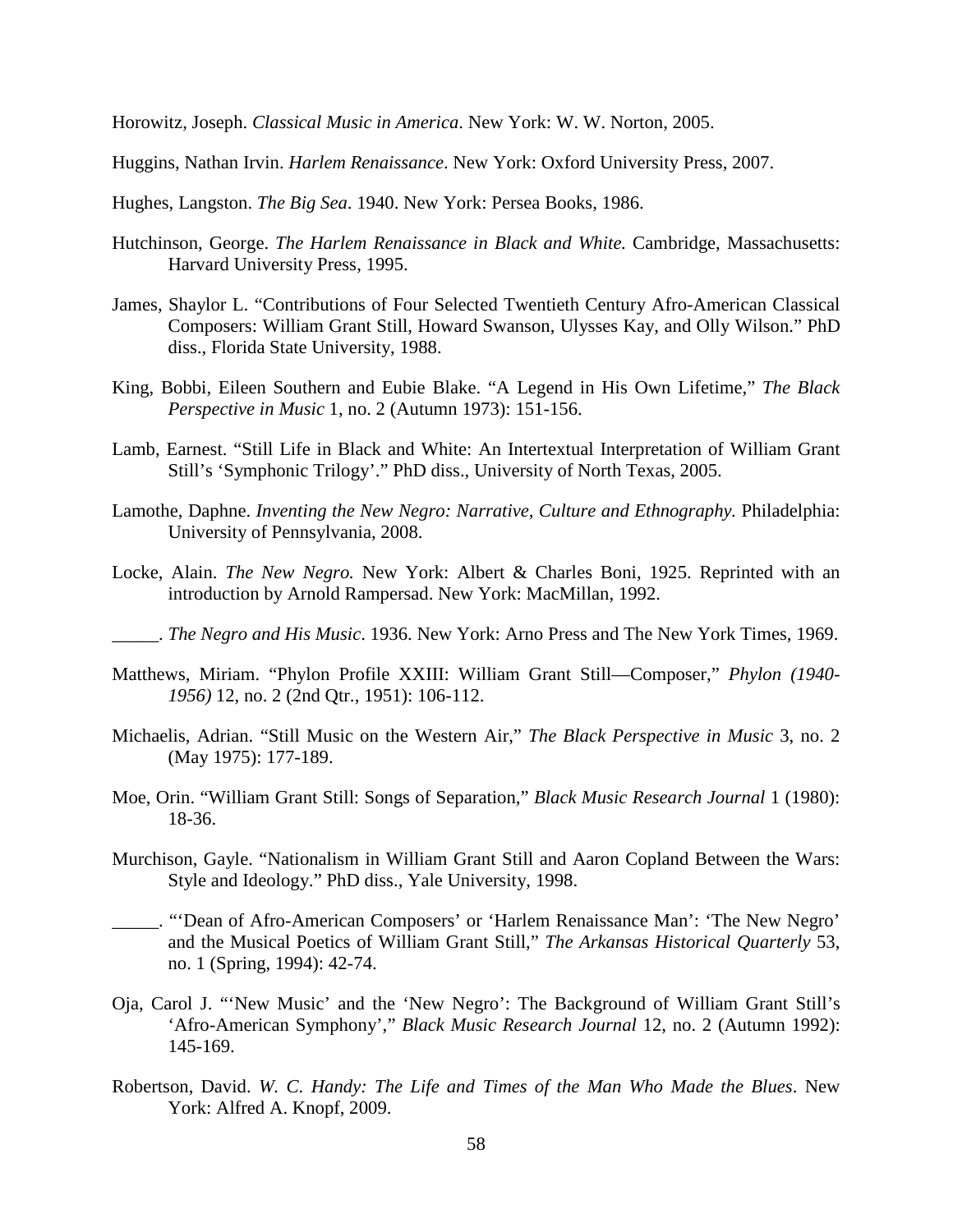- Schenbeck, Lawrence. "Review of Catherine Parsons Smith's William Grant Still: A Study in Contradictions," *American Music* 21, no. 1 (Spring 2003): 134-136.
- Shanahan, Michael J. and Ross Macmillan. *Biography and the Sociological Imagination: Contexts and Contingencies.* New York: W. W. Norton and & Co., 2008.
- Shirley, Wayne. "Religion in Rhythm: William Grant Still's Orchestrations for Willard Robison's 'Deep River Hour'," *Black Music Research Journal* 19, no. 1 (Spring 1999): 1-41.
- \_\_\_\_\_. "William Grant Still's Choral Ballad 'And They Lynched Him on a Tree'," *American Music* 12 no. 4 (Winter, 1994): 425-461.
- Smith, Catherine Parsons. *William Grant Still: A Study in Contradictions.* Los Angeles: University of California, 2000.
- \_\_\_\_\_. *William Grant Still*. Chicago: University of Illinois Press, 2008.
- \_\_\_\_\_. "'Harlem Renaissance Man' Revisited: The Politics of Race and Class in William Grant Still's Late Career," *American Music* 15, no. 3 (Autumn, 1997): 381-406.
- \_\_\_\_\_. "William Grant Still in Ohio (1911-1919)," *American Music* 22, no. 2 (Summer 2004): 203-230.

Southern, Eileen. *The Music of Black Americans: A History*. New York: W. W. Norton, 1997.

\_\_\_\_\_. "William Grant Still," *The Black Perspective in Music* 3, no. 2 (May 1975): 165-176.

- Southern, Eileen and W. C. Handy, "Letters from Handy to Still," *The Black Perspective in Music* 7, no. 2 (Autumn, 1979): 199-234.
- Spencer, Jon Michael, ed. "The William Grant Still Reader." Special issue, *Black Sacred Music: A Journal of Theomusicology* 3, no. 1 (Spring 1994).
- Still, Judith Anne. *William Grant Still: A Voice High Sounding.* Flagstaff, Arizona: The Master-Player Library, 1990.
- \_\_\_\_\_. "Commentary on Catherine Parsons Smith's 'William Grant Still' Published by the University of Illinois Press." William Grant Still Music and the Master-Player Library. http://www.williamgrantstill.com/nssfolder/catherineparsonssmith/SmithCommentary.pdf
- Still, Judith Anne, ed. *William Grant Still: An Oral History*. Flagstaff, Arizona: The Master-Player Library, 1998.
- Still, Judith Anne, and Lisa M. Headlee, ed. *William Grant Still: Collected Articles*. Flagstaff, Arizona: The Master-Player Library, 2011.